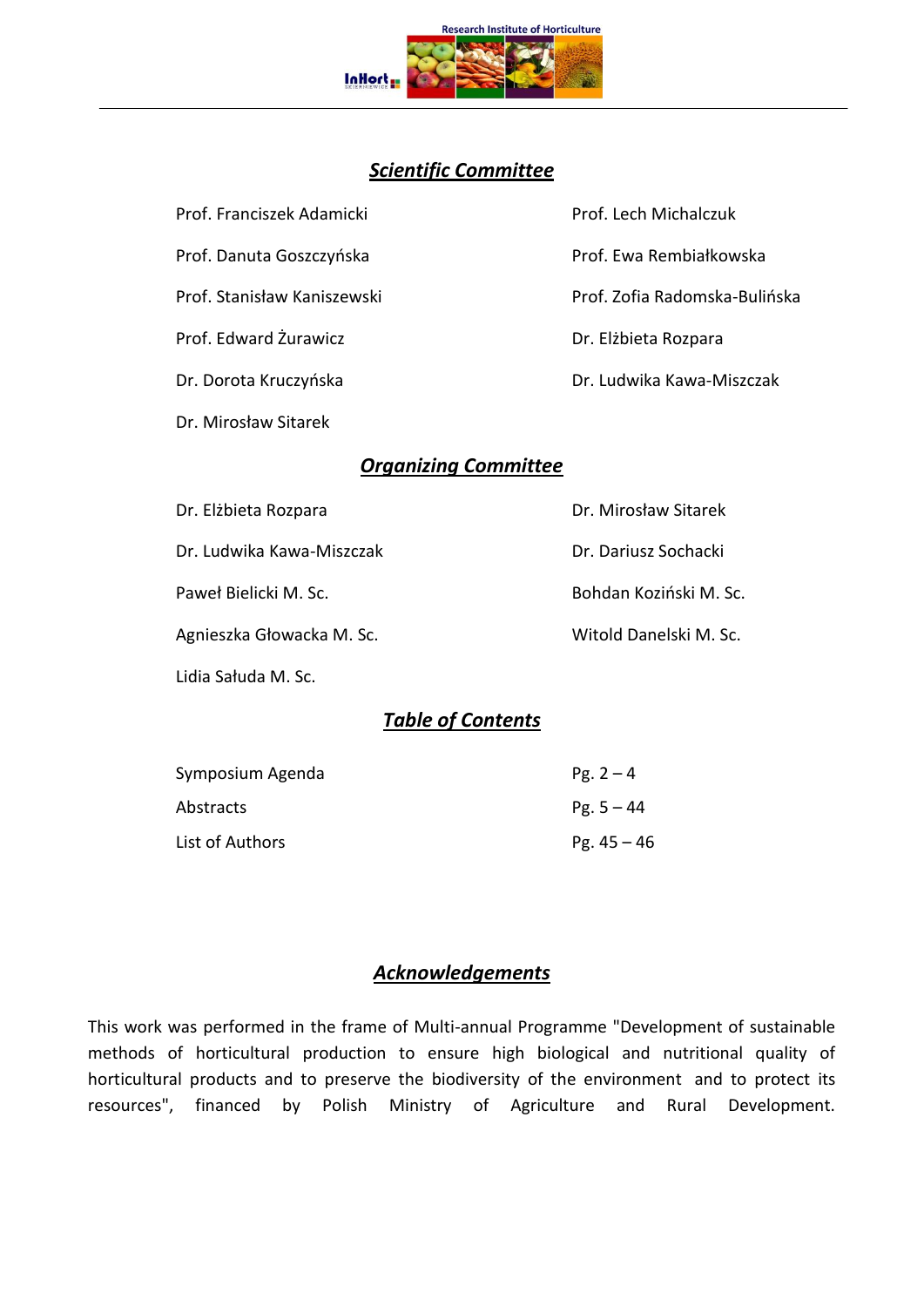

# *PROGRAM OF CONFERENCE*

*"Using Genetic Biodiversity to Increase the Quality of Organically Grown Fruits"*



*27-th October 2013 (Sunday)* 

*17:00-19:30 Registration* 

*20:00-21:30 Welcome Reception (RIH, Pomologiczna 18)*

*28-th October 2013 (Monday)*

*8:30-9:30 Registration*

# *Opening Ceremony*

*9:30-10:30 Welcome* 

*Prof. Dr. Franciszek Adamicki (Director of the Research Institute of Horticulture, Skierniewice, Poland).*

# *Dr. Elżbieta Rozpara (Conference Host).*

*10:30-11:00 Coffee Break*

## *SESSION 1 - GENETIC BIODIVERSITY OF FRUIT CROPS*

*Chairman: Prof. Dr. Daniela Benedikova, Prof. Dr. Dragan Milatović*

- *11:00-11:30 Prof. Dr. Daniela Benedikova – Invited Speaker (Plant Production Research Centre, Piešťany, Slovak Republic) Review of the Prunus Genetic Resources within the Frame of Europe – ECPGR.*
- *11:30-11:45 Dr. Elżbieta Rozpara - (Research Institute of Horticulture, Skierniewice, Poland) The Status, Importance and Organization of the Fruit Crops Collections in the Research Institute of Horticulture in Skierniewice.*
- *11:45-12:00 Dr. Monika Höfer - (Julius Kühn-Institute - Federal Research Centre for Cultivated Plants, Institute for Breeding Research on Horticultural and Fruit Crops, Dresden, Germany) Conservation and Evaluation of Genetic Resources in Cherry in Germany.*
- *12:00-12:15 Prof. Dr. Dragan Milatović - (Faculty of Agriculture, University of Belgrade, Serbia) Genetic Resources of Stone Fruit Crops in Serbia.*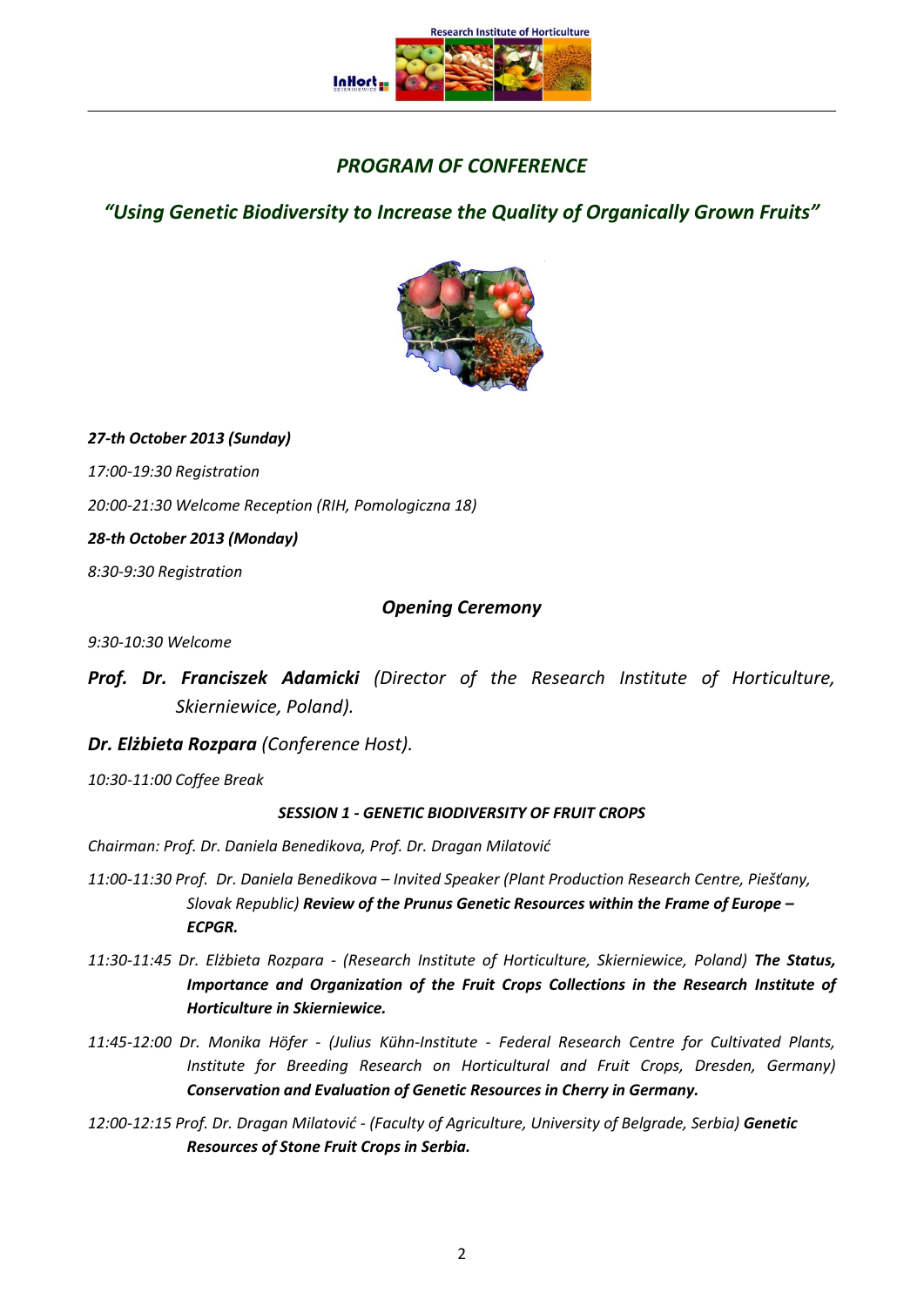**Research Institute of Horticulture InHort** 

*12:15-12:30 Prof. Dr. Jerzy Lisek - (Research Institute of Horticulture, Skierniewice, Poland). Gathering and*  Assessment of Grapevine Genotypes in Skierniewice Collection – Central Poland.

*12:30-12:45 Dr. Mirosław Sitarek - (Research Institute of Horticulture, Skierniewice, Poland) Diversity of Peach (Prunus persica L.) Genotypes Collected at the RIH in Skierniewice, Poland.*

*12:45-13:00 Discussion*

*13:00-14:30 Lunch*

#### *SESSION 2 - MEANING OF OLD CULTIVARS IN RURAL LANDSCAPE*

#### *AND ORGANIC PRODUCTION*

*Chairman: Dr. Nikita Fajt, Dr. Franco Weibel*

- *14:30-15:00 Dr. Franco Weibel – Invited Speaker (Research Institute of Organic Agriculture, Switzerland) Using Genetic Biodiversity to Increase the Quality of Organic Fruits.*
- *15:00-15:15 Dr. Nikita Fajt – (Agricultural and Forestry Institute of Nova Gorica, Fruit Growing Centre of Bilje, Slovenia) Old and Auchthon Fruit Varieties in Slovenia and Their Importance for Our Rural Landscape.*
- *15:15-15:30 Dr. Jiri Sedlak - (Research and Breeding Institute of Pomology, Holovousy, Czech Republic) Collecting of Important Fruit Landraces on Territory of Czech Republic.*
- *15:30-15:45 Dr. Muhabbat Turdieva - (Biodiversity International, CWANA sub - regional office for Central Asia, Tashkent, Uzbekistan) Current Status of in situ/on Farm Conservation of Local Diversity of Temperate Fruit Trees in Central Asia.*

*15:45-16:00 Discussion*

*16:00-16:30 Coffee Break*

*16:30-17:30 Poster Session*

*17:30-18:00 Summary of Poster Session – Dr. Dorota Kruczyńska (Research Institute of Horticulture, Skierniewice, Poland).*

*18:00-19:00 COST FA 1104, WG 1 Meeting:* 

#### *METHODOLOGY OF CHERRY GENE RESOURCES MANAGEMENT IN EX SITU*

#### *COLLECTIONS, ACCOUNTING PROBLEM OF VIRUSES*

*18:00-18:30 Dr Beata Komorowska - Invited Speaker (Research Institute of Horticulture, Skierniewice, Poland) Survey of Viruses in Cherry Cultivar Collection in Skierniewice.*

*18:30-19:00 Comments and discussion* 

*20:00-22:00 Gala Dinner*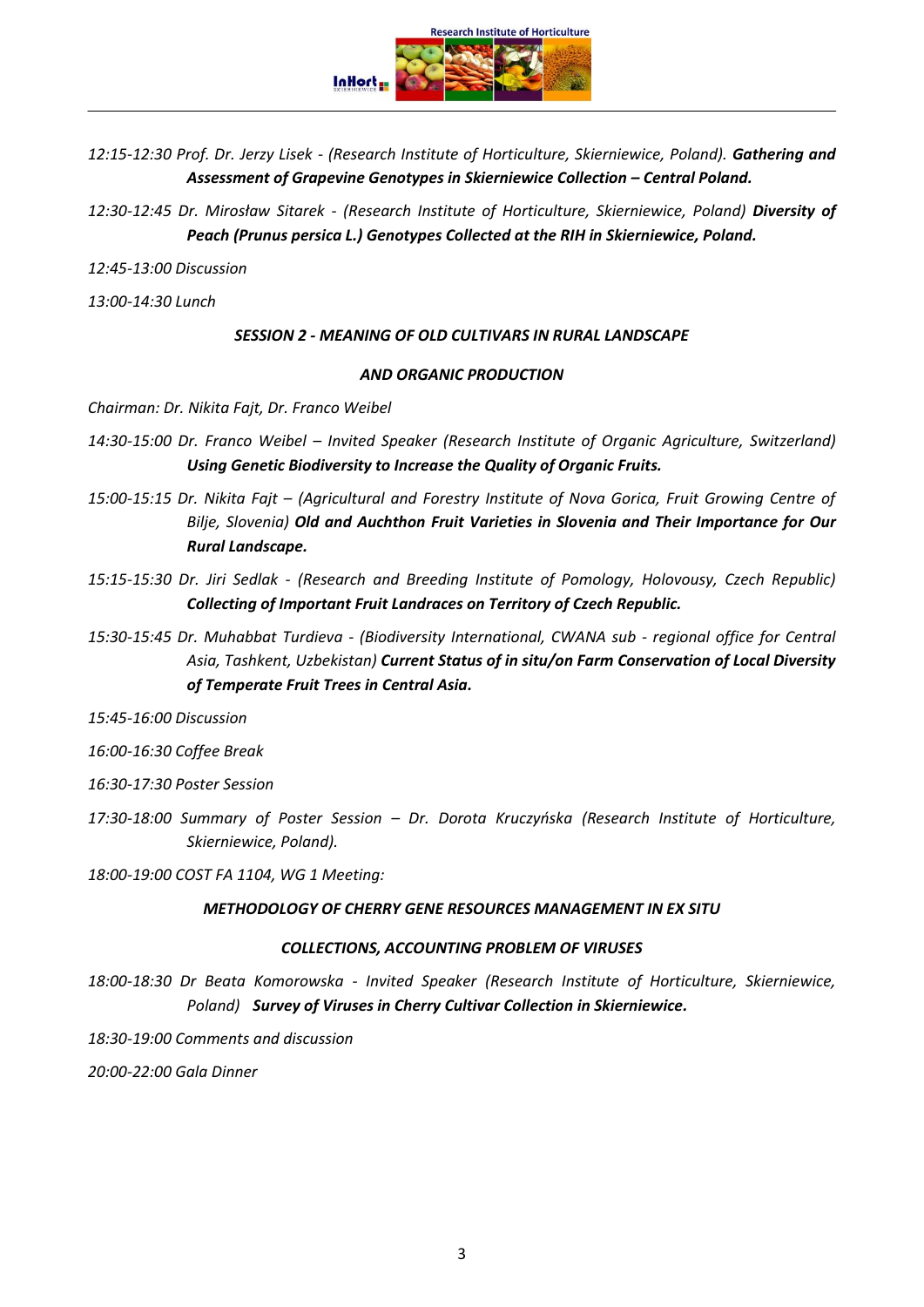

## *29-th October 2013 (Tuesday)*

*8:30-9:30 Visit to the Pomological Orchard in Skierniewice (Breeding Department).*

*9:30-11:00 Visit to the Experimental Orchard in Dąbrowice (Field collections of different fruit crops).*

*11:00-11:30 Coffee Break*

#### *SESSION 3 - USING OF GENE BANK RESOURCES IN BREEDING PROGRAMS*

*Chairman: Prof. Dr. Edward Żurawicz, Dr. Dorota Kruczyńska*

- *11:30-12:00 Prof. Dr. Edward Żurawicz - Invited Speaker (Research Institute of Horticulture, Skierniewice, Poland) The Role of Genetic Resources in the Breeding of New Varieties of Fruit Plants at the Research Institute of Horticulture in Skierniewice.*
- *12:00 -12:15 Prof. Dr. Małgorzata Korbin - (Research Institute of Horticulture, Skierniewice, Poland) Molecular Tools in Assessment of Genetic Resources and Breeding of Fruit Plants.*
- *12:15-12:30 Dr. Dorota Kruczyńska - (Research Institute of Horticulture, Skierniewice, Poland) Evaluation of Genome Size of Polish Apple Cultivars Collected in Gene Bank in Relation to Some Morphological Traits.*

*12:30-12:45 Discussion*

*12:45-13:00 Closing Ceremony*

*13:00-14:30 Lunch*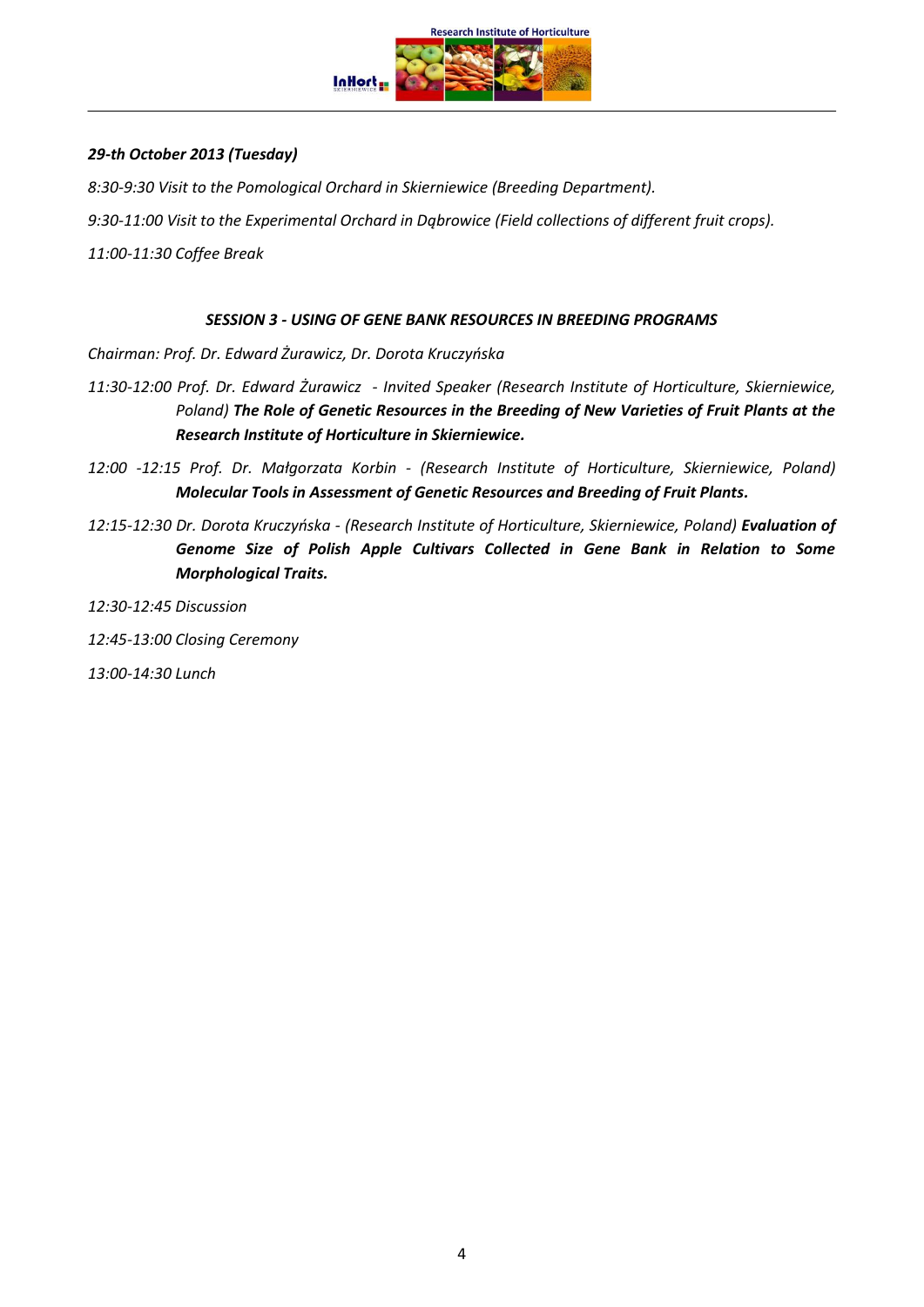

### **REVIEW OF THE PRUNUS GENETIC RESOURCES WITHIN THE FRAME OF EUROPE – ECPGR**

#### **Daniela Benedikova**

Plant Production Research Centre (PPRC) Piešťany, Slovak Republic

[benedikova@vurv.sk](file:///C:/Users/Witek/AppData/Roaming/Microsoft/Word/benedikova@vurv.sk)

The European Cooperative Programme for Genetic Resources (ECPGR) is a collaborative program among most European countries aimed at facilitating the long-term conservation and utilisation of plant genetic resources (PGR). The Programme operated through networks and working groups where are specialize under the crops. The last meeting of *Prunus* Working Group was organising in September 2010 on Forli, Italy. Before meeting were prepared special survey questionnaire and was updating information on the status of *Prunus* genetic resources in member's countries. More than 22,700 *Prunus* accessions are conserved in *ex-situ* collections across Europe. In all 64 European institutions from 20 countries preserve accessions from six *Prunus* species, for some like are cherry to develop the European *Prunus* DataBase. Collected accessions are mostly used for breeding purposes, such as increasing fruit quality and resistance to biotic and abiotic stresses.

Preservation of Slovak PGR is provided through National Program of Slovak Republic for conservation PGR for years 2010-2014. Totally 25 357 samples of genetic resources are registered in National Program, which are solved at PPRC Piešťany as the coordination workplace and at the other 18 co-operant subjects. National Program incorporates all activities related PGR *ex situ*, in situ and *in vitro* methods. The Gene Bank for SR has the storage capacity for 50 000 accessions of cultivated plant seeds, with possibility for medium and long term conservation. In Gene bank of SR 17 158 samples are stored in active collection and 3 684 seed samples are in basic collection. Vegetative propagated species as for example fruit species and grapes are stored in repositories (100 apricots, 128 peaches, 242 cherries, 53 plums, 35 almond, 35 walnuts, 600 grapes etc.).

Important and necessary part of activities concerning our genetic resources is their maintenance and development of information databases (passport and description data), identification of PGR by bio molecular techniques using the study of differences in storage proteins and in nucleic acid composition and other.

**Key words**: *Prunus* species, genetic resources, evaluation, fruit collections

**Address:** Plant Production Research Centre Piešťany, Bratislavská cesta 122, 921 68 Piešťany, Slovak Republic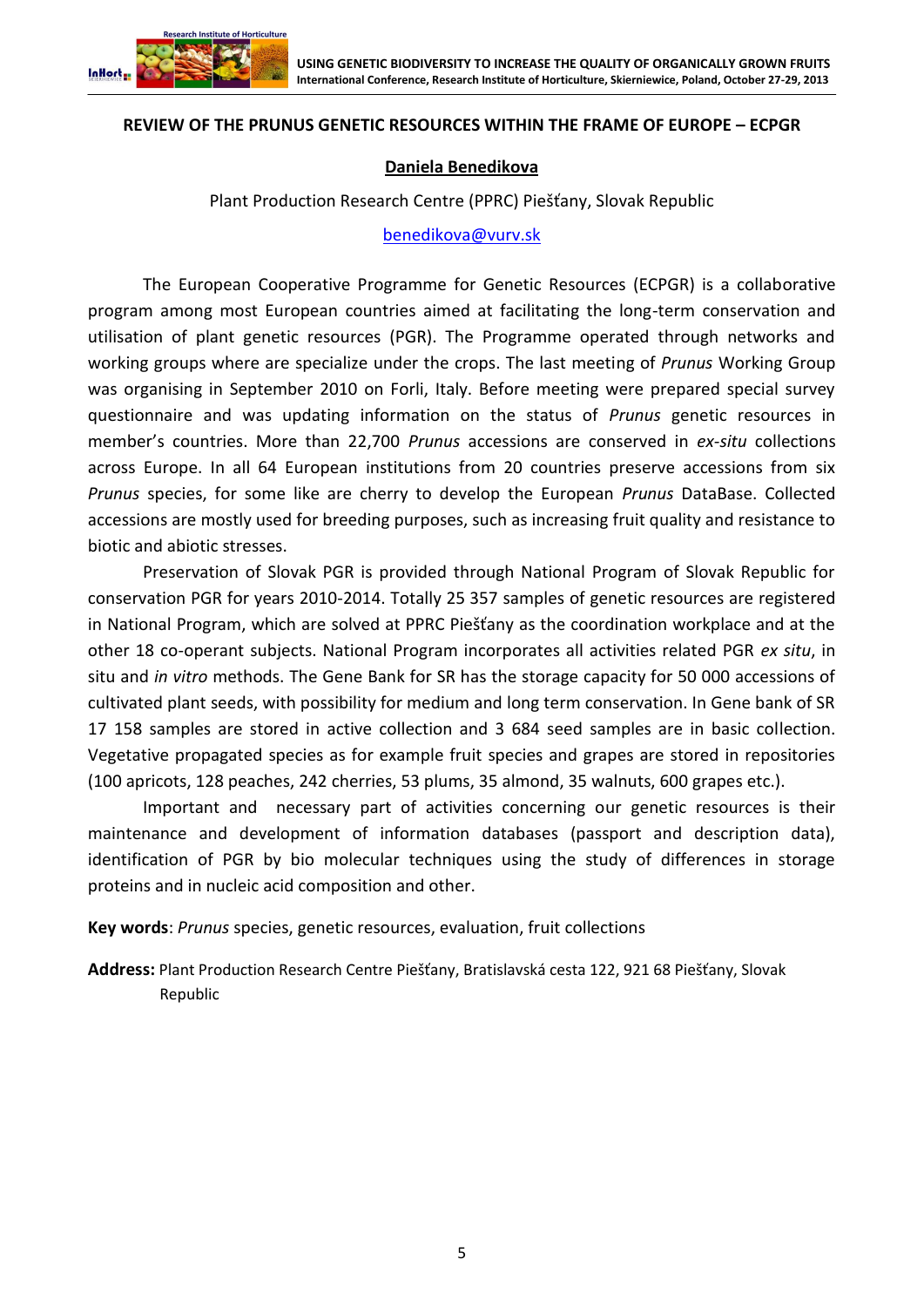

# **THE STATUS, IMPORTANCE AND ORGANIZATION OF THE FRUIT CROPS COLLECTIONS AT THE RESEARCH INTITUTE OF HORTICULTURE IN SKIERNIEWICE**

# **Elżbieta Rozpara**

Research Institute of Horticulture, Poland

[elzbieta.rozpara@inhort.pl](file:///C:/Users/Witek/AppData/Roaming/Microsoft/Word/elzbieta.rozpara@inhort.pl)

The fruit crops collections *ex situ* kept in the Research Institute of Horticulture are the biggest in Poland and one of the bigger in Europe.

Since 1951 the Polish gene bank of fruit plants was maintained by Research Institute of Pomology and Floriculture in Skierniewice, which in 2011 was converted into Research Institute of Horticulture. At the end of 2012 in the big collections there were 4673 genotypes of fruit crops, which covered the area of 14,5 ha and comprised separate smaller collections of following crops: apple (1399 taxons), pear (511), plum (302), sweet cherry (305), sour cherry (198), peach (154), apricot (123), walnut (63), hazelnut (76) as well as rootstocks for mentioned crops (197), wild species of *Malus, Pyrus & Prunus* (237) and small fruit collections of: strawberry and wild strawberry (225), raspberry and blackberry (142), blueberry (100), black and color currants (209), gooseberry (59), grape (279), cranberry (48) and some others less known small fruit species (70).

The new genotypes are acquired from the other Polish collections and from abroad. Old varieties are collected during scientific expeditions organized to different part of Poland and Europe. Other genotypes are obtained from gardeners and breeding programs realized by different institutions and amateur breeders.

Passport data are obligatory prepared for collected genotypes. Additionally, each genotype is evaluated in accordance with UPOV and IPGRI descriptors. The growth vigor, winter hardiness, crown habit, intensity and time of flowering, ripening period, yield, fruit description and other data are collected in each collection.

Some of the data have been entered in the European Database. Collections serve a purpose professional courses for students and farmers, bud the main goal of the collection is to protect and preserve the genetic resources of pomological plants for the next generations. Some of them are useful in breeding programs realized in Research Institute of Horticulture. In last period the collections are very useful in the research connecting with elaboration of effective technology of ecological fruit production. For these research works the pest and disease resistant (or tolerant) genotypes are looked for. Their good productivity, high fruit quality, winter hardiness and tolerance to other stresses are also very important. The research work on the elaboration of the effective ecological fruit production methods are carried out in Experimental Ecological Orchard, which was established in the spring of 2004 on 5 ha of land in Nowy Dwór - Parcela 15 km from Skierniewice (Central Poland). The orchard is situated in the vicinity of a large forest complex, far away from industrial sites and main traffic routes. The surrounding land belongs to individual farmers running family-owned farms. The study of the suitability of various fruit species, cultivars and rootstocks growing by ecological methods is one of most important in this experimental orchard.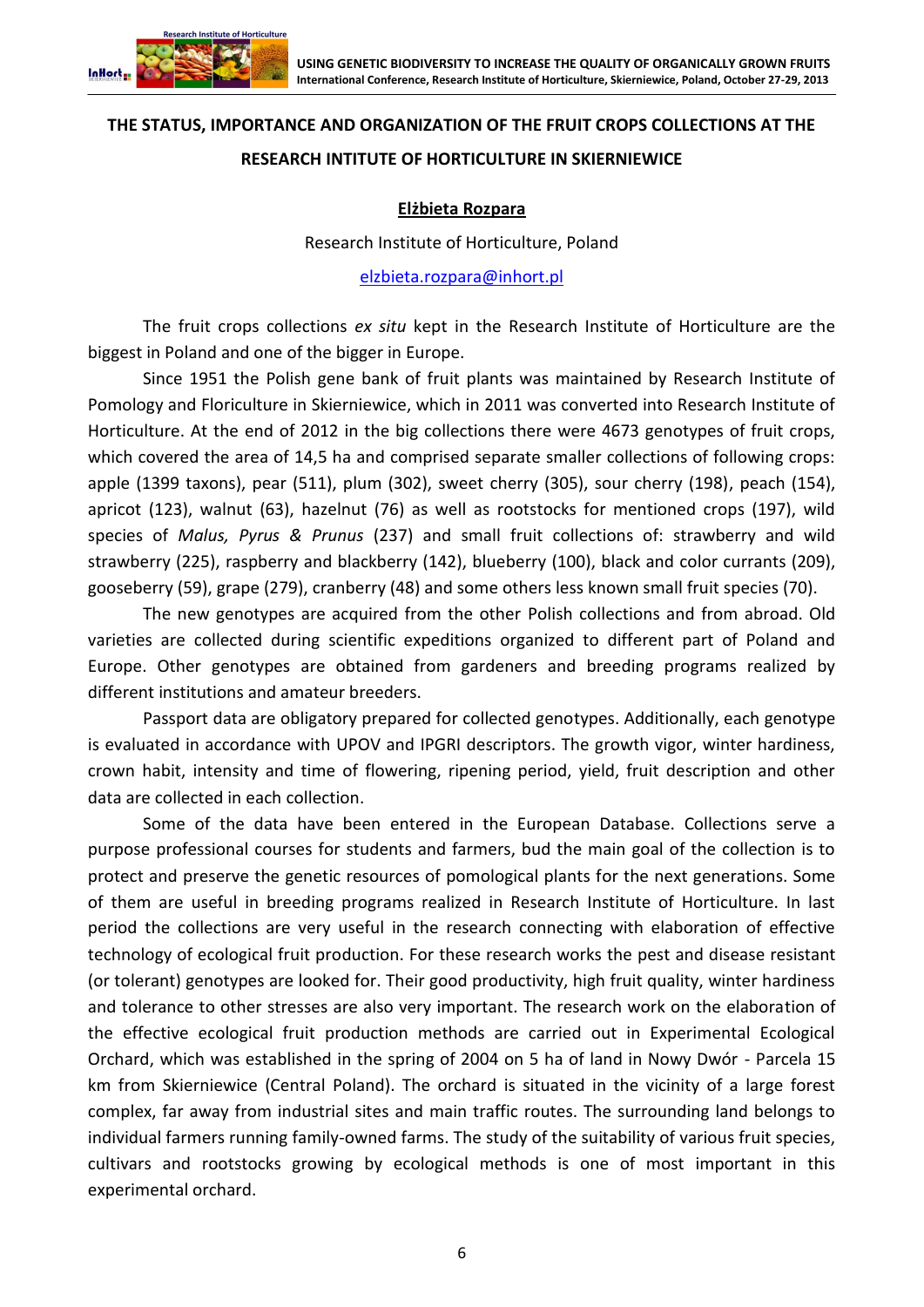

The gene resources of fruit plants are also used in breeding program, which is realized in Research Institute of Horticulture. The main task of this breeding program is constant improving the fruit quality, research the new cultivars suitable for in different agro-climatic regions of Poland and performing crops adapted to organic/low-input growing conditions. Breeding of novel cultivars having valuable traits for fresh market and processing and also production of top-quality fruits with health benefit traits for consumers, enhancing human health and protecting the environment is also very important.

**Thank the Ministry of Agriculture and Rural Development for support the Collection of Pomological Plants.**

**Thank the Curators of all Collections of the Institute of Horticulture for their hard work in particular collections:**

- Dorota Kruczyńska (Apple and Pear)
- Agnieszka Głowacka & Elżbieta Rozpara (Cherry, Prune & Plum)
- Mirosław Sitarek (Peach, Apricot & Rootstocks for Stone Fruit Trees)
- Grzegorz Hodun & Małgorzata Hodun (Walnut, Hazelnut, Wild Spp. and ancient Apple and Pear)
- Paweł Bielicki (Rootstocks for Pome Fruit Trees)
- Bohdan Koziński (Blueberry, Black and Colour Currants, Gooseberry)
- Justyna Wójcik (Strawberry, Raspberry, Blackberry)
- Jerzy Lisek (Grapevine)
- Tomasz Golis (Little known spp. of small fruit such as: *Lonicera, Sambucus nigra, Hypophae rhamnoides*)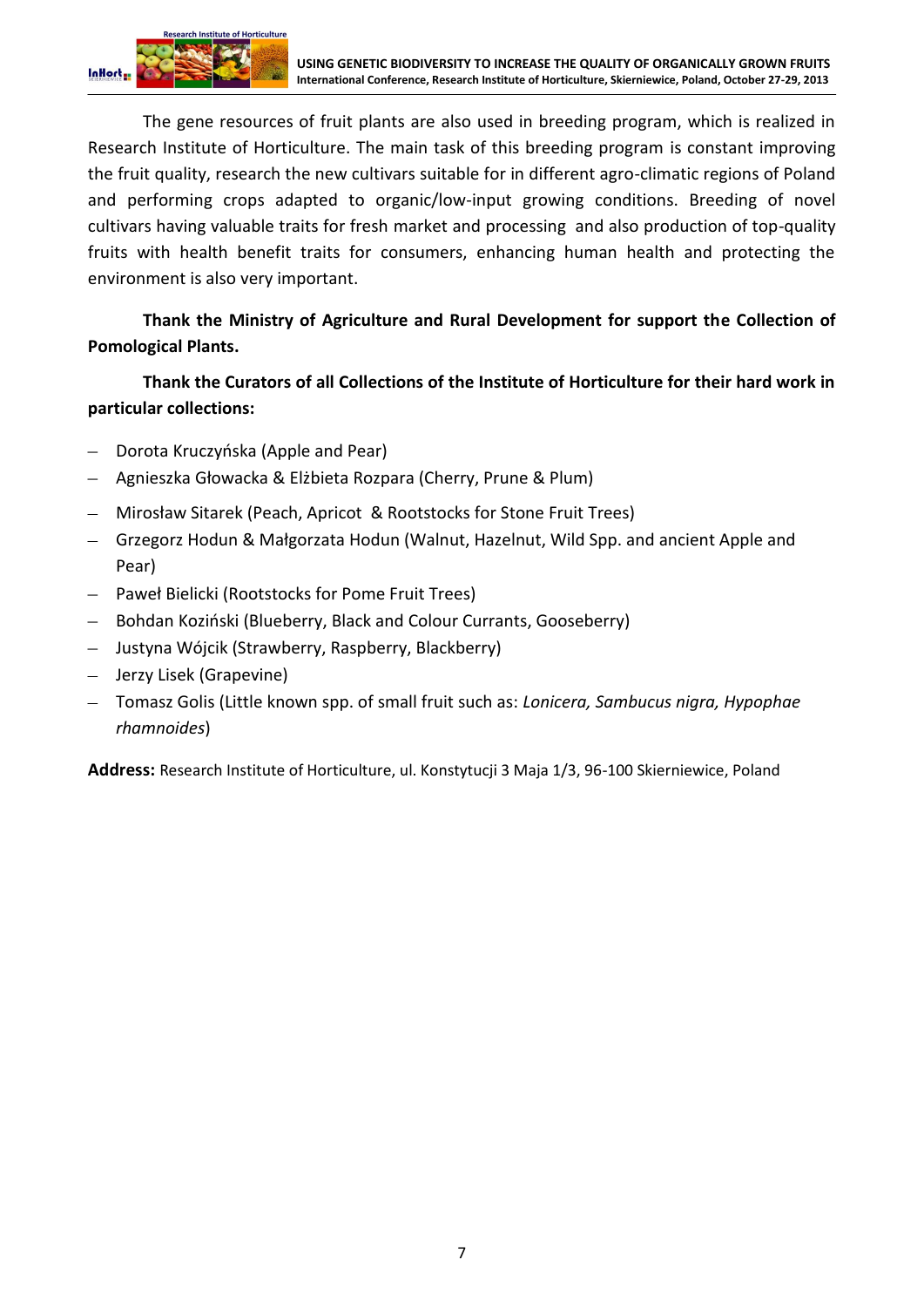

### **CONSERVATION AND EVALUATION OF GENETIC RESOURCES IN CHERRY IN GERMANY**

#### **Monika Höfer**, **Henryk Flachowsky**

Julius Kühn-Institute - Federal Research Centre for Cultivated Plants, Institute for Breeding

Research on Horticultural and Fruit Crops, Germany

[monika.hoefer@jki.bund.de](file:///C:/Users/Witek/AppData/Roaming/Microsoft/Word/monika.hoefer@jki.bund.de)

Sweet (*Prunus avium* L.) and sour cherry (*Prunus cerasus* L.) are two economically important species in Europe, especially in Germany. Cherry production ranks on the third place after apple and strawberry. Altogether 37.035 t of sweet cherries and 22.294 t of sour cherries were produced in 2011 (http://faostat.fao.org). However, the cultivar spectrum in fruit production is limited; for sweet cherry 'Naprumi', 'Merchant', 'Valeska', 'Oktavia', 'Viola', 'Regina', 'Karina', 'Kordia', 'Namare' and 'Sunburst' are planted. In sour cherry, the old well known cultivar 'Schattenmorelle' originating from the Middle Age still dominates the production; newer cultivars are 'Ungarische Traubige', 'Kelleris 16', 'Safir', 'Fanal' and 'Achat'. Within the frame of the project 'Inventory-taking and documentation of fruit genetic resources in Germany' funded by the Federal Agency for Agriculture and Food, 493 cultivars of sweet cherries and 172 cultivars of sour cherries were registered. For a suitable and efficient conservation the German Fruit Genebank was established as a decentralized network, which is aimed at the coordination of different germplasm collections in Germany to minimize the risk of losing fruit genetic resources. The work is organized in speciesspecific networks. Currently, the cherry network includes seven collections held at federal and state institutions as well as in communities and towns. Altogether 289 sweet and 97 sour cherries cultivars are part of the German cherry network*.* The preservation guidelines arranged determine at least two trees at two different locations. All trees will be recorded pomologically and fingerprinted based on molecular markers. Genetic resources are a highly valuable resource for fruit breeding. In order to utilize genetic resources in breeding it is necessary to obtain evaluation data, i.e. on fruit and tree characteristics. Several research projects are running to describe more precisely cherry genetic resources using phenotypic and genotypic parameters.

**Address:** Julius Kühn-Institute - Federal Research Centre for Cultivated Plants, Institute for Breeding Research on Horticultural and Fruit Crops, Pillnitzer Platz 3a, D-01326 Dresden, Germany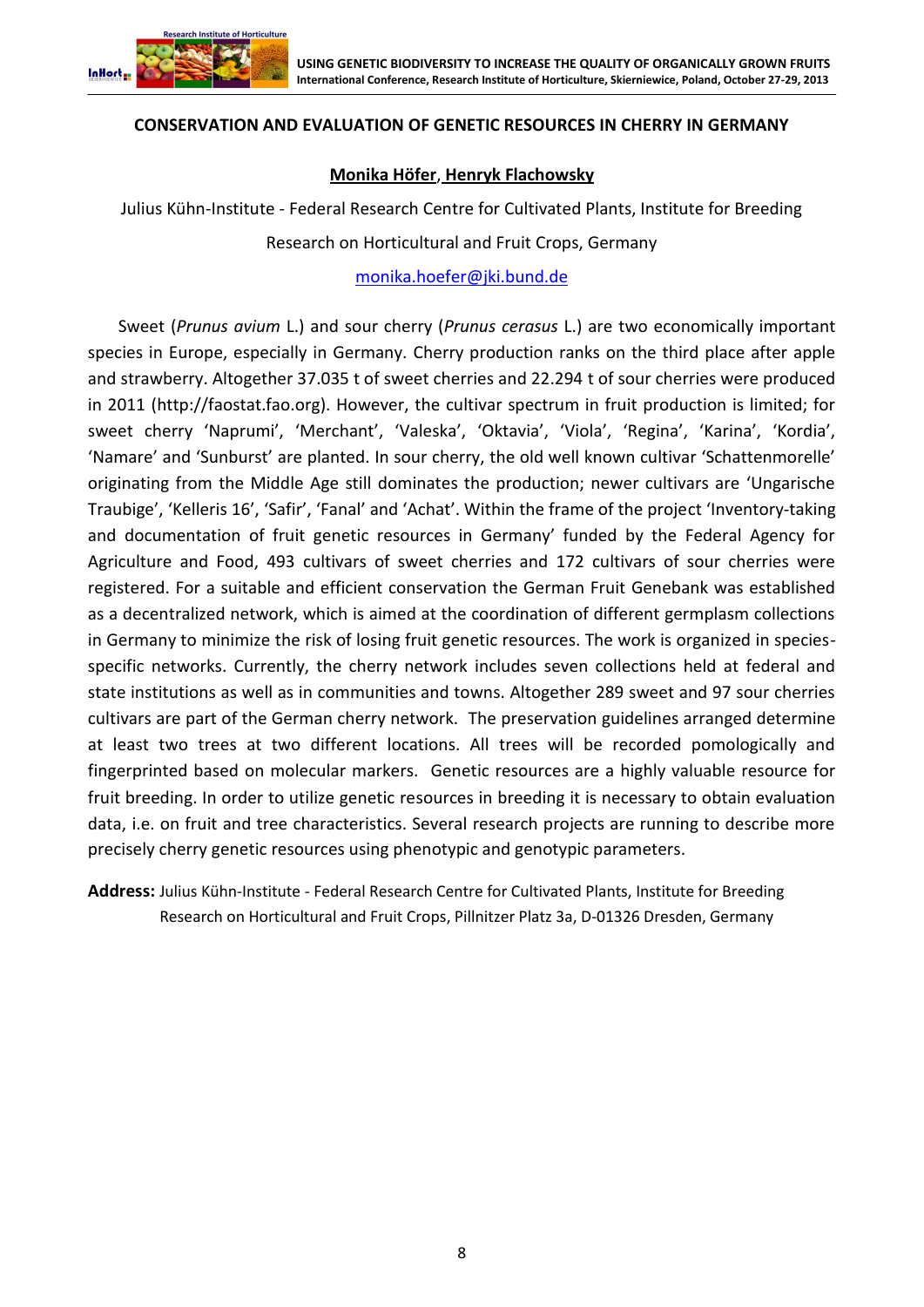

## **GENETIC RESOURCES OF STONE FRUIT CROPS IN SERBIA**

## **Dragan Milatović**

Faculty of Agriculture, University of Belgrade, Serbia

#### [mdragan@agrif.bg.ac.rs](file:///C:/Users/Witek/AppData/Roaming/Microsoft/Word/mdragan@agrif.bg.ac.rs)

Balkan Peninsula is a rich source of germplasm of fruit tree crops. In the spontaneous flora of Serbia seven stone fruit species belonging to the genus *Prunus* can be found: *P. avium* L., *P. cerasifera* Ehrh., *P. fruticosa* Pall., *P. laurocerasus* L., *P. mahaleb* L., *P. padus* L. and *P. spinosa* L. In addition to these wild species, there are also many indigenous varieties of plum (*P. domestica* L. and *P. insititia* L.), as well as genotypes of vineyard peach [*P. persica* (L.) Batsch.], apricot (*P. armeniaca* L. ), and sour cherry (*P. cerasus* L.).

Plum (*Prunus domestica* L.) is the most cultivated fruit crop in Serbia, with a share of 44% in the total fruit production. Average production of 557.177 t (2009 - 2011) ranks Serbia in the second place in the world behind China. 'Požegača' has long been the leading plum cultivar in Serbia. It has a small fruit (about 17 g) of excellent quality. However, it is very susceptible to the Plum Pox Virus (PPV). With the expansion of PPV in Serbia, the number of 'Požegača' trees has been gradually reduced. It was replaced mostly with local indigenous varieties, such as: 'Crvena Ranka', 'Metlaš', 'Crnošljiva', 'Trnovača', 'Piskavac', 'Belošljiva' and others. In the former Yugoslavia more than 90 indigenous plums varieties were described, of which the largest number originates from Serbia and Bosnia. These varieties have modest requirements for growing, and are relatively resistant to frost, drought and diseases (especially PPV). Their fruits are small, clingstone, and they are mainly used for the processing into brandy. Some of them are used as rootstocks for plum, peach and apricot.

Cherry plum (*Prunus cerasifera* Ehrh.) is widespread in Serbia. Due to generative propagation it shows great variability for many traits: tree vigour, yield, maturing time, fruit size and quality, resistance to frosts and diseases, seed germination, and seedling vigour. In selected clones fruit weight ranged from 4.1 to 26.6 g, stone weight 0.2 - 2.2 g, soluble solids content 8.6 - 17.7%, and the acids content 1.0 - 3.4%. Fruits are used for processing into juice, jam and brandy. Seeds are used to obtain rootstocks for plum and apricot.

Peach [*Prunus persica* (L.) Batsch.] grows sub-spontaneously in Serbia in natural populations, known as 'vineyard peaches'. Propagation by seeds generated a rich source of genetic variability. Useful traits of vineyard peach include winter hardiness, drought resistance, and tolerance to diseases, such as powdery mildew and leaf curl. Most genotypes have late maturing (from mid-August to late September), small fruit (20 - 100 g), white flesh, and a strong flavour. Seedlings are used as rootstock for peach, and fruits are used for fresh consumption and processing.

Apricot (*Prunus armeniaca* L.) was often propagated by seeds in the past. That allows the selection of genotypes with positive traits, such as high yield, good fruit quality, and resistance to unfavourable environmental conditions. Of the nine new cultivars of apricots that have been released in Serbia so far, eight cultivars were obtained through selection from natural populations: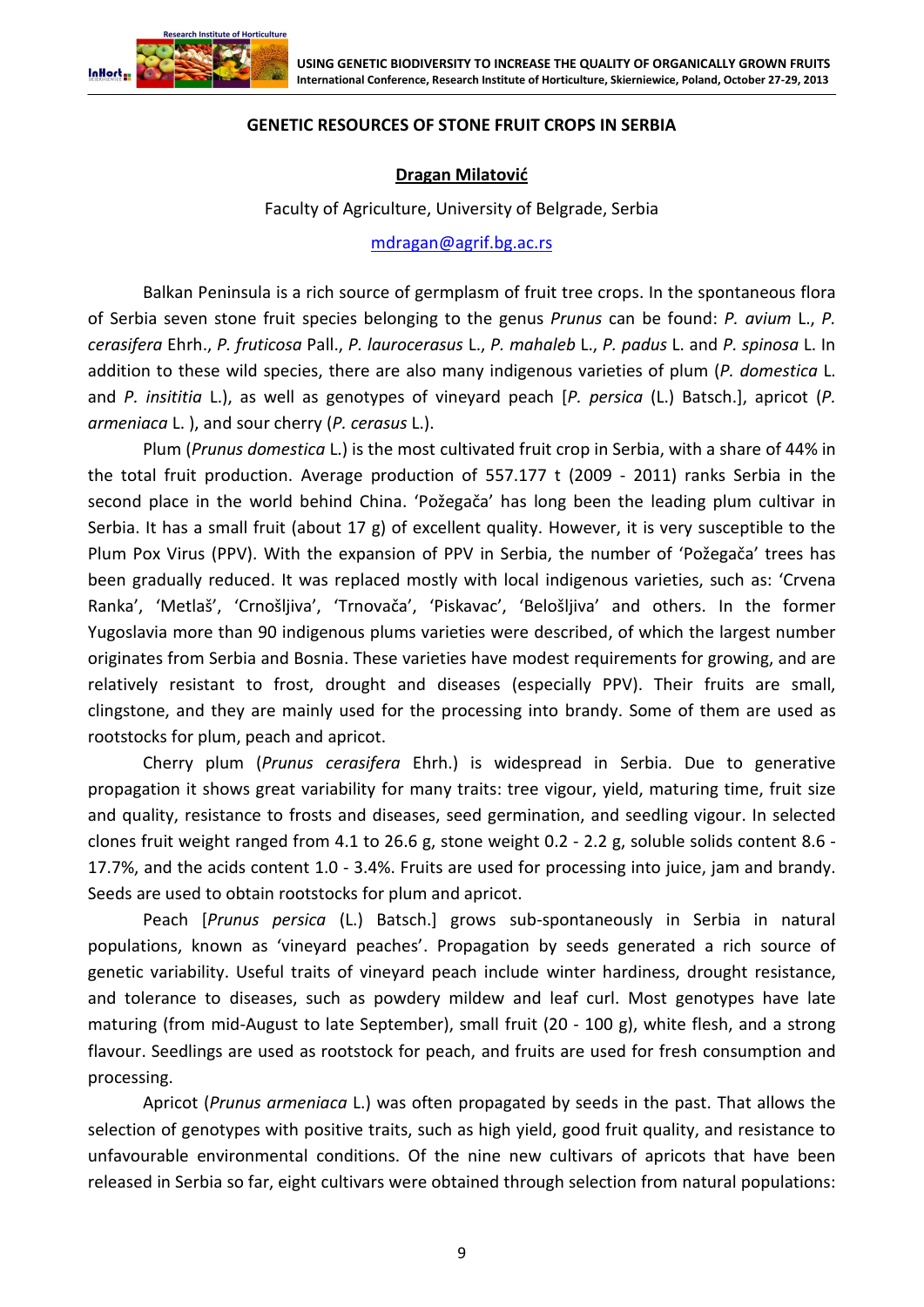

'Čačansko Zlato', 'Vera', 'Biljana', 'Aleksandar', 'NS-4', 'NS-6', 'Novosadska rodna', and 'Novosadska kasnocvetna'.

Sweet cherry (*Prunus avium* L.) can be found as wild or cultivated trees. Wild cherry is widespread in Serbia in spontaneous populations. Because of self-incompatibility and generative propagation it shows high polymorphism of the large number of traits, such as crown shape, vigour, yield, leaf shape and size, maturing time, fruit shape, skin colour, stalk length, fruit and stone weight, flesh percentage, and seed germination. Some old, indigenous varieties of sweet cherry such as 'Đurđevka', 'Belica', 'Crnica' are also cultivated, but only at a small extent.

Sour cherry (*Prunus cerasus* L.) is in the third place among fruit trees in Serbia. Average production of 87,391 t (2009 - 2011) ranks Serbia in the sixth place in the world. 'Oblačinska' sour cherry is dominant in production (more than 60% of the total number of trees). It is characterized by high genetic diversity as a result of vegetative propagation by suckers, when planting material is often mixed with seedlings. 'Oblačinska' is low vigourous and very productive. It has small fruits of good quality that are mainly used for freezing and processing in juice. It is relatively resistant to frost, drought and diseases. A number of 'Oblačinska' clones was selected, whose fruit weight ranged from 2.5 to 5 g, stone weight 0.2 - 0.5 g, soluble solids content 9.8 - 19.7%, and the acid content 1.0 - 2.1%.

Gene pool of stone fruits in Serbia is rapidly decreasing due to urbanization and mass cultivation of a small number of cultivars. Therefore, it is necessary to inventory the available material with a special emphasis on wild forms and indigenous varieties, then describe the individual genotypes and collect them in the gene bank. Research work on the germplasm of stone fruits takes place at the Institute of Fruit Growing in Čačak, and at the faculties of agriculture in Belgrade, Novi Sad, and Čačak.

**Address:** Faculty of Agriculture, University of Belgrade, 6 Nemanjina Str., 11080 Zemun, Serbia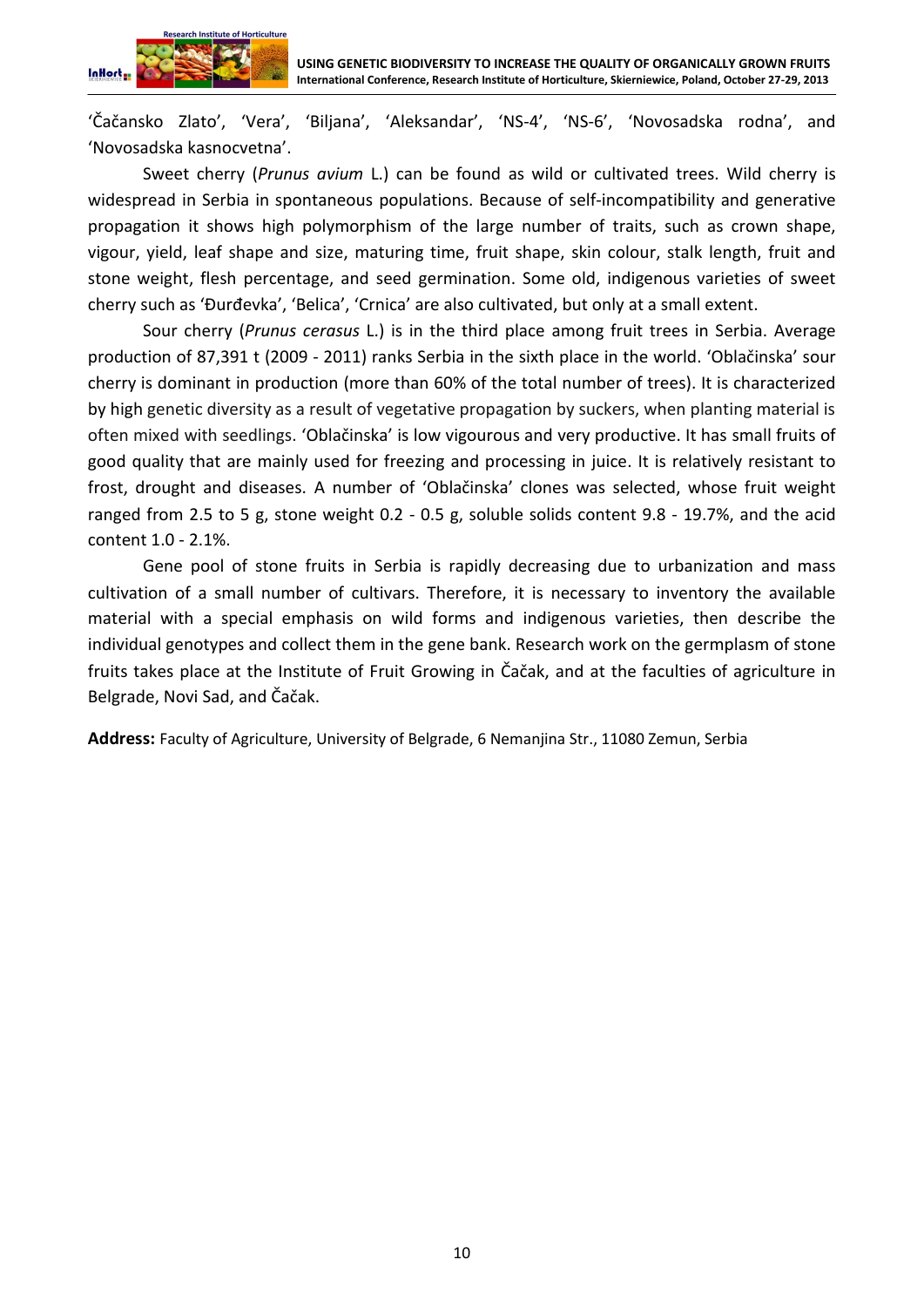

#### **GATHERING AND ASSESSMENT OF GRAPEVINE GENOTYPES IN SKIERNIEWICE COLLECTION –**

#### **CENTRAL POLAND**

#### **Jerzy Lisek**

#### Research Institute of Horticulture, Poland

#### [jerzy.lisek@inhort.pl](file:///C:/Users/Witek/AppData/Roaming/Microsoft/Word/jerzy.lisek@inhort.pl)

Present acreage of grapevine growing in Poland is estimated at 500 ha. Most cultivars planted in vineyards are grown for production of wine. Wine introduced into market may be produced from grapes of cultivars classified as wine cultivars in at least one EU country which has a national register of cultivars.

The grapevine collection of the Research Institute of Horticulture in Skierniewice (Central Poland, latitude 51° 57' N, longitude 20° 08' E), has 302 genotypes (autumn 2013). The average sum of active temperatures in Skierniewice amounts to 2550 $^{\circ}$ C. Winters are cold, with minimal temperatures varied from  $-20^{\circ}$ C to  $-35^{\circ}$ C. The aims of the collection are: gathering and preservation of grape diversity, including cultivars breeded in Poland (Iza Zaliwska, Izopan, Czekoladowa, Małgorzatka, Danmarpa Polonia, Jutrzenka, Triumf Polski) and preliminary cultivar assessment. In the collection, the following features of genotypes are being assessed: morphological characteristics, course of phenological phases, susceptibility of bushes to frost and fungi diseases, fertility of the bushes, weight of clusters and berries, time of ripening, soluble solids content and taste of fruits. French-American hybrids Seyval (B), Marechal Foch (N) and Leon Millot (N), characterised by high fertility and satisfactory resistance to frost and fungi diseases, make up the group most reliable in yielding. Currently, inter-intraspecific hybrids originated in Germany, classified sometimes as *Vitis vinifera*, belong to the group of most valuable and, at the same time, most frequently planted cultivars: Solaris, Sibera, Hibernal, Johanniter, Merzling, Phoenix, Helios, Saphira, Orion – for the production of white wine and Regent, Rondo, Cabernet Cortis, Bolero, Monarch, Reberger – for the production of red wine. Cultivars that do well in Central Poland are Hungarian Bianca (B) and Austrian Roesler (N). Interspecific and interintraspecific hybrids are more useful for cultivation than *V. vinifera* cultivars, which are characterised by relatively low resistance to low temperature and fungi diseases. Among the traditional *V. vinifera* cultivars the following deserve attention: Riesling (B) – most resistant to frost but ripening late, Auxerrois (B), Pinot Gris (R), Pinot Noir (N) and Chasselas Dore (B). German cultivar Ortega (B) and Hungarian cultivar Nektar (B) are equal Riesling in frost resistance. Out of the newer *V. vinifera* genotypes, German cultivars Acolon (N), Cabernet Dorsa (N), Dornfelder (N) and Siegerrebe (R) and the Hungarian Cserszegi fueszeres (R) are suitable for limited cultivation if their bushes are covered for winter. Cultivars originated in the USA – Delaware (R), Cayuga White (B), Canada – Veeblanc (B), Ukraine – Gołubok (N), Muscat Odesskij (B) or France – Aurore (B), Baco Noir (N), De Chaunac (N) and Czech Republic – Sevar (N), not registered in the EC are useful in Polish conditions but their fruits may be used only in production of home wine or juice.

Vines of table cultivars are planted mainly in home gardens, agrotouristic and organic farms. For this purpose useful are interspecific hybrids obtained by crossing *V. vinifera* with *V.*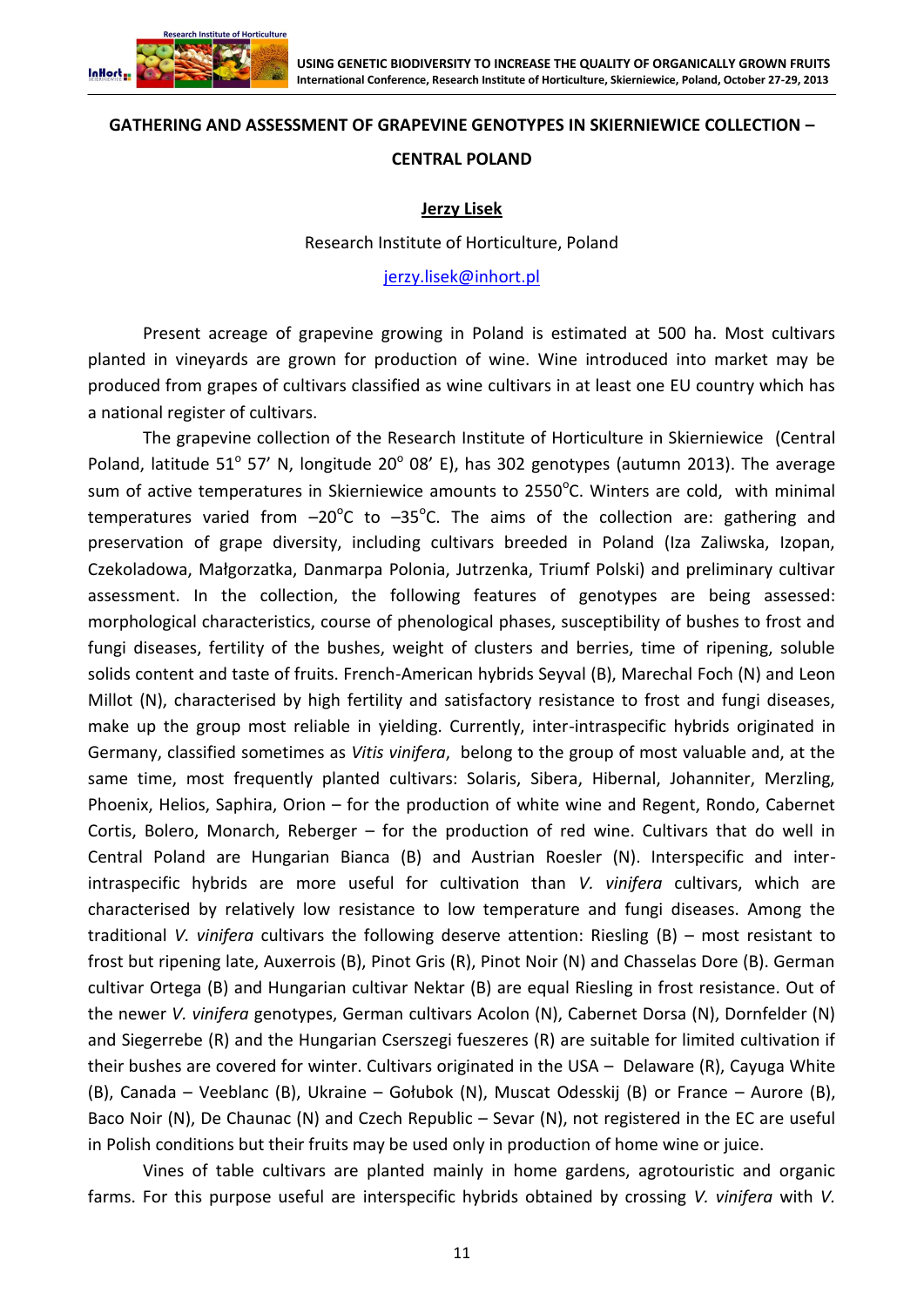

*labrusca* in the USA – Price (N), Canadice (R), Reliance (R), Einset (R); Canada – Festivee (N); Ukraine – Ananasnyj Rannyj (B); Latvia – Supaga (B). Their bushes are respectively tolerant to winter frost and fungal diseases, but berries are soft. The attractive table grapes, with firm flesh, were characteristic of interspecific hybrids (*Vitis vinifera* x *Vitis* spp) originated in Hungary – Nero (N), Palatina (B), Aron (B), Lilla (B), Fanny (B); Switzerland – Muscat Bleu (N); Germany – Garant (B), Galanth (N); Russia – Wostorg (B), Timur (B).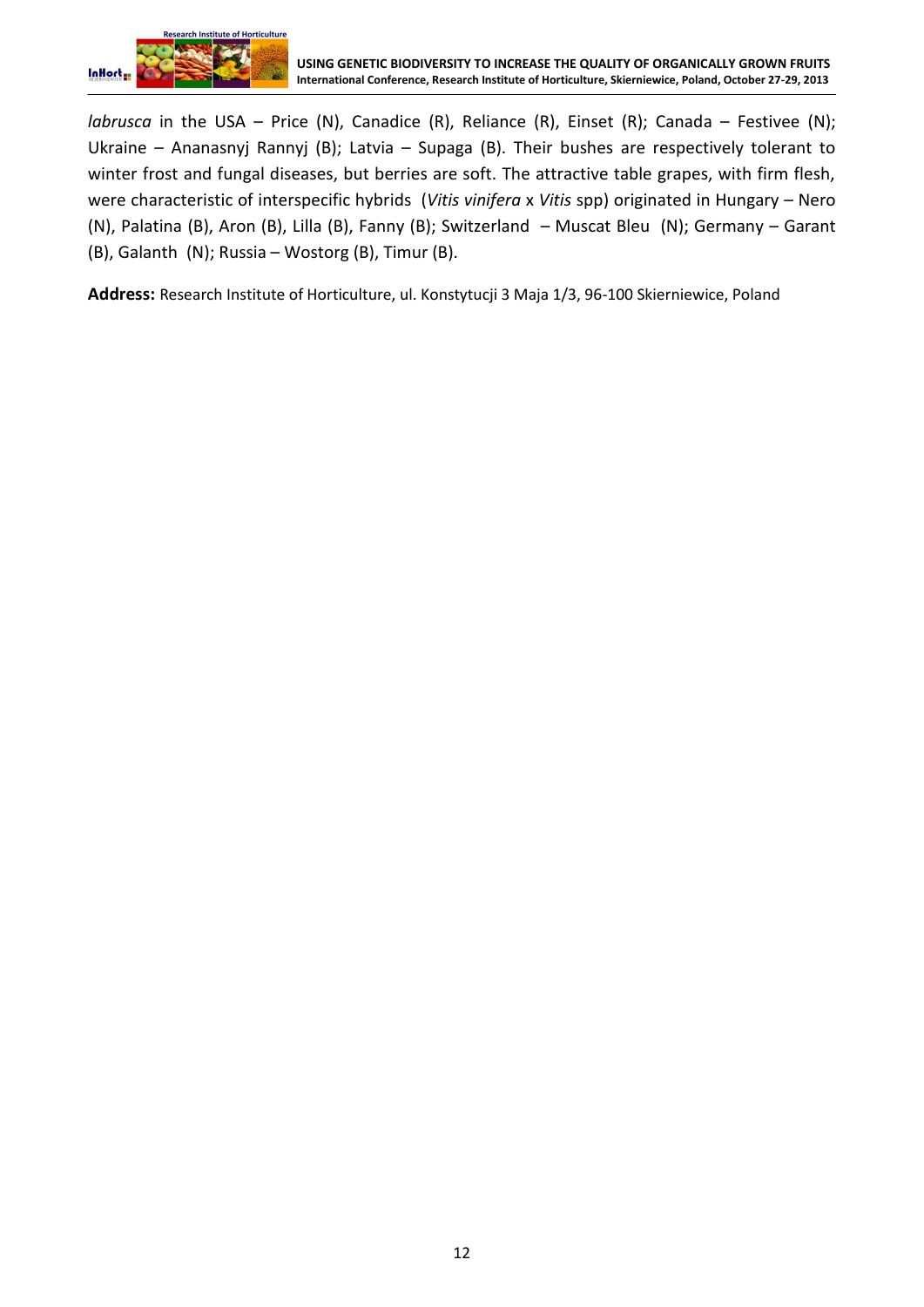

#### **DIVERSITY OF PEACH (***Prunus persica* **L.) GENOTYPES COLLECTED AT THE RIH IN SKIERNIEWICE,**

## **POLAND**

# **Mirosław Sitarek**

#### Research Institute of Horticulture, Poland

[miroslaw.sitarek@inhort.pl](file:///C:/Users/Witek/AppData/Roaming/Microsoft/Word/miroslaw.sitarek@inhort.pl)

Peach (*Prunus persica* L.) collection at the Research Institute of Horticulture in Skierniewice has been maintained since 1995. Presently, in the collection there are trees of 154 different genotypes. Each taxon is represented by three trees planted in a spacing of 5 x 3 m. From among all peaches, there are fresh-market varieties, canning/processing varieties, nectarines, local varieties, flat/donut peaches/nectarines with different fruit shape, color of flash and skin, hybrids, as well as seed genotypes for production of generative rootstocks (Table 1). Depending on genotype and year, fruit ripens from the second week of July ('Harrow Diamond', 'Maja', 'Manon'), to end of September or first days of October ('Dum Tao', 'Inzurnyj Botsaga', 'Uzbek'). The blooming time depends on season and variety too. The mean date for the beginning of blooming of early blooming varieties in Central Poland is April 26-th ('No 3052', 'Anita', 'BPK'), and varieties belonging to late blooming time group – May 3-rd ('Caprice', 'Bobińska', 'Canadian'). The length of the blooming period depends mainly on meteorological changes. In seasons with relatively high temperature is 7 days, and in the colder seasons, the blooming period is much longer – up to 14 days.

| Group                                                  | Number |
|--------------------------------------------------------|--------|
| Peach                                                  |        |
| Yellow fleshed fresh-market peach varieties            | 78     |
| White fleshed fresh-market peach varieties             | 19     |
| Red fleshed peach varieties                            |        |
| Seed genotypes for production of generative rootstocks | 20     |
| Local varieties                                        | 10     |
| Canning/processing varieties                           | 5      |
| Peento "donut" varieties                               | 2      |
| <b>Nectarine</b>                                       |        |
| Yellow fleshed nectarine varieties                     | 15     |
| White fleshed nectarine varieties                      | 3      |
| <b>Flaterines</b>                                      |        |

Table 1. Number of genotypes in different peach groups classified in terms of fruit properties.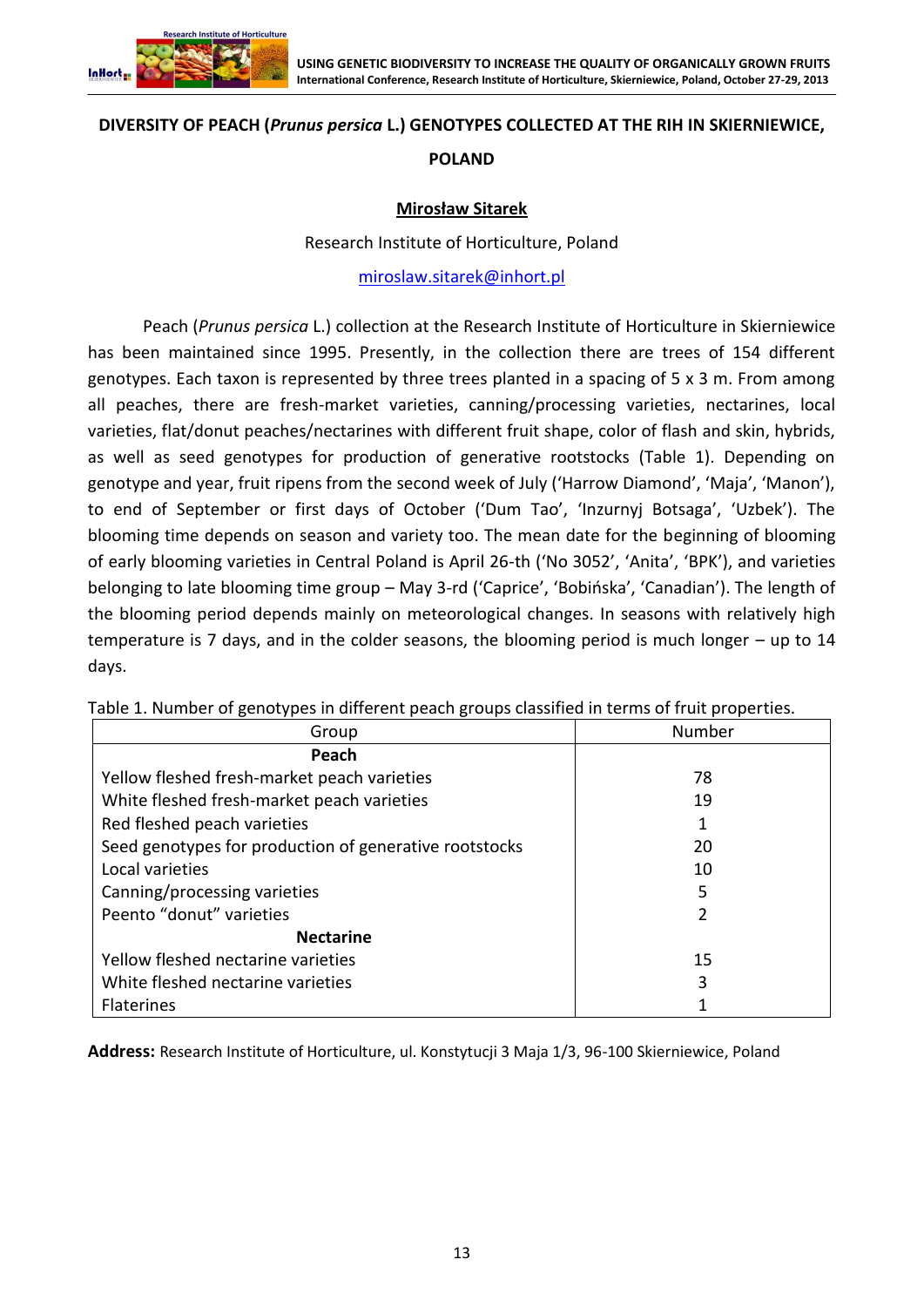

## **USING GENETIC BIODIVERSITY TO INCREASE THE QUALITY OF ORGANIC FRUITS**

#### **Franco Weibel**

Research Institute of Organic Agriculture - FiBL, Switzerland

#### [franco.weibel@fibl.org](file:///C:/Users/Witek/AppData/Roaming/Microsoft/Word/franco.weibel@fibl.org)

In many countries, within the fruit business, the organic segment is the only market with positive growth rates. E.g. in Switzerland or Germany the share of the organic apple market has reached quantity-wise  $8 - 10\%$ , and financial-wise estimated  $10 - 14\%$  (due to higher producer and consumer prices). So organic fruit production is for sure a very attractive market segment.

Producing according to organic standards mean to grow the trees and fruits without herbicides, without chemical-synthetic and often systemic fungicides and insecticides, without growth regulators including chemical thinning agents, without antibiotics in case of Fire Blight infection risk, without directly plant available fertilizers, without 1-MCP to prolong storage etc.; all this means a completely different production world.

Of course, organic producers have a certain range of plant protection and fertilizer products at their disposition. Fortunately, by increasing efforts of federal and private research, the range of organic inputs is getting larger and smarter. But still, yield security and levels of organic fruit production are considerably lower compared to conventional production. To compensate the lower power and efficacy of organic inputs, the chosen fruit cultivar plays a much more important role than in conventional apple growing. For organic apple production in central Europe growers look for for cultivars with – beside good yield and quality - robustness or resistance against Scab (*Venturia inaequalis*), Powdery Mildew (*Podosphaera leucotricha*) and Fire Blight (*Erwinia amylowora)*. But at the same time, the desired cultivars should be also tolerant against Bitter Rot (*Gloeosporium sp.*), Sooty Blotch (*Schizotorium pomi*), Marssonina, alternate bearing and limited storability. Thus, scab resistance alone is not enough to be judged as a cultivar suited for organic apple growing. This fact is, among others, the reason that e.g. a cis-genetic scab resistant Gala cannot be considered as suited cultivar for organic production.

In Switzerland in 2012 42% of the organic apple production was on basis of scab resistant cultivars (based on the Vf gene). For around 18 years this strong focus on scab resistant cultivars in combination with an innovative concept to introduce these easily into the market (Taste Group Concept) was a very satisfying success story and certainly the right concept. Since two years however, breakthroughs of the Vf resistance appear more and more frequent. There is a need to "anchor" the scab resistance better in newly selected cultivars. Not a few of the old cultivars have a relatively good polygenetic resistance against scab and other diseases. Thus especially nowadays they can be of high value as breeding parents.

In Switzerland, FiBL with partner organization Pro Specie Rara also runs a project to reintroduce old table fruit apple cultivars in the offer of the supermarket chain Coop. After having selected theses cultivars very strictly over several testing years down to 7, the marketing and selling of these old cultivars can be considered as a success. But on the side of the organic production of these cultivars there are still more than a few challenges to overcome.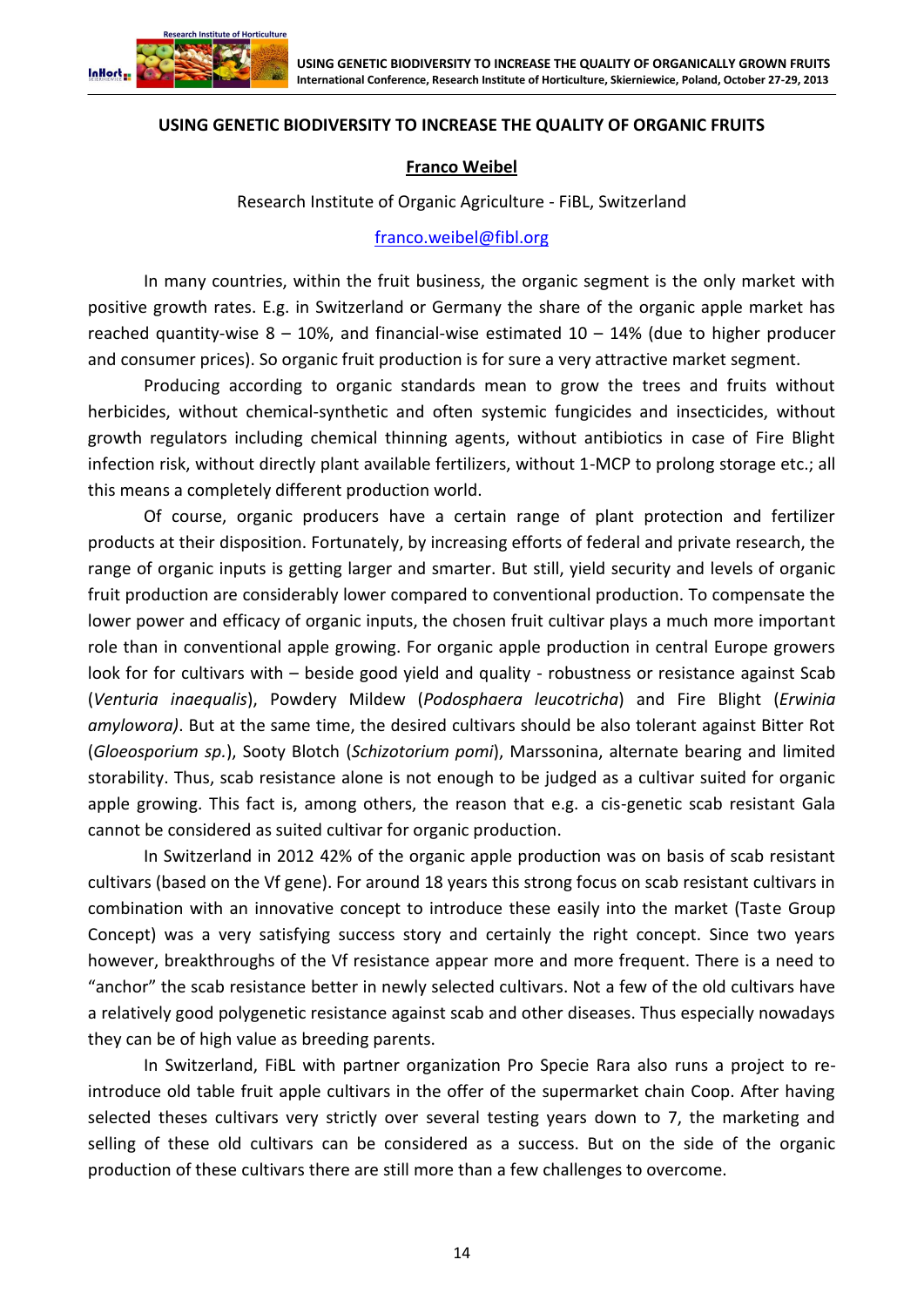In 6 years lasting organic field trials with a selection of 16 old and traditional Swiss cherry cultivars we could not select a single cultivar which was sufficiently robust against monilia disease and had enough yield potential and satisfactory fruit quality properties for the today's market.

**Conclusion:** For organic fruit production the genetic potential of the chosen cultivar to prevent major problems is of much higher importance than this is the case in conventional production. The genetic potential of old fruit cultivars can be interesting for the organic market because they add more diversification to the offer (forms, colors, flavors). However, not automatically these cultivars fit to the nowadays standards of consumer expectations; nor they are automatically easy to produce organically. Last but not least, old cultivars can be or are of high importance for the breeding of new cultivars with a wider range or a better anchored robustness against diseases and other cultivar weaknesses that cannot be sufficiently controlled by organic input products.

**Address:** Research Institute of Organic Agriculture - FiBL, Ackerstrasse 113, Postfach 219, CH-5070 Frick, Switzerland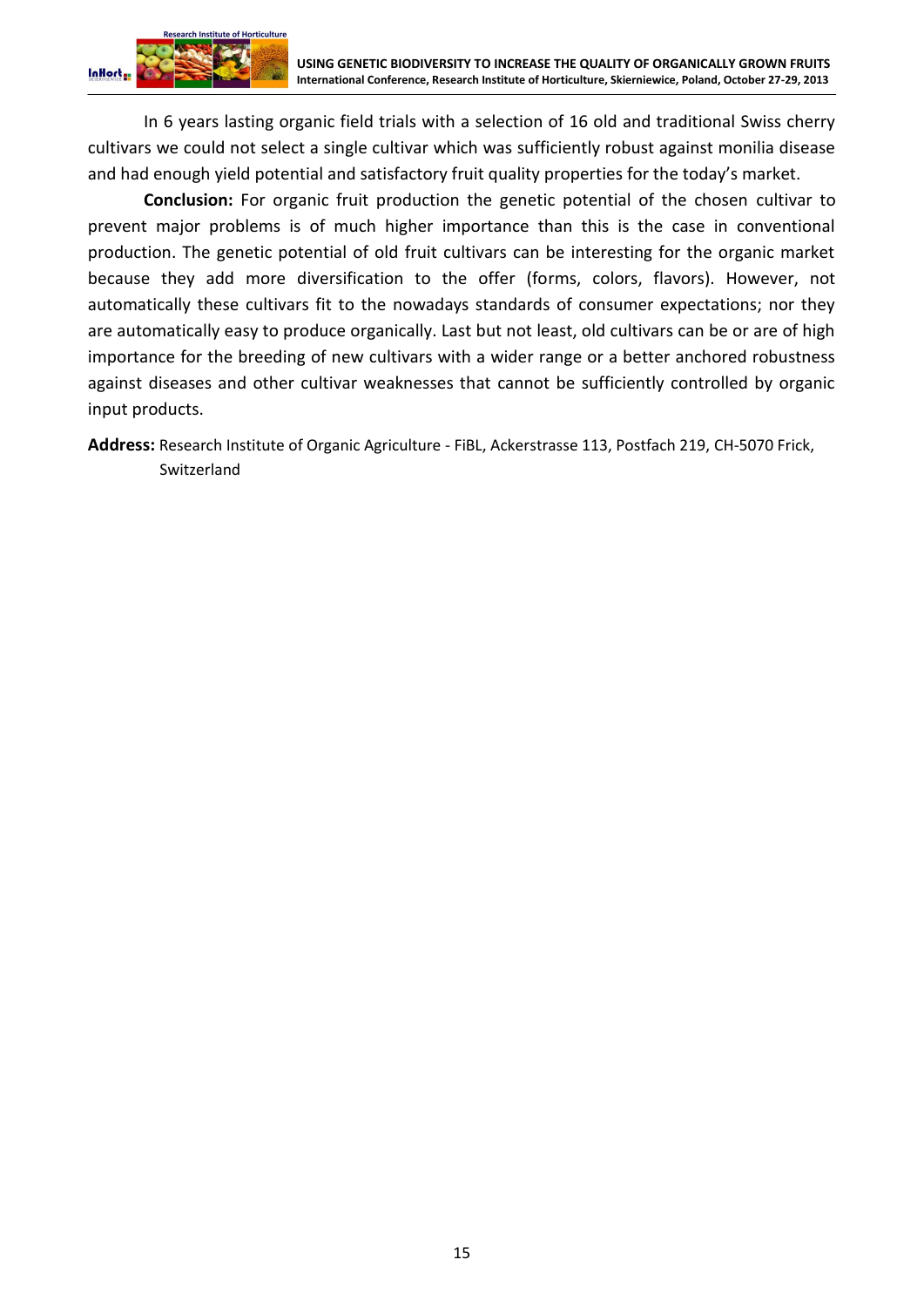

# **OLD AND AUCHTHON FRUIT VARIETIES IN SLOVENIA AND THEIR IMPORTANCE FOR OUR RURAL LANDSCAPE**

# **Nikita Fajt**

Agricultural and Forestry Institute of Nova Gorica, Fruit Growing Centre of Bilje, Slovenia

## [nikita.fajt@go.kgzs.si](file:///C:/Users/Witek/AppData/Roaming/Microsoft/Word/nikita.fajt@go.kgzs.si)

Even though Slovenia is a small country, it is very rich in its genetic biodiversity, especially in terms of old and autochthon fruit varieties. Slovenia boasts good pedoclimatic conditions for growing different fruit species. In the east and south part of Slovenia, there are suitable conditions for growing apples, but in the west and south-west part major quantities of cherries, peaches and pears are produced. As we also have Mediterranean climate, we grow a lot of olive and persimmon trees as well.

Up till now, we have not taken enough care for old and auchthon fruit varieties, especially for stone fruit varieties. In intensive orchards, we have planted more commercial varieties, because they are more appreciated, as they boast attractive colour, big fruit size, a sweet taste and they mostly reach a better price. Nowadays, consumers are far more well-informed about farming methods and fruit production techniques, and this is why they are convinced that organic, i.e. integrated, bio-farming, is healthier than traditionally way of food producing. The request for organic fruit offer is increasing nowadays, but its production in our country is still very low. There is only about 8% of organic production of a total fruit production (SURS, 2012) in Slovenia. Over past years, consumers have wanted to buy and eat more locally produced fruit and vegetables, and consequently they are looking forward to old and auchthon fruit varieties; many of the consumers want to produce their own, home-made products.

Gene bank of fruit plants, financed by the National programme of the gene bank, was made in 1994 in the Karthusia Pleterje Monastery. At the moment, 119 different apple and 44 different pear cultivars are being brought together in this orchard. Five trees have been planted for each cultivar and they were grafted on the proper rootstocks. The cultivar sensitivity to diseases and pests can be observed due to the biological protection, which has been carried out in this plantation. Afterwards, some more wonderful collections of old and auchthon varieties were planted; the first one in the south-east part of Slovenia, in Kozjanski park, the second one in the west part, in the Goriška Brda region and two of them are in Fruit Growing Centres, one near Nova Gorica and another near Maribor. In the collection in Kozjanski park, there are 101 apple varieties and 53 pear varieties. Many of them are in the sort list, so multiplication is possible because they have maintained mother trees. The last bigger old variety collection was planted in Goriška Brda in 2009 as a result of the project "The Rehabilitation of Old and Auchthon Fruit Varieties in the Goriška Region: Using and Marketing Possibilities" – the project was carried out as a contribution for a responsible regional economy. This orchard, apart from 60 varieties of new plants of selected old varieties, includes also many very old trees, e.g.: more than 60-year old apricots, cherries, apples, nuts and figs. It was supported by the Swiss contribution to the European Union. At the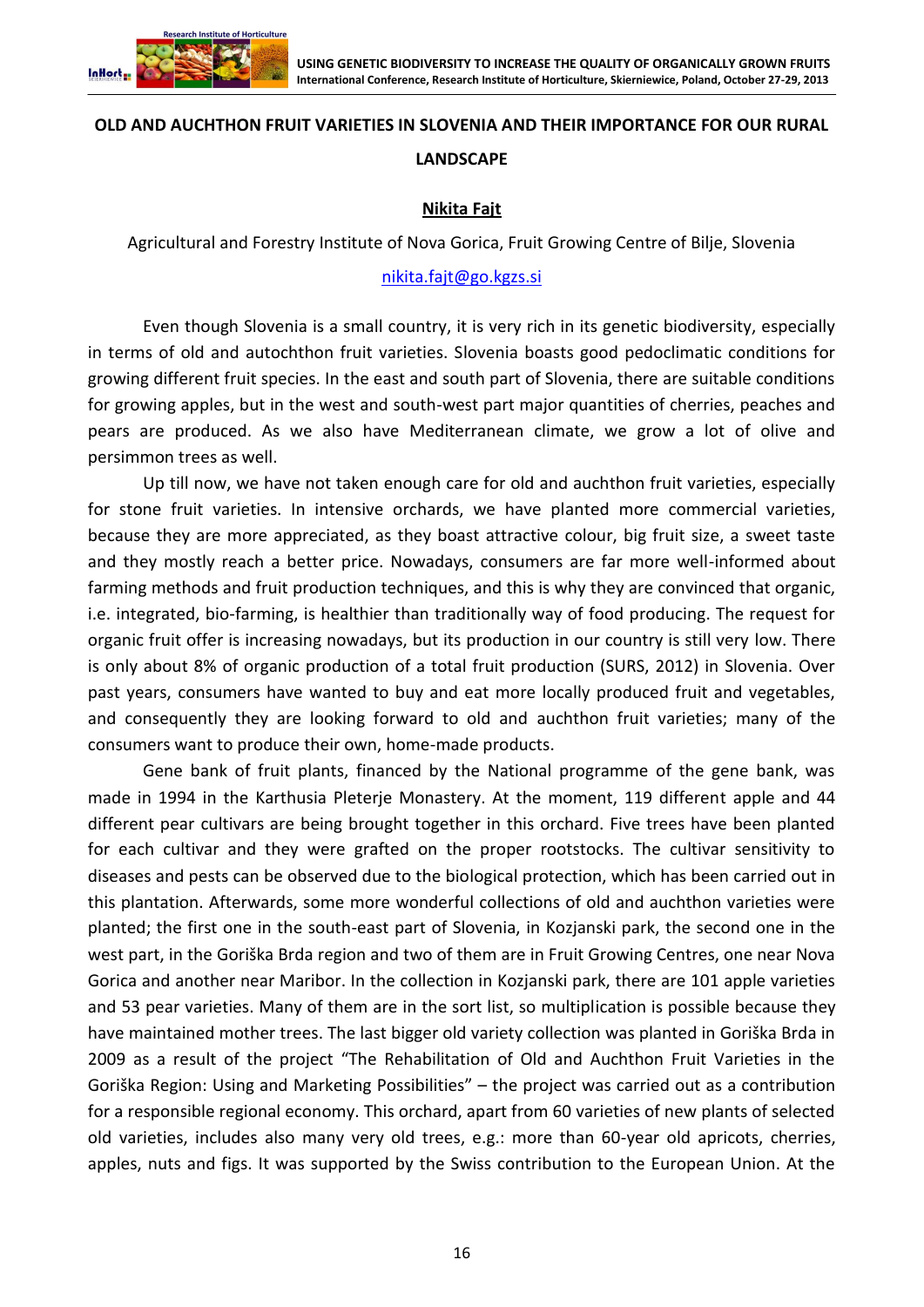

end we would like to present some of this old varieties, their qualities and the possibility of usage in the modern market and fruit processing industry.

**Address:** Agricultural and Forestry Institute of Nova Gorica, Pri hrastu 18, 5000 Nova Gorica, Slovenia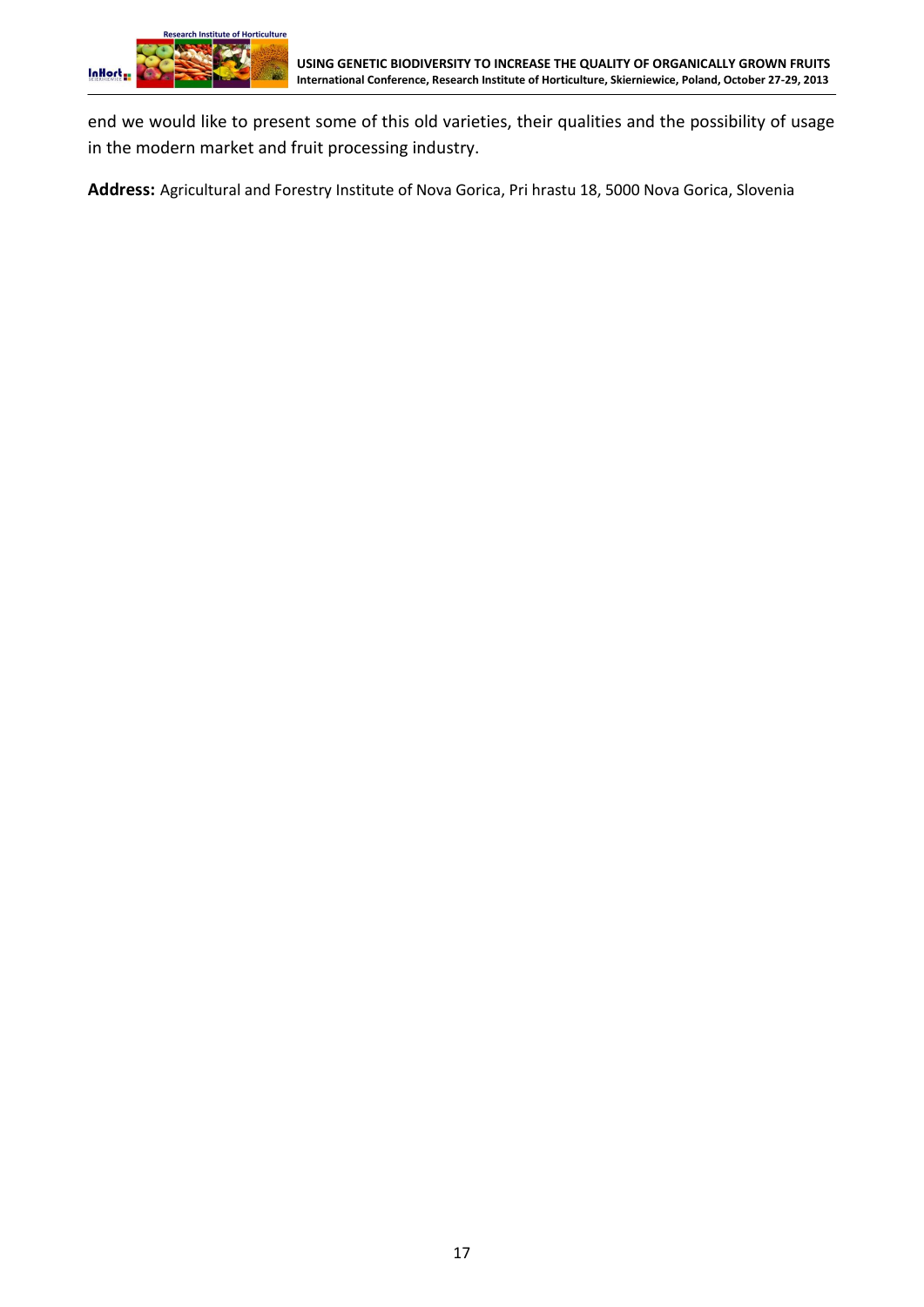

# **COLLECTING OF IMPORTANT FRUIT LANDRACES ON TERRITORY OF CZECH REPUBLIC**

**Frantisek Paprstein** 1) , **Jiri Sedlak** 1) , **Vojtech Holubec** 2)

<sup>1)</sup> Research and Breeding Institute of Pomology Holovousy Ltd., Czech Republic

<sup>2)</sup> Dept. of Gene Bank, Crop Research Institute, Czech Republic

[fp@vsuo.cz,](file:///C:/Users/Witek/AppData/Roaming/Microsoft/Word/fp@vsuo.cz) [holubec@vurv.cz](file:///C:/Users/Witek/AppData/Roaming/Microsoft/Word/holubec@vurv.cz)

It can be expected that wider genetic diversity will be required by future breeding programmes. Landraces possess higher diversity without having the associated drawbacks of undesirable genetic traits connected with wild crop relatives. Because of the importance of landraces and the likely extinction risk due to various factors in the area of the Czech Republic, the program for collecting and long term conservation of fruit landraces was started in Research and Breeding Institute of Pomology Holovousy Ltd. The territories not influenced by intensive industrial and agricultural production (national parks, protected landscape areas, deserted army areas) were mostly preferred. These expeditions were prepared in cooperation with managers of national parks and protected landscape areas, who provided source materials (maps etc.) with occurrence of fruit species.

Important accessions of apple, pear, sweet cherry, sour cherry and plum were localized by Global Positioning System and registered *in situ*. The determination of found accessions was the most complicated part of our work. We used old pomological literature and literary search during the determination. Found landraces showed a high variation in tree size, fruit set, ripening time, fruit size and quality and resistance to diseases. These indigenous cultivars and forms of grown fruit species with high diversity of vegetative and fruit traits represent a valuable material for breeders as donors of desired characteristics (for example resistance against diseases, pests and abiotic stresses). Obtained information will widen the utilization of Czech landraces for breeding, organic farming or landscaping. Described cultivars grown historically on the territory of the Czech Republic also constitute a cultural heritage of the region and nation. They represent objects of cultural identity and an integral part of cultural landscape.

**Acknowledgements:** This work was realized in the framework of project DF11P01OVV006 from Ministry of Culture of the Czech Republic.

- **Address1):** Research and Breeding Institute of Pomology Holovousy Ltd., Holovousy 1, 508 01 Horice, Czech Republic
- **Address2):** Dept. of Gene Bank, Crop Research Institute, Drnovska 507, 161 06 Praha 6 Ruzyne, Czech Republic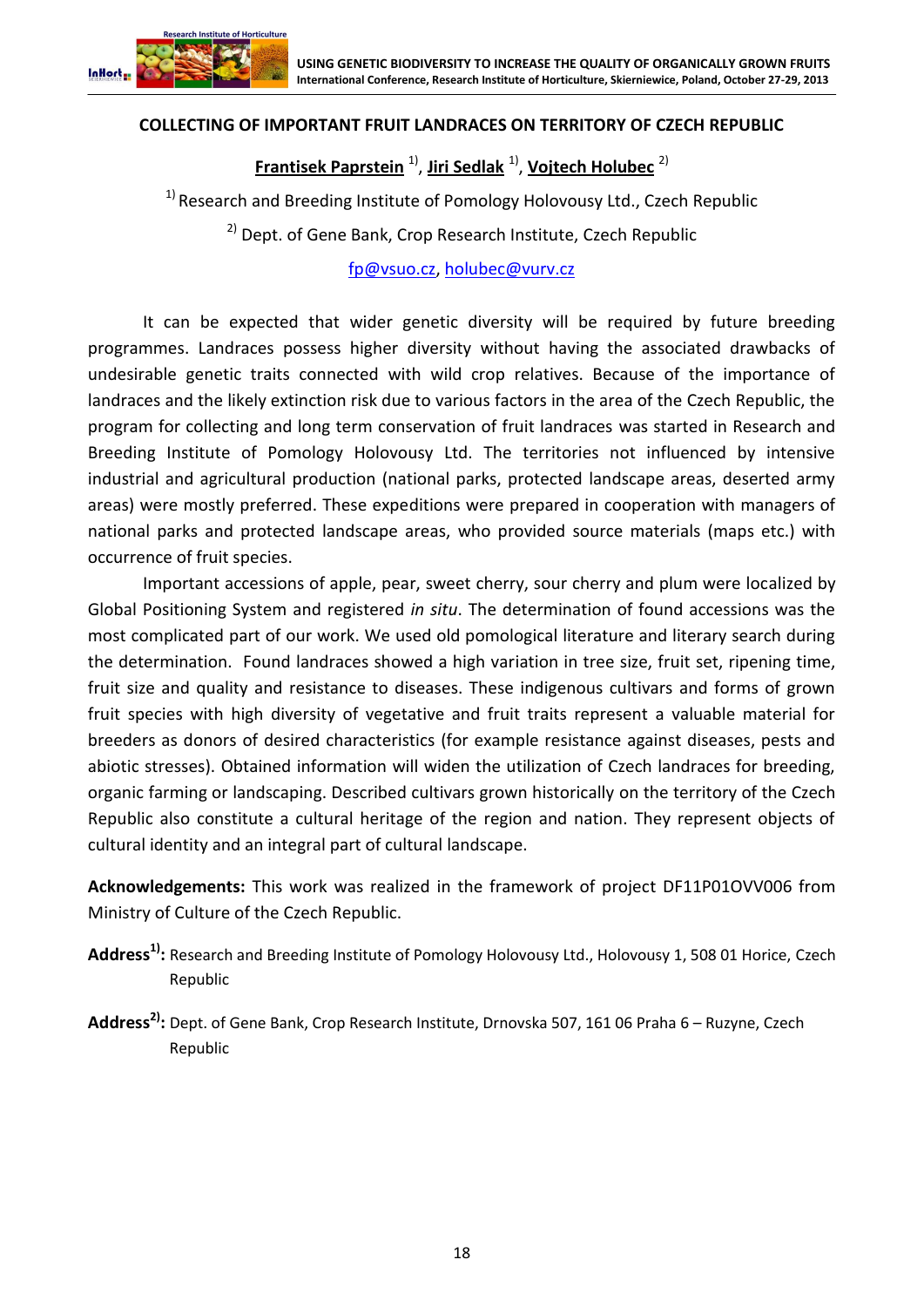

#### **CURRENT STATUS OF** *IN SITU* **ON FARM CONSERVATION OF LOCAL DIVERSITY OF TEMPERATE**

### **FRUIT TREES IN CENTRAL ASIA**

#### **Muhabbat Turdieva**

Bioversity International, CWANA sub - regional office for Central Asia ICARDA, Uzbekistan

#### [m.turdieva@cgiar.org](mailto:m.turdieva@cgiar.org)

Central Asia is a home for 5,500 vascular species 10% of which are endemic plants. The region is one of the eight world centres of origin and domestication of globally important crops including cereals (wheat, barley), food legumes (chickpea) and vegetables (onion, garlic, carrot). Many temperate fruit crops were originated in the region and are of particular importance for horticulture development at the global level. Wild fruit and nut-bearing species are still used by local people as rootstocks to produce fruit trees with healthy and strong root system. Resistance of wild fruit trees relatives to biotic and abiotic pressures make them valuable genetic resources for reducing crop vulnerability on-farm and providing genetic material for crop improvement. Passed from farmers' generations to generations over centuries traditional varieties and forms of fruit crops distinguish with their good taste quality, external appearance, big fruit size and nice shape, long shelf life, nutritional value. Unfortunately, this unique diversity of fruit crops is threatened due to overgrazing, tree logging, overharvesting of fruits and nuts in the wild, and use of uniform high-yield varieties, chemical fertilizers and pesticides in farmers' orchards. Actions on assessment and increase of distribution of genetic resources of fruit trees in Central Asian countries: Kazakhstan, Kyrgyzstan, Tajikistan, Turkmenistan, and Uzbekistan have been implemented within a regional GEF project "*In situ*/on farm conservation and use of agricultural biodiversity (horticultural crops and wild fruit species) in Central Asia" (2006-2012). Promising forms of wild relatives of fruit and nut-bearing trees including 22 promising forms of walnut *(Juglans regia)*, 44 of pistachio (*Pistacia vera*), 17 of almond (*Amygdalus* sp*.*), 17 of apple (*Malus sieversii*) were identified in the forests (*in situ*) of the region and multiplied for establishment of plantations in deforested lands. Rich traditional diversity of cultivated fruit trees is maintained by farmers in their home gardens and orchards including 239 local varieties and forms of apple, 221 of apricot, 158 of grapevine, 59 of pear, 18 walnut, 35 of pomegranate, 14 of almond. However, many of them are represented only by one or two trees and the project helped to increase their number in farmers' orchards through multiplication in fruit tree nurseries. This local diversity of fruit and nut bearing crops is a valuable basis for sustainable development of organic horticulture in changing environment due to its resistance to environmental stress factors as drought, chilling, soil salinity, late spring frost, pest and diseases.

**Address:** Bioversity International, CWANA sub - regional office for Central Asia ICARDA, P. O. Box 4564, Tashkent 700 000, Uzbekistan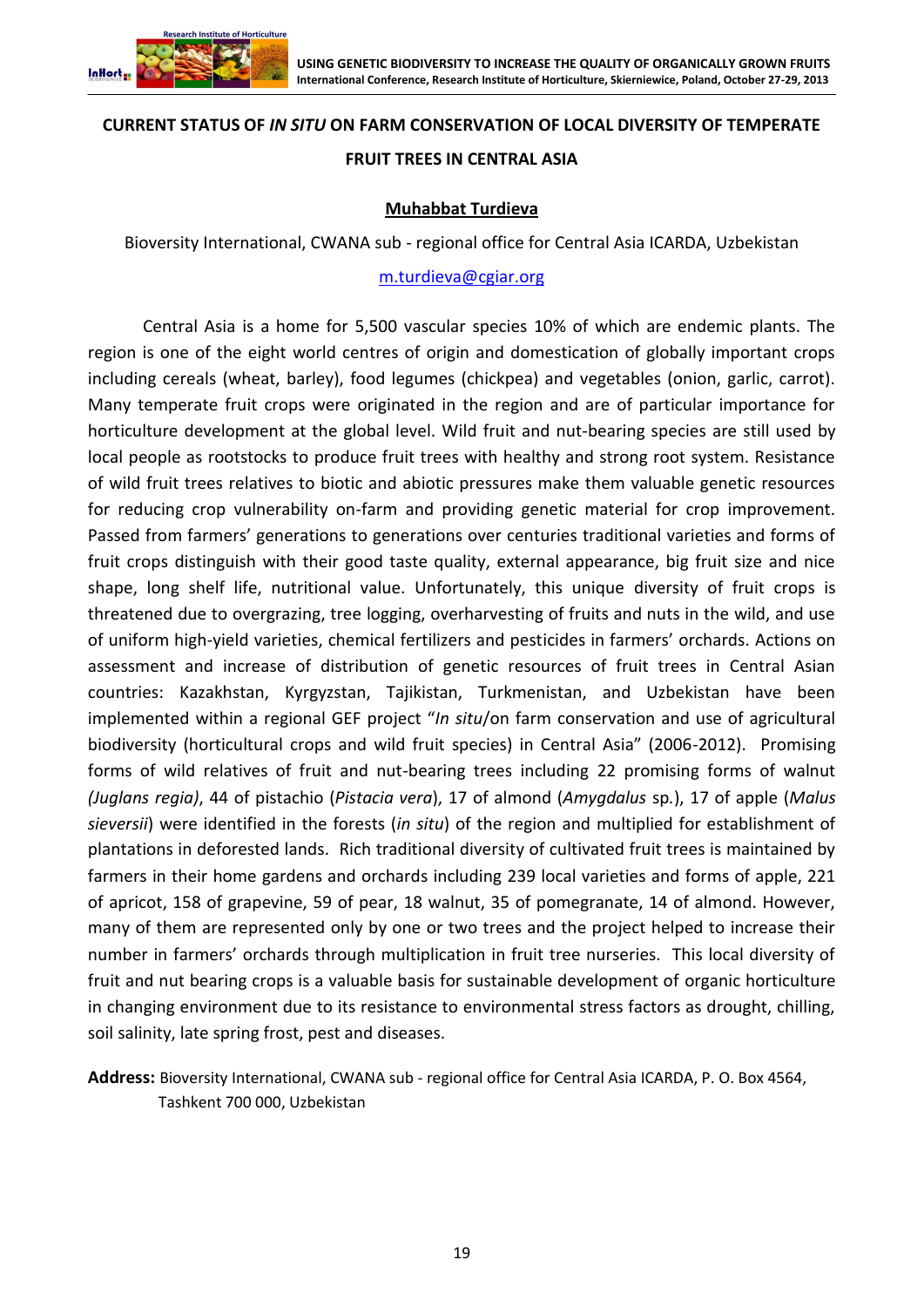

#### **SURVEY OF VIRUSES IN CHERRY CULTIVAR COLLECTION IN SKIERNIEWICE**

#### **Beata Komorowska**

Research Institute of Horticulture, Poland

[beata.komorowska@inhort.pl](file:///C:/Users/Witek/AppData/Roaming/Microsoft/Word/beata.komorowska@inhort.pl)

Cherry is host to a number of viruses, which can cause a variety of disease symptoms. The most common and the best characterized are *Prune dwarf virus* (PDV) and *Prunus necrotic ring spot virus* (PNRSV) but heavy losses of crop yielded in some commercial cultivation can be caused by other viruses too. Economically important are *Little cherry virus-1* (LChV-1), *Little cherry virus -2* (LChV-2), *Cherry mottle leaf virus* (CMLV), *Cherry necrotic rusty mottle virus* (CNRMV), *Cherry green ring mottle virus* (CGRMV), *Cherry leafroll virus* (CLRV) and *Cherry rasp leaf virus* (CRLV). *Cherry virus A* (CVA) may not be significant when present alone, but may enhance severity of symptoms when combined with other viruses. In many cases the infection remains latent and the trees do not show visible symptoms. However, in other cases, severe symptoms may develop due to infection, which can cause substantial yield losses, unmarketable crops or even death of the trees. Some of the viruses are efficiently transmitted in nature by pollen (PDV, PNRSV), nematodes (CLRV, CRLV) and mealybugs (LChV-2).`It means that plant material must be under systematic control. The mode of natural spread for LChV-1, CVA and CNRMV has not been determined. Therefore, use of clean starting materials is important in preventing spread of these viruses.

Because cherry species maintained at the collection of the Research Institute of Horticulture in Skierniewice have not been screened for viral pathogens, studies on occurrence and detection of PDV, PNRSV, LChV-1, LChV-2, CMLV, CNRMV, CGRMV, CLRV, CRLV and CVA were conducted. Totally 152 cherry trees were tested for the presence of these pathogens. RNA was isolated from the leaves using the silica capture (SC) method and then was evaluated by reverse transcription polymerase chain reaction (RT-PCR) with the specific primers recommended for the detection of the viruses studied. PDV was detected in 19 samples. The RT-PCR results showed that 11 trees were infected with PNRSV. The presence of LChV-1 and LChV-2 was confirmed in 5 and 2 samples, respectively. Incidence of CVA in tested samples was the highest – 34 trees. CGRMV and CNRMV were detected in 8 and 15 cherry trees, respectively. The presence of CLRV was confirmed in 16 trees. The sampled trees were tested negative for CMLV and CRLV using RT-PCR. The viruses were found to occur as single or mixed infections of different combinations in individual cherry trees. DNA sequencing confirmed the identification of the viruses in selected samples and a comparative analysis indicated that their isolates shared a close molecular identity with the corresponding isolates in GenBank.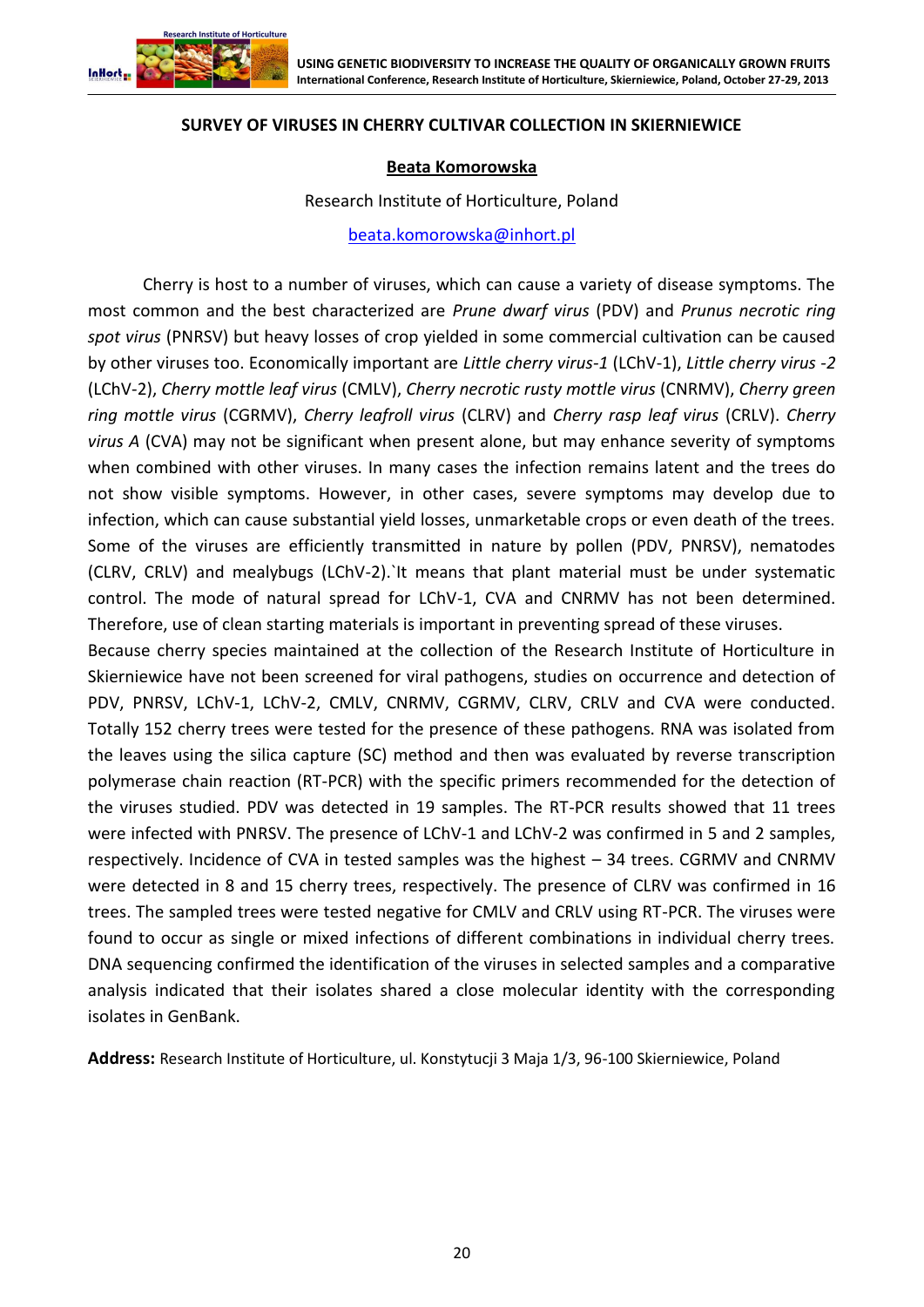

# **THE ROLE OF GENETIC RESOURCES IN THE BREEDING OF NEW VARIETES OF FRUIT PLANTS AT THE RESEARCH INTITUTE OF HORTICULTURE IN SKIERNIEWICE**

# **Edward Żurawicz**

Research Institute of Horticulture, Poland

#### [edward.zurawicz@inhort.pl](mailto:edward.zurawicz@inhort.pl)

Genetic resources of fruit plants are large collections of different genotypes within the existing genera and species of fruit plants, which are carriers of genes determining various biological characteristics of plants. In view of the large genetic and phenotypic differences among the plants gathered in the collections, such resources are characterized by a very high biodiversity. The Convention on Biological Diversity, the international agreement adopted at the Earth Summit in Rio de Janeiro in 1992, obligates all the countries that are signatories to the Convention to collect, protect, and use in a sustainable way the existing biodiversity. In Poland, genetic resources of fruit plants have for many years been collected, preserved and described in detail at the Research Institute of Horticulture (formerly Research Institute of Pomology and Floriculture) in Skierniewice. This activity is funded by the Ministry of Agriculture and Rural Development as part of financing biological advances in crop production. Overall, the gene resources accumulated at the Institute include several thousand of different taxa belonging to the group of fruit plants grown on a commercial scale in temperate climate conditions. These resources do not only allow to preserve the existing biodiversity for future generations but they are also widely used at the Institute as a source of important functional traits in the ongoing breeding work aimed at obtaining new varieties of fruit plants. At present, the Institute is engaged in breeding all the species of fruit plants cultivated in Poland (apple, plum, sour cherry, sweet cherry, peach, apricot, vegetative rootstocks for apple and plum, blackcurrant, gooseberry, raspberry, highbush blueberry, amelanchier, and strawberry), and the breeding is conducted in three directions, i.e. for resistance, quality, and adaptation. In this work, various genotypes held in the Institute's gene bank are used as parental forms for cross-fertilizations, serving as donors of desirable traits. The selection of parental forms for crossbreeding depends on the direction of a given breeding programme and in most cases is made on the basis of complementarity of the phenotypic traits of the parental components to be crossed. However, parental genotypes possessing the desired functional traits do not always pass on those traits to their progeny. Therefore, especially in the case of berry shrubs (plants with short breeding cycles), crossbreeding programmes are preceded by genetic and breeding studies of potential genotypes to enable an accurate assessment of their general and specific combining abilities, and thus the usefulness of those genotypes for the planned breeding programmes. The most promising genotypes, prior to them being incorporated into crossbreeding programmes, are also subjected to an analysis of the DNA profile to avoid crossing closely related parental forms, thereby eliminating the risk of the inbreeding effect among progeny seedlings.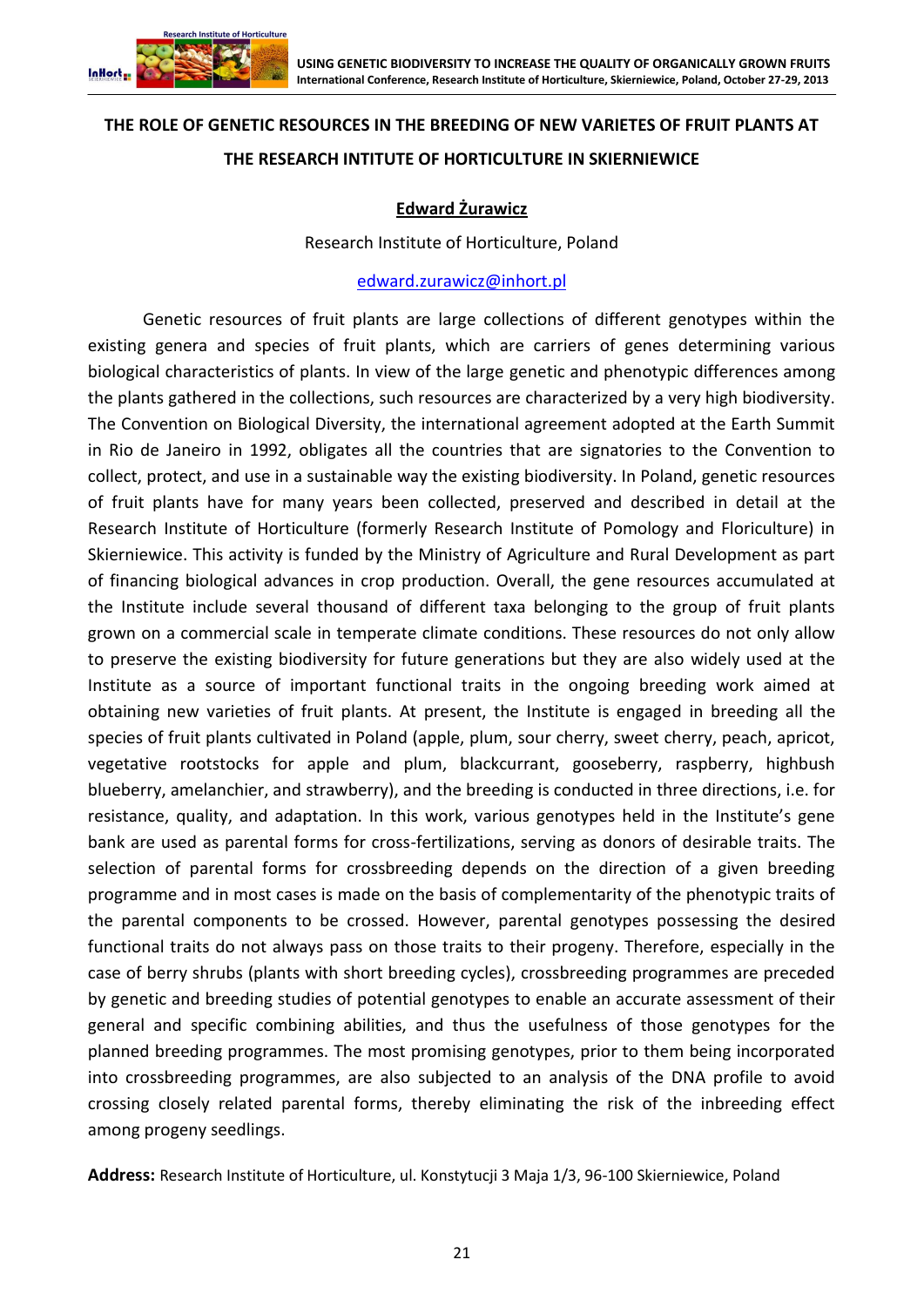

#### **MOLECULAR TOOLS IN ASSESSMENT OF GENETIC RESOURCES AND BREEDING OF FRUIT PLANTS**

#### **Małgorzata Korbin**

#### Research Institute of Horticulture, Poland

#### [malgorzata.korbin@inhort.pl](mailto:malgorzata.korbin@inhort.pl)

The era of molecular markers in agricultural sciences began in the late  $20<sup>th</sup>$  century. The last two decades have brought significant increase of number of techniques generating markers, as well as the scope of markers' abilities. Starting from RFLP (*Restriction Fragment Length Polymorphism*), through arbitrary markers (*Randomly Amplified Polymorphic DNA*), microsatellites (*Simple Sequence Repeats* and *Inter-Simple Sequence Repeats*), transposon-based markers (*Sequence-Specific Amplified Polymorphism and Inter-Retrotransposon Amplified Polymorphism*), and SNP (*Single-Nucleotide Polymorphism*), to systems analyzing thousand markers simultaneously, such as microarrays, HTS (*High Throughput Sequencing*) and GWA (*Genome Wide Association*) – all of them can support investigations in plant collections and study devoted to generation of new varieties. Molecular markers are useful in the following areas: (a) plant identification (assessment of unique character, determination of genetic relationship, confirmation of pedigree and plant breeder rights), (b) planning of breeding programs (MAS – marker assisted selection, choice of parental forms), and (c) dissection of genes linked with economically important traits of cultivated plants.

Laboratory of Unconventional Breeding Methods have been involved in application of molecular tools for assessment of genetic resources and breeding of fruit plants since 2000. Basing on wide program covering molecular study on majority of plant species cultivated in temperate climate zone, abilities of different types of markers, necessity of parallel use of the markers from diverse groups and their limitations will be presented in present lecture. Bottle necks in "gene hunting", problems connected with selection of parental forms/ progenies in case of additive polygenic traits, and phenomenons observed during markers' mapping will be also shown.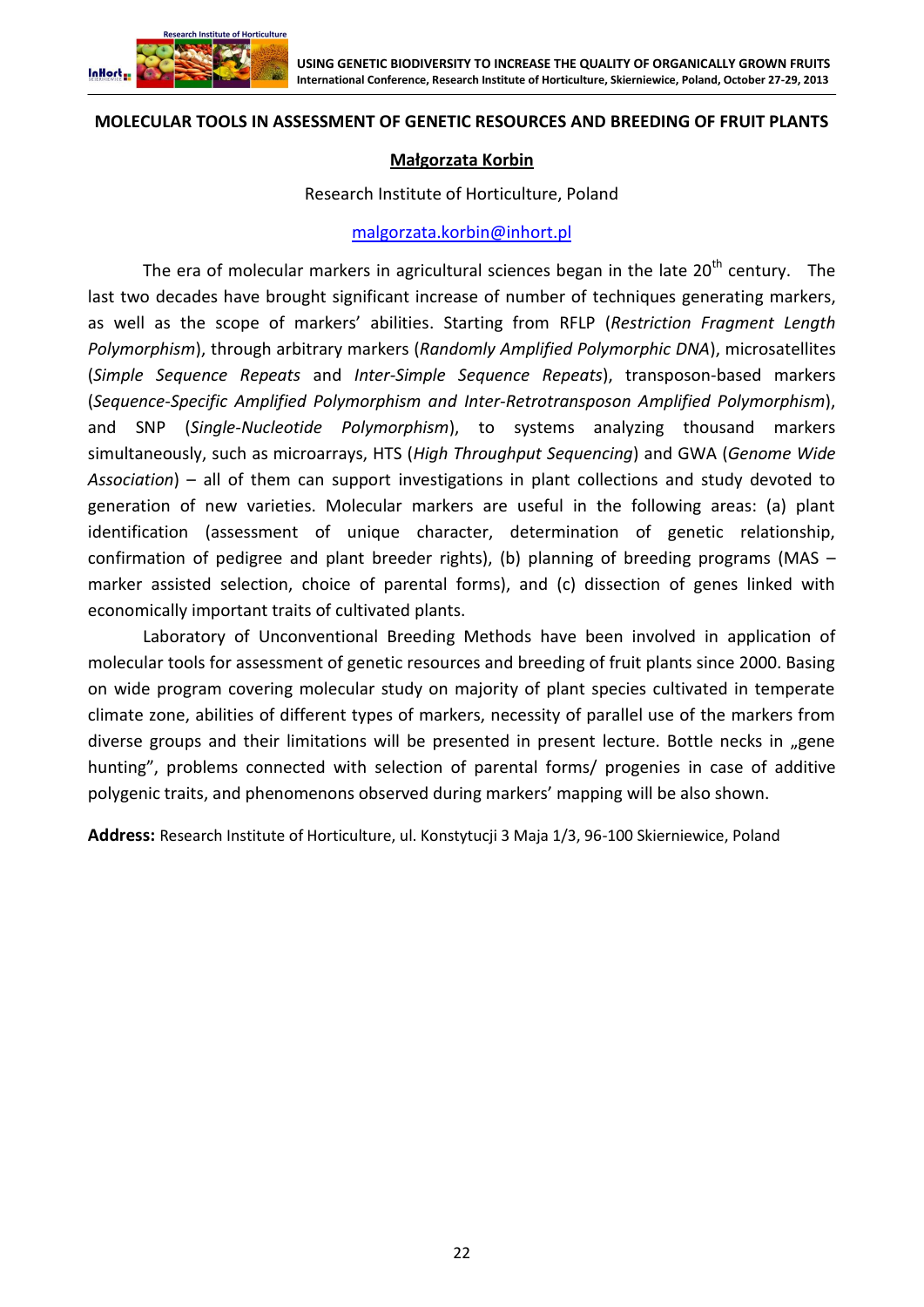

# **EVALUATION OF GENOME SIZE OF POLISH APPLE CULTIVARS COLLECTED IN GENE BANK IN RELATION TO SOME MORPHOLOGICAL TRAITS**

# **Dorota Kruczyńska**, **Małgorzata Podwyszyńska**, **Anna Stępowska**, **Barbara Dyki**

Research Institute of Horticulture, Poland [dorota.kruczynska@inhort.pl,](mailto:dorota.kruczynska@inhort.pl) [malgorzata.podwyszynska@inhort.pl](mailto:malgorzata.podwyszynska@inhort.pl)

Apple species and cultivars differ in genome size, i.e. nuclear DNA amount, and ploidy level. Majority of these genotypes are diploids, but there are some triploids and a few tetraploids. Ploidy level is associated with nuclear DNA content that translates into larger nuclei, cells and stomata sizes. It is well known that increased ploidy level is often associated with alteration of morphological, physiological or phenological characteristics such as, e.g. larger leaves, flowers and fruits or delayed flowering time. Taking into account the climatic conditions of Poland, one of the apple breeding directions can be creating genotypes characterized with late flowering. Such genotypes could be less liable to flower damages by spring frosts. Genome size evaluation and stomata measurement (easy to evaluate marker of increased ploidy level) for the genotypes collected in the gene bank of The Institute of Horticulture will be very valuable on either scientific or practical aspects, with possible application in a breeding directed to creation of new cultivars with the larger fruits and late flowering time.

Forty nine apple genotypes of Polish origin were used for the study. Genome size was evaluated in relation to stomata and flower sizes. Analysis of genome size was done using flow cytometry (FCM/PI) (CyFlow PA, Partec, Germany). Young leaves were sampled in June/July. Analyses were done using fresh material. Stomata were measured using light microscopy. Flower size was evaluated measuring diameter of the  $2^{nd}$  and  $3^{rd}$  flower in florescence. For standard cultivars of the known chromosome number, DNA size (2C value) was 1.69 pg for the diploid cultivar 'Alwa' (2n=2x=34), 2.40 pg for triploid 'Boskoop' (3x=51), and 3.20 pg for 4xMcIntosh (4x=68). In 45 cultivars, DNA size ranged from 1.58 to 1.71 pg indicating on their diploid chromosome number. Fife cultivars were identified as triploids ('Bursztówka Polska', 'Pagacz', 'Rapa Zielona', 'Rarytas Śląski' and 'Witos') owing to their DNA sizes ranged between 2.42 and 2.47 pg. Stomata and flower sizes were significantly larger in triploids. Thus, in 3x plants mean flower diameter was 53.0 mm whereas in diploids 45.4 mm and stomata lengths were 32.1 μm and 28.8 μm, respectively.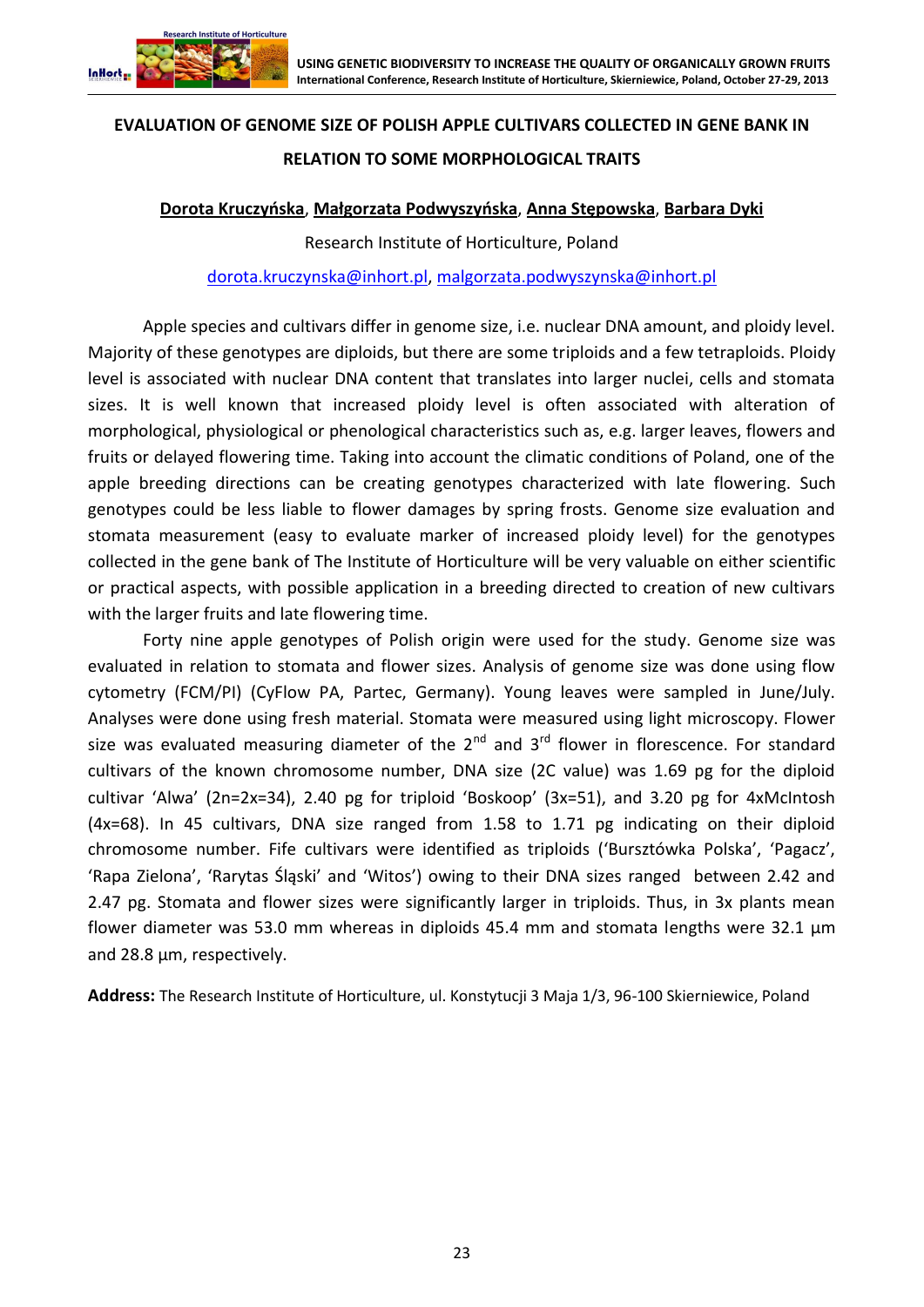

# **BREEDING OF HALF-HIGHBUSH BLUEBERRY IN LITHUANIA**

# **Laima Česonienė** 1) , **Remigijus Daubaras** 1) , **Petras Rimantas Venskutonis** 2) , **Vilma Kraujalytė** 2) , **Audrius Pukalskas** 2)

 $1)$  Kaunas Botanical Garden of Vytautas Magnus University, Lithuania <sup>2)</sup> Department of Food Technology, Kaunas University of Technology, Lithuania

# [laimac@hotmail.com](mailto:laimac@hotmail.com)

Growing of half-highbush blueberry in Lithuania has been limited till the present time. One of the main reasons for such situation was absence of local cultivars. The collection of halfhighbush blueberry germplasm and respective breeding programme started at Kaunas Botanical Garden of Vytautas Magnus University in 1993. Fifty seedlings were examined in the years 1993- 2010. The genotypes No 11, No 16, and No 17 were selected for further cultivar testing. Fruiting potential of Lithuanian half-highbush blueberry genotypes was determined, taking into account following characteristics: number of berries and number of simple clusters in a composite cluster, average berry mass, and productivity per bush and compared with half-highbush cultivars 'Northland', 'Putte', and 'Northblue'. Total phenolic, quinic, and chlorogenic acid amounts were determined in berries of blueberry genotypes too. The genotype No 17 was distinguished by the biggest clusters with the largest number of berries and the largest number of simple clusters in a composite cluster. The average berry mass of selected genotypes was smaller than berry mass of the half-highbush cultivar 'Putte'. Berries of the genotypes No 11 and No 16 were harvested completely during 2-3 pickings, whereas harvesting berries of the No 17 was completed in 3-4 pickings. The high-bushblueberry No 17 appeared the most productive, its yield reached from 1.8 to 3.3 kg in different years. Yields of the No 11 and the No 16 were significantly lower. The halfhighbush blueberry genotypes were distinguish by exceptionally high levels of total phenolic (No 16, 'Northland, No 17, and No 11), quinic acid (No 17, No 11, and No 16), chlorogenic acid (No 16, 'Northland', and No 17) amounts. The genotypes of Lithuanian origin No 17 and No 11 were confirmed as the first Lithuanian cultivars 'Danutė' and 'Freda' in 2012.

## **Acknowledgements.**

This study was funded by Research Council of Lithuania, Grant no. SVE-04/2011

- **Address1):** Kaunas Botanical Garden of Vytautas Magnus University, Ž.E. Žilibero 6, Kaunas, LT-46324, Lithuania
- **Address2):** Department of Food Technology, Kaunas University of Technology, Radvilėnų pl. 19, Kaunas, LT-50254 Lithuania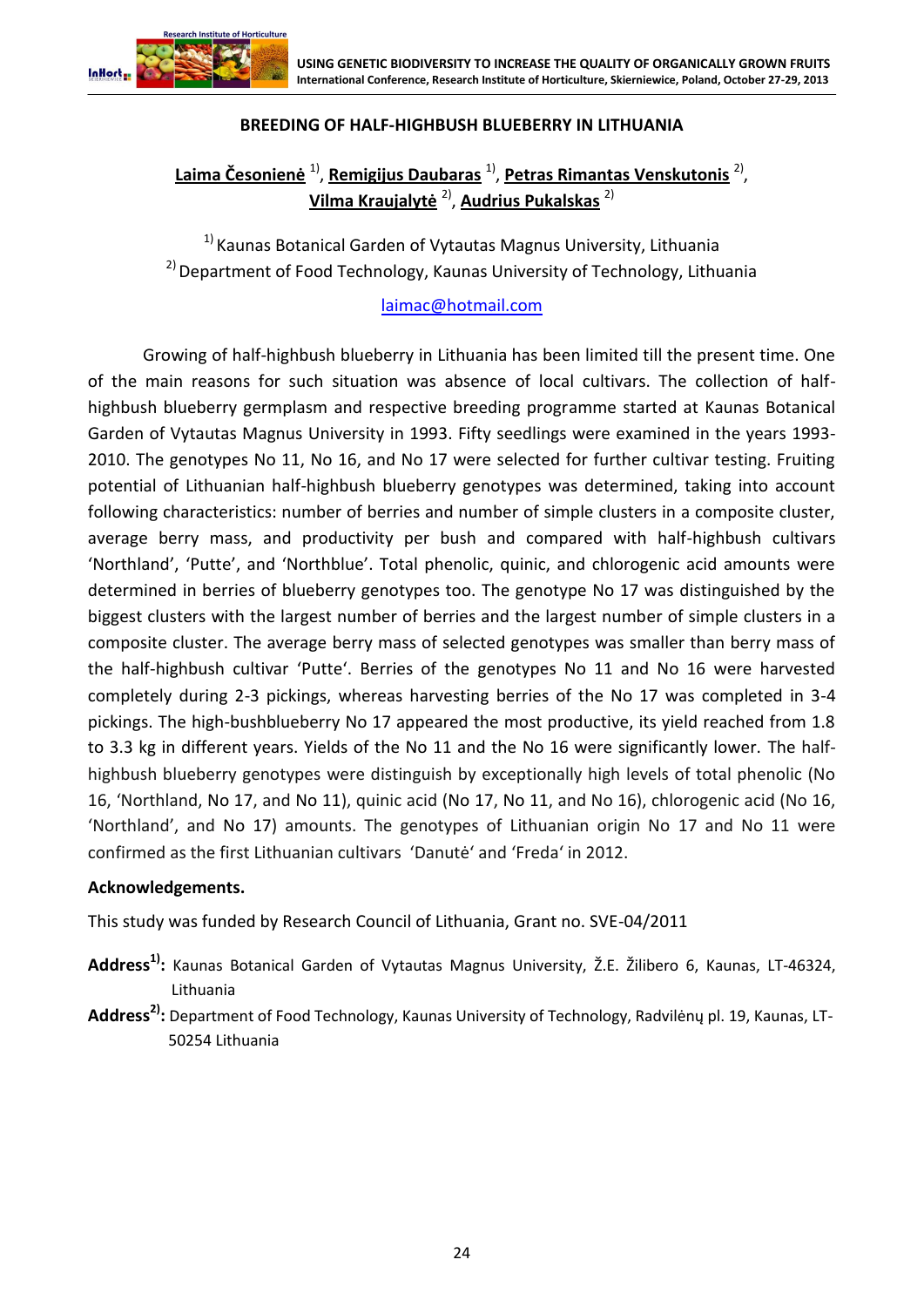

# **THE EVALUATION OF EUROPEAN CRANBERRYBUSH (***Viburnum opulus***) FOR BREEDING IN**

# **LITHUANIA**

**Laima Česonienė** 1) , **Remigijus Daubaras** 1) , **Rimantas Petras Venskutonis** 2) , **Vilma Kraujalytė** 2)

 $1)$  Kaunas Botanical Garden of Vytautas Magnus University, Lithuania 2) Kaunas University of Technology, Lithuania

# [l.cesoniene@bs.vdu.lt](mailto:l.cesoniene@bs.vdu.lt)

European cranberrybush (*Viburnum opulus* L.) is a native plant in Lithuania. The species of genus *Viburnum opulus* L. (European cranberrybush), and their varieties such us *V. opulus var. trilobum* (sometimes called the American cranberrybush) as well as *V. opulus var. sargentii* are widely used in traditional and folk medicine. Very rich chemical composition of biological active substances both in the berries and other parts of the plants – roots, bark, seeds, flowers and leaves determine that European cranberrybush (*Viburnum opulus* L.) is up-and-coming plant for food, pharmaceutical and cosmetics industry. Fruits of European cranberrybush are of extreme value notwithstanding in some literature sources they are mentioned as poisonous.

The investigations of the fruits were carried out in European cranberrybush (*Viburnum opulus* L.) collection at Kaunas Botanical Garden of Vytautas Magnus University in 1999-2013. The biological peculiarities of cranberrybush cultivars and clones were estimated according to the methods of evaluation of horticulture plants. Reliable differences were determined between accessions with respect to productivity, number of fruit per cluster and mean weight of a fruit. The investigations of biochemical composition of fruit of different cultivars and clones revealed significant differences in the amounts of phenolic compounds (anthocyanins and flavonols), benzoic, and ascorbic acids. The accession of Lithuanian origin P1 was typical of the largest amount of ascorbic acid (46.1 mg/100g). Fruit of the cultivar 'Leningradskaja Otbornaja' accumulated the largest amounts of anthocyanins. The cultivars 'Krasnaja Grozd' as well as the clone P2 were distinguished for the largest benzoic acid amounts. The value of the most productive European cranberrybush accessions were determined by the number of fruit in a cluster. The results of biochemical investigations corroborated that selection of European cranberrybush accessions in respect of benzoic acid, anthocyanins and ascorbic acid amounts could be advisable.

- **Address1):** Kaunas Botanical Garden of Vytautas Magnus University, Ž.E. Žilibero 6, Kaunas, LT-46324, Lithuania
- **Address2):** Department of Food Technology, Kaunas University of Technology, Radvilėnų pl. 19, Kaunas, LT-50254 Lithuania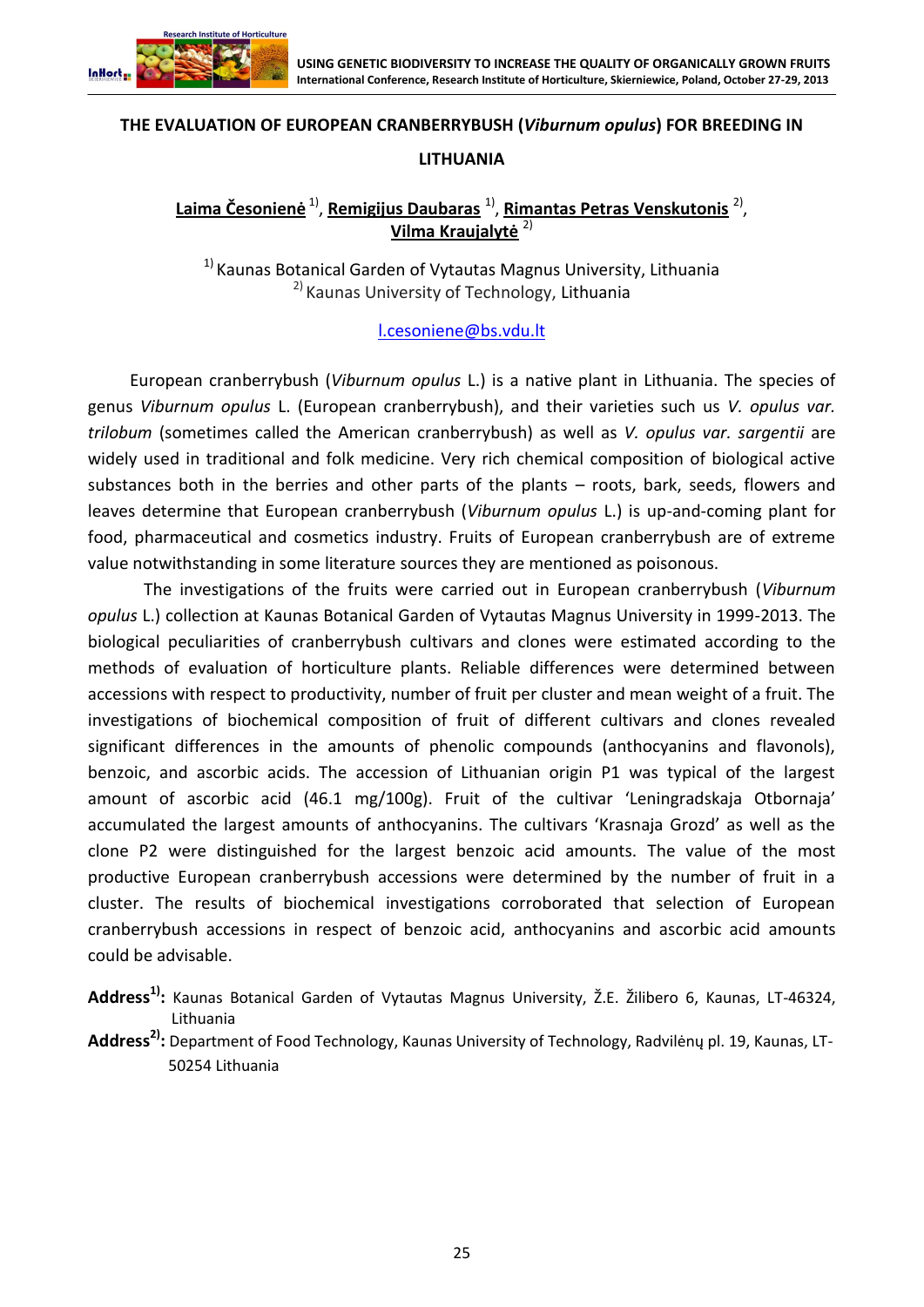

## **INFLUENCE OF FOLIAR SPRAYS OF BORON TO THE GENERATIVE DEVELOPMENT OF PLUMS**

# **(***P. domestica***)**

## **Ilze Grāvīte**, **Edīte Kaufmane**

Latvia State Institute of Fruit-Growing, Latvia

#### [ilze.gravite@lvai.lv](mailto:ilze.gravite@lvai.lv)

Boron (B) is a micro fertilizer that contributes to the whole plant metabolism. B foliar sprays mostly are needed for peaches, plums, cherries and almonds. B deficiency most significantly affects reproductive organs – plants do not bloom or after flowering they have no fruits. B in the plant is slow-moving, that is why the foliar sprays were chosen. Providing optimal amounts of B ensures faster bloom, developing of high quality fruits. Plums were planted at the Latvia State Institute of Fruit-Growing in 2008, the study was done with Latvian breeding cultivars 'Sonora' and 'Lase', as control used the 'Duke of Edinburgh'. B foliar spray (0.25% boric acid  $(H_3BO_3)$ ) was used in the period from 2011 to 2013, the data analyzed for the years 2012 and 2013. Evaluation was conducted of the impact of fertilizers on fruit formation by calculating the percentage of fruit set and fruits from the flower amount as well as yield density (amount of fruits per the branch crosssectional area). In 2013 was evaluated soluble solid content (Brix %), total content of acids (%) and fruit flesh firmness (kg cm<sup>-2</sup>). The aim of the study was to determine the effects of B on the fruit set and development. Significant adjustments to the results of the 2012 were affected by strong frost damage during the winter. Not only buds suffered from frost, but also fruit–twigs. Thaws in the spring of 2012 disrupted plum bloom period and fruit development. In 2013 there was not significant frost damage. Cultivar 'Lase' has late start of production and in 2012 was without yield. Foliar spray of B had a positive impact on the amount of fruit set and fruits, yield density, soluble solid content and fruit flesh firmness. For the cultivar 'Sonora' foliar spray of B had a positive impact on the amount of fruit set and fruits, yield density and fruit flesh firmness. For the cultivar 'Duke of Edinburgh' in 2012 B had a positive impact on the amount of fruit set and fruits, and yield density. Total content of acids (%) of the B variant of all cultivars was lower than control.

**Address:** Latvia State Institute of Fruit-Growing, Graudu 1, Dobele, LV-3701, Latvia; [www.lvai.lv](http://www.lvai.lv/)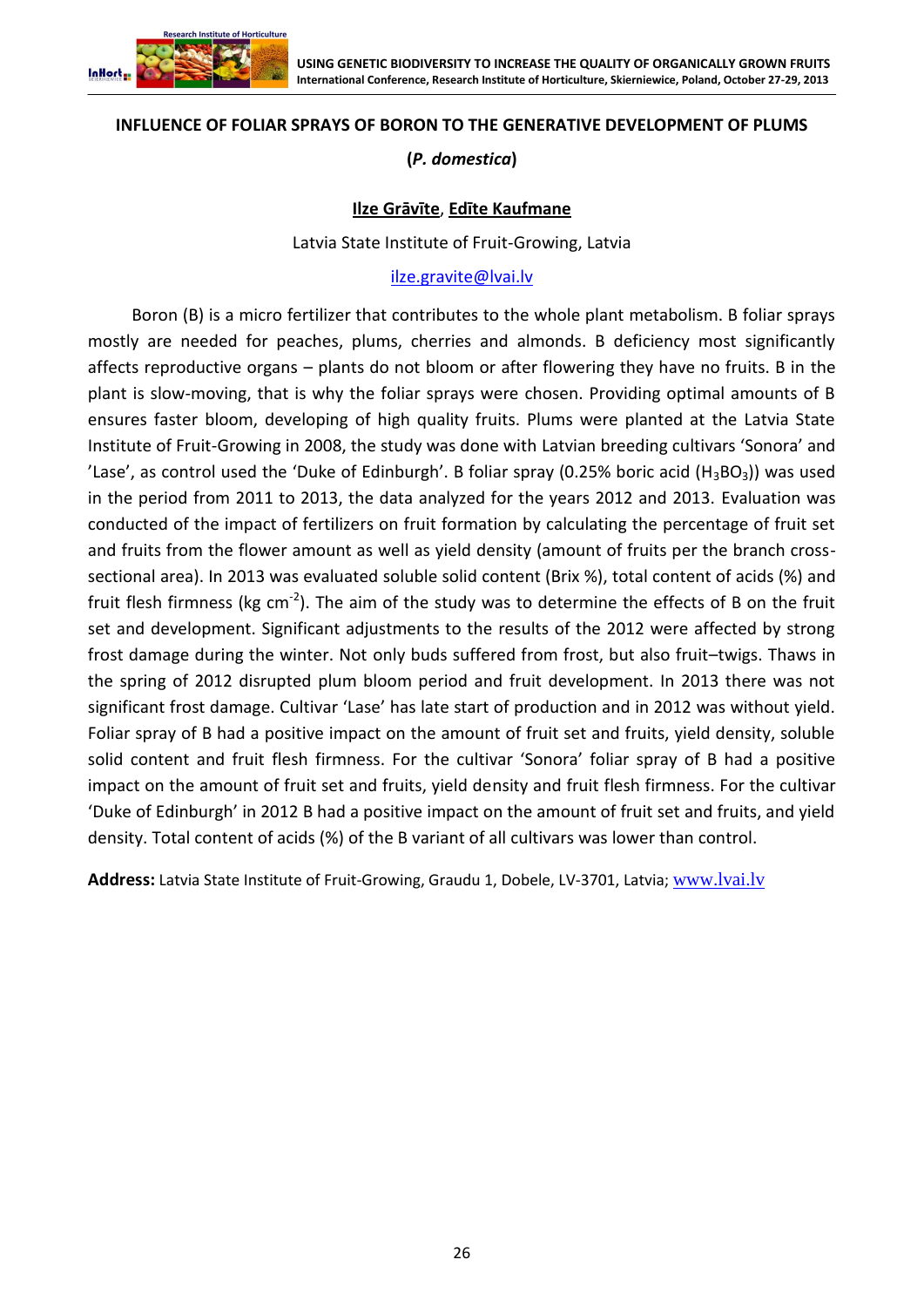

## **PRESERVING OLD VARIETIES OF FRUIT TREES**

## **Grzegorz Hodun**, **Małgorzata Hodun**

Research Institute of Horticulture, Poland

[grzegorz.hodun@inhort.pl](mailto:grzegorz.hodun@inhort.pl)

In Poland there are still a lot of old varieties of fruit trees. They have survived in home orchards, monastic gardens, along avenues and as single trees. They have been preserved without chemical protection and often with no special care. They have survived many harsh winters which decimated orchards of modern varieties many a time. The old varieties of fruit trees that occur in Poland still represent a very diverse genetic material which may be a source of valuable genes. These varieties also constitute historical, cultural and natural heritage. Therefore, it is so important to preserve them for future generations. To achieve this aim, the Research Institute of Horticulture in Skierniewice alone, and together with the Plant Breeding and Acclimatization Institute in Radzików, which is a substantive coordinator of the National Programme of Crop Plant Germplasm Conservation, has organized expeditions for many years. Old varieties of fruit trees found in different regions of Poland are propagated at the Institute. Next, the plant material is planted in field collections (*ex situ* conservation) where it is identified and evaluated. Based on this assessment pomology descriptions of old varieties of fruit trees are made and the varieties are recommended for the agro-environmental programme financed by the Ministry of Agriculture and Rural Development, which aims at *in situ* preservation of old varieties of fruit trees. As far as possible, the varieties that may be useful, for example, to the organic farms will also be evaluated in experiments in terms of specific characteristics, for instance, susceptibility to diseases. At present, in the collections of the Institute there are about 650 varieties, including 500 old apple ones, coming from expeditions in different parts of Poland. As part of plant genetic conservation, for about 10 years one-year-old shoots of the varieties have been made available to the nurserymen.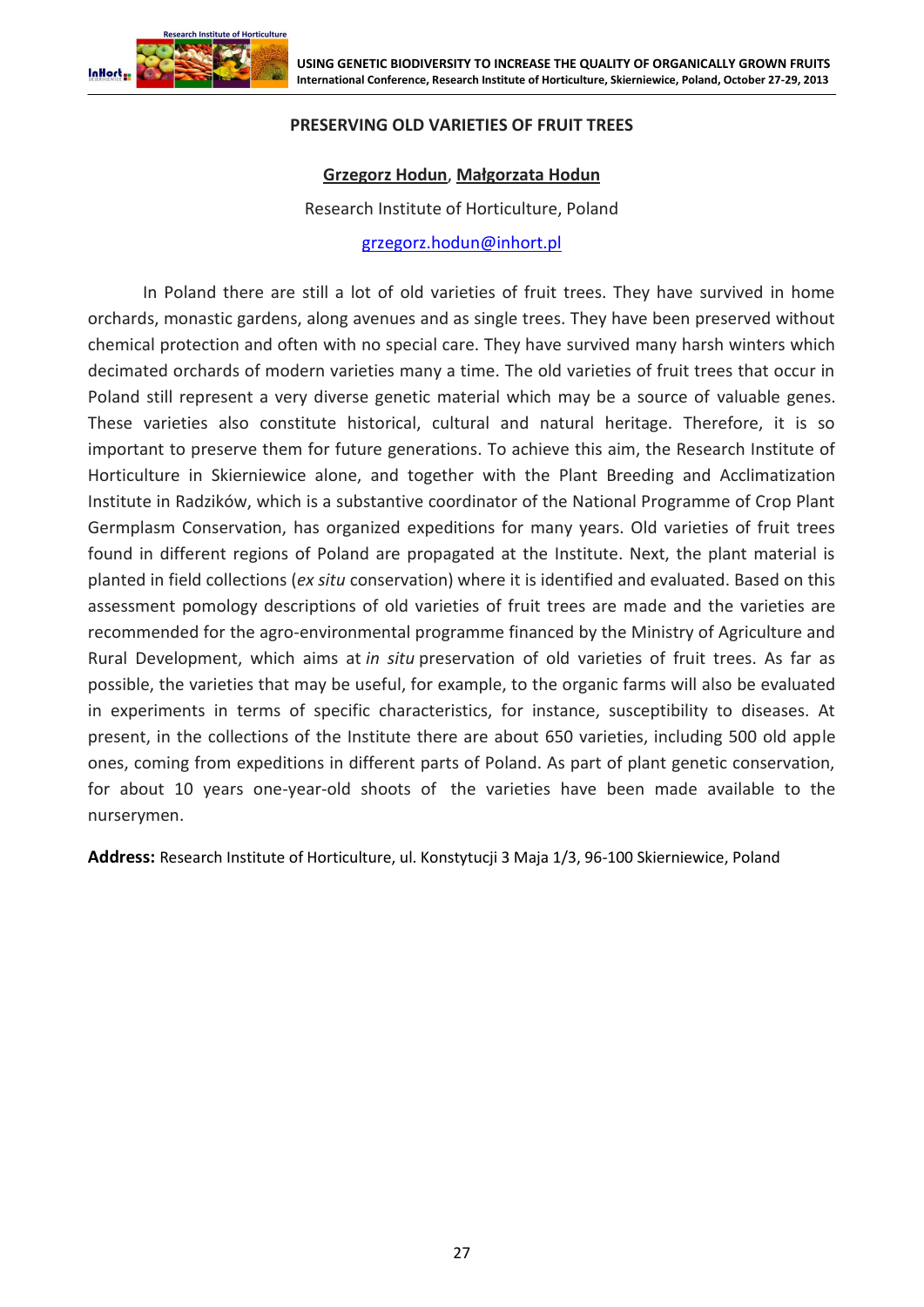

### **SUITABILITY OF STRAWBERRY CULTIVARS TO ORGANIC GROWING IN THE HIGH TUNNELS**

#### **Ieva Kalnina**, **Sarmite Strautina**

Latvia State Institute of Fruit - Growing, Latvia

[ieva.kalnina@lvai.lv](mailto:ieva.kalnina@lvai.lv)

The area of strawberries grown in the high tunnels quite, has reached about 10 ha during the last five years in Latvia. Recently the main problem for such growing technology is a lack of methods and appropriate products for plant protection.

One of the biggest problems for strawberries grown in high tunnels is the damages of berries, caused by strawberry Thrips sp.

One of the factors that contribute to their multiplication is inadequate high temperatures. When the air temperature rises above +25 °C it is a greater likelihood of Thrips invasion.

Because of pests and diseases resistance against the pesticides, the biological methods more and more widely are used in the protected cultivation. One of them are using of predator organisms. The other possibilities are growing of pest resistant cultivars. The study was carried out at the Latvia State Institute of Fruit-Growing. FVG (FOLIEN-Vertriebs GmbH) type of high tunnels with cover film "SUN SAVER 5 PRO" as well as a few as Agryl additional covers (17 and 23 g  $\text{m}^2$ ) and perforated film (perforation 500 m<sup>2</sup>) were tested. Trial Three strawberry cultivars -'Rumba', 'Honeoye' and 'Darselect' were planted in the trial of  $2012<sup>th</sup>$ . The first harvest was collected in 2013. The damages cased by Thrips and *Botrytis* were observed on berries. The tendency of higher resistance against the Thrips was found for cultivar 'Darselect'.

Research was financed by the ERDF project "Fruit and berry crops in mitigations of innovative technological solutions and adaptation in Latvian conditions", Nr.2010/0317/2DP/2.1.1.1.0/10/APIA/VIAA/142.

**Address:** Latvia State Institute of Fruit-Growing, Graudu 1, Dobele, LV-3701, Latvia; [www.lvai.lv](http://www.lvai.lv/)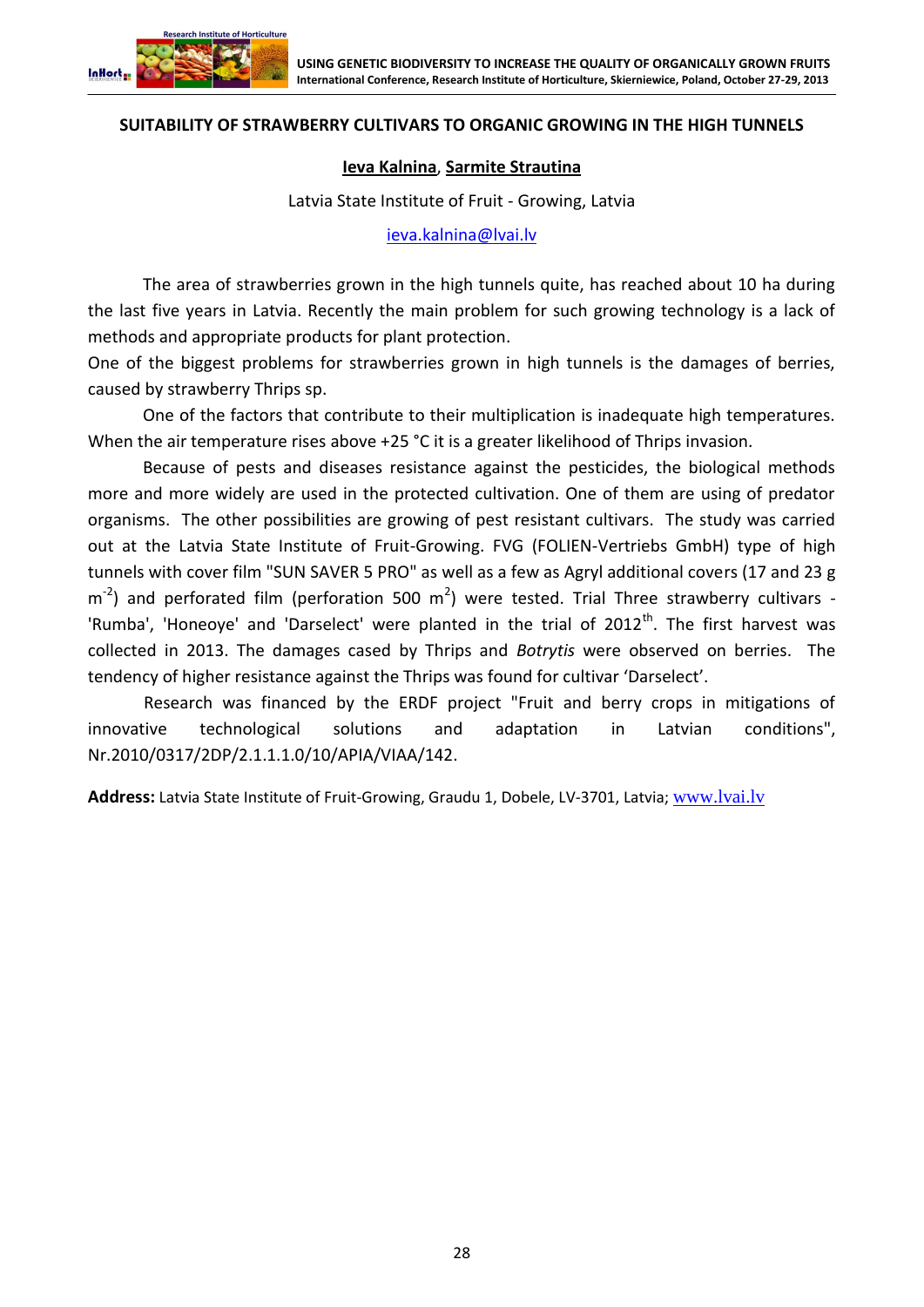

### **THE DYNAMICS OF APPLE TREES SCAB LESIONS IN KAZAKHSTAN**

#### **Alisher M. Kassymov**

Institute of plant Biology and Biotechnology, Kazakhstan

[alikasimov@mail.ru](mailto:alikasimov@mail.ru)

At present, the genebank of apple trees is presented by home apple varieties - *Malus domestica*, but there are also Siberian apple - *M. Baccata*, as well as varieties obtained with *M. Floribunda* - Prima, Priscila, Red free, Liberty, Florin which are resistant to scab. (Nurtazina N. Yu., Nurtazin M.T.)

The aim of study was to investigate the dynamics of scab on apple varieties of Zailiyskoye in two growth areas: in the foothills of Almaty region and the southern zone of the South - Kazakhstan region. It was revealed that in the southern zone of the country the maximum scab damage of apple trees falls on May month, when favorable conditions for the disease development remain. In the foothills these optimum conditions for the destruction of apple scab remain until July.

It was found that in the foothills the first signs of scab appeared in mid-April, with a gradual increase during the growing season. Maximum disease defeat, 28 %, was marked in July. With the beginning of dry weather in August, the scab severity was reduced to 18%. In terms of South Kazakhstan in connection with dropped heavy rainfall the scab hit the plants in April, and reached a maximum of 12.5 % in May. Because of the dry conditions the disease began to decline. In August there was a minimal manifestation of the disease - 2.5%. The degree of scab development on apple varieties Zailiyskoye in Almaty and South Kazakhstan regions were studied.

**Address:** Institute of plant Biology and Biotechnology, Almaty, 050040, Timiryazeva 45, Kazakhstan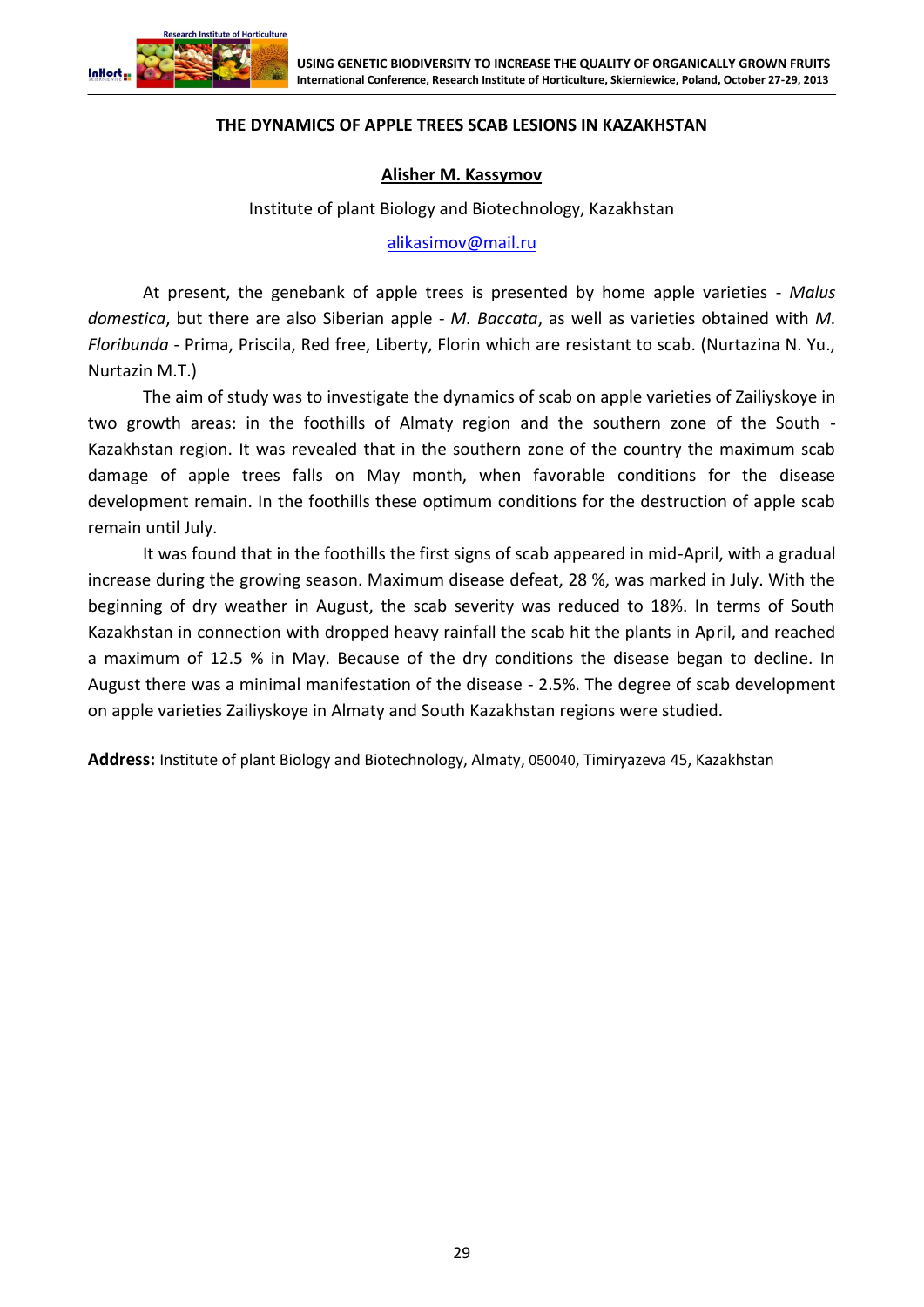

# **GENETIC RESOURCES OF WILD FRUIT SPECIES IN UZBEKISTAN AS A SOURCE OF RESISTANCE GENES TO BIOTIC AND ABIOTIC FACTORS OF ENVIRONMENT**

## **Abdihalil K. Kayimov**

Tashkent State Agrarian University, Uzbekistan

[a.kayimov@mail.ru](mailto:a.kayimov@mail.ru)

Central Asia is one of the world centers of origin and domestication of fruit crops. Crop wild relatives of these globally important temperate fruit species as apple, pear, apricot, walnut, pistachio, almond, etc. are still growing in the forests of the region.

Useful genes which these wild crop relatives possess provide resistance of cultivated crops to diseases, pests and abiotic stresses of environment as drought, soil salinity, high and low air temperatures. The importance of wild fruit plants as the source of initial material for development of new varieties of agricultural crops has been constantly increasing. More than 50 species of different forest fruit crops are the richest fund for intensive development of fruit industry and viticulture, and the source for increasing their productivity.

Researches carried in the frame of Bioversity International/UNEP-GEF project "In situ/On farm conservation of agrobiodiversity (horticultural crops and wild fruit species) in Central Asia" showed that distribution of wild fruit species in mountainous areas of Central Asia, the home of crop wild relatives, depends on environmental conditions of the habitat. Hydrophilous (moisture loving) species as walnut, hawthorn and apple are growing on the northern slopes of mountains where more moisture is accumulated in the soil. Drought resistant fruit species as almond, apricot, cherry plum, pistachio, jujube, dwarf cherry and others are growing on the dry southern slopes. Many of wild fruit species are used as a rootstock for cultivated varieties. Among them two apple species native for Central Asia: apple Siversi (Malus sieverii Lbd. MRoem) and kirgiz apple (Malus kirghisorum Al. et An. Theod.) are widely used by farmers-horticulturists as rootstock for vegetative multiplication of cultivated apple varieties. Wild pear species: common pear (Pyrus communis L.) pear Regeli (Pyrus regelii Rehd.), bukharian pear (Pyrus bucharica) are of great interest for breeding drought resistant and dwarf pear varieties. Wild apricot (Armeniaca vulgaris Lam.) growing in forests of Central Asia is used in breeding high yielding varieties of apricot. Natural stands of pistachio (Pistacia vera L.) are used for harvesting pistachio nuts and are natural genepool for selection of local forms and varieties of pistachio with economically valuable traits of drought resistance, regular yield production, high yielding, big size of nuts, openness of nuts' shell. Six almond species are naturally grow in Central Asia including Amigdalus communis L., Amigdalus bucharica Korch, Amigdalus spinosissima Bge., Amigdalus vavilovii M. Pop., Amigdalus petunnikowii. All of them are characterized as very drought resistant species. Wild stands of nut bearing and fruit species occupy large territory of about 600, 000 ha in Central Asia.

Natural stands of walnut (*Juglans regia* L.) are existing only in Central Asia. Walnut is a valuable plant, all parts of this species including nuts, leaves, timber, bark have very high practical value. This plant is important food crop and source of income for people living in walnut forests. Walnut is is characterized with high polymorphism. Trees with high habitus, diverse shape of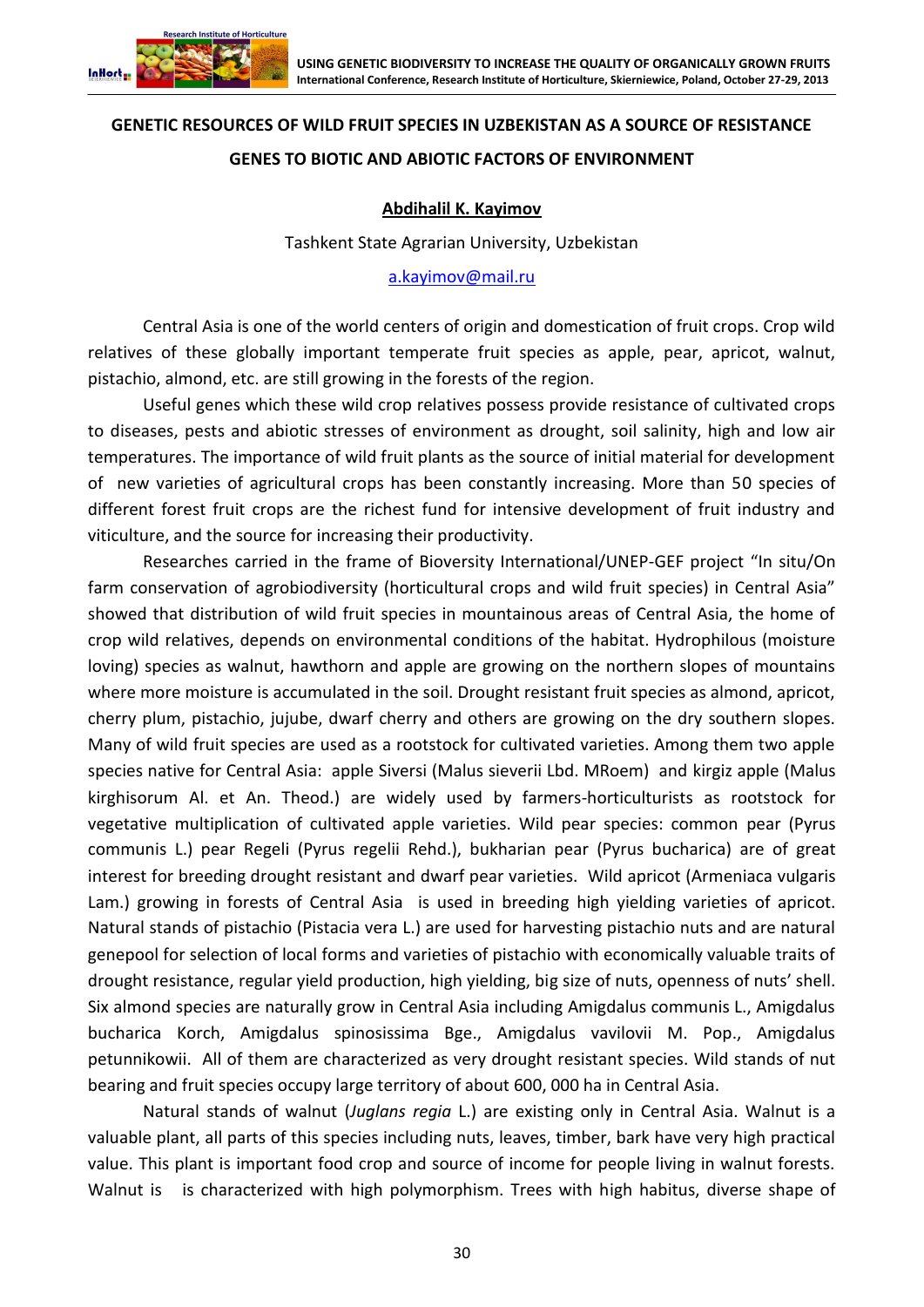

trunks, leaves, crown, yielding capacity, nuts quality and size, level of drought, pests and diseases resistance are available in natural stands and can be used in breeding of new varieties. Wild plum, cherry plum (alycha), Mahaleb cherry, hawthorn, trebizond date, barberries, grapevine and other nut, fruit and berry species are widely spread in Central Asian forests. They all are unique genetic pool and source for improvement of assortment of cultivated fruit crops.

**Address:** Tashkent State Agrarian University, 100140 Tashkent, Universitetskaya 2а, Uzbekistan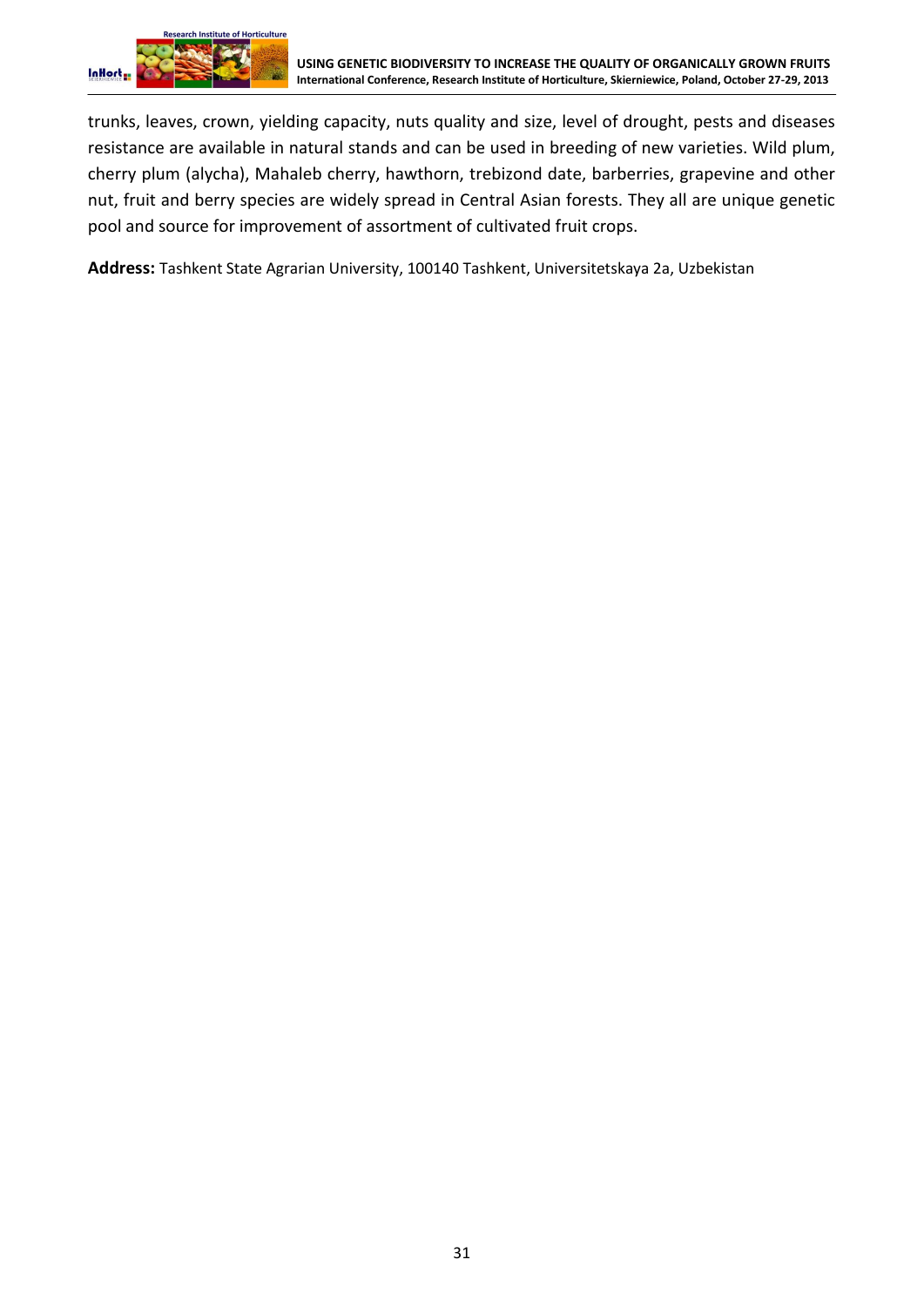

# **SPREADING OF SCAB ACTIVATOR ASCOSPORES ON FRUIT CROPS. THE CASE OF BOTANICAL GARDEN NAMED AFTER E. GAREYEV**

# **Mahabat Konurbaeva**, **Saykal Bobushova**

Kyrgyz-Turkish Manas University, Kyrgyzstan

[saykal.bobushova@mail.ru](file:///C:/Users/Witek/AppData/Roaming/Microsoft/Word/saykal.bobushova@mail.ru)

Apple scab is a fungal disease caused by the ascomycetes *Venturia inaequalis*. Scab is widespread in temperate climate, especially in areas with cold wet spring. It has great economic importance in commercial horticulture, since it reduces greatly the yield and quality of apples. Scab is prevalent everywhere, where different kinds of apple trees are growing. In regions with a rainy summer the lesion can be 90 – 100% in every two years. The hotter and drier summer, the less is the number of years of strong development of the disease. The infection is being spread through the garden in spring by the fungus, overwintering in fallen leaves.

Only one such leave may release 2000 000 – 3000 000 spores. But this requires a rain of such strength for all infected leaves to become soaked. Therefore scab particularly affects apple trees in rainy springs. Strong development of scab is almost never fatal to apple trees, but it can significantly reduce fruit yield (the number and weight of fruit are decreasing) and fruit quality. Fruits are shallow, unattractive, of ugly shape, with lower vitamin content.

During our experiments conducted to capture ascospores from the air, the traps were exposed on the surface of the soil, and at a height of 1 m and 2 m. from the ground. Experiments on identifying the period of the primary infection by ascospores were performed in the Botanical Garden named after Gareyev during the summer from February to May 2013.

Three plots were studied:

- 1. Collection nursery
- 2. Lining-out nursery (young trees)

3. Selection breeding plot.

Ascospores were captured by sedimentation method (natural settling on agar Petri dishes) and calculated for  $1 \text{ cm}^2$  of surface.

With help of these experiments, the greatest flying of ascospores was observed at the end of April. Weather conditions in April, compared with the month of March had much more rainy precipitation, on 16-17 April it was 2.1 mm, the average temperature was in the range of 11.4 to 19.2 $^0$ C, which contributed to the germination of ascospores.

In addition, during all months studied we discovered following types of micromycetes *Alternaria, Fusarium* sp., *Monillia* sp., *Acremonium, Aspergillius, Penicillium* it should be noted that in the temperature range of -2+ 90 C<sup>0</sup> the following types increased in number: *Alternaria* (12,9%). With increasing temperature the following micromycetes were represented: *Aspergillius* (6,8%), *Penicillium* (5,3%), *Acremonium* (3,8%), *Monillia cinereus* (3,5%), *Venturia inaequalis* (3,2%).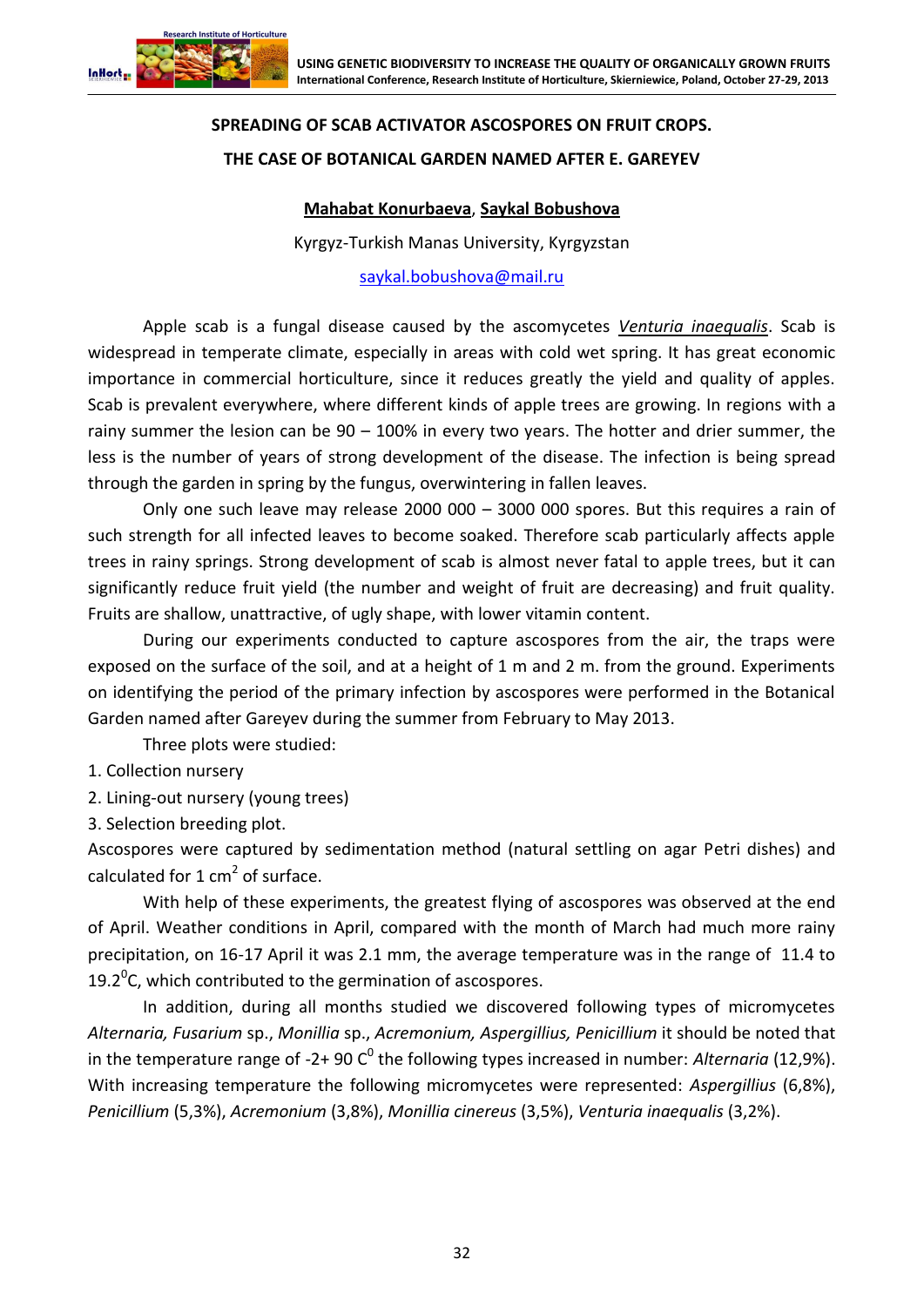**Conclusion**: In summary, these results proved a basis for the possibility of the development of scab on trees in the botanical garden named after Gareyev in summer of 2013, which amount may be up to 45% and above , if appropriate preventive control measures would not be taken.

**Address:** Kyrgyz-Turkish Manas University, Zhal Campus, prosp. Mira 56, Bishkek, 720042, Kyrgyzstan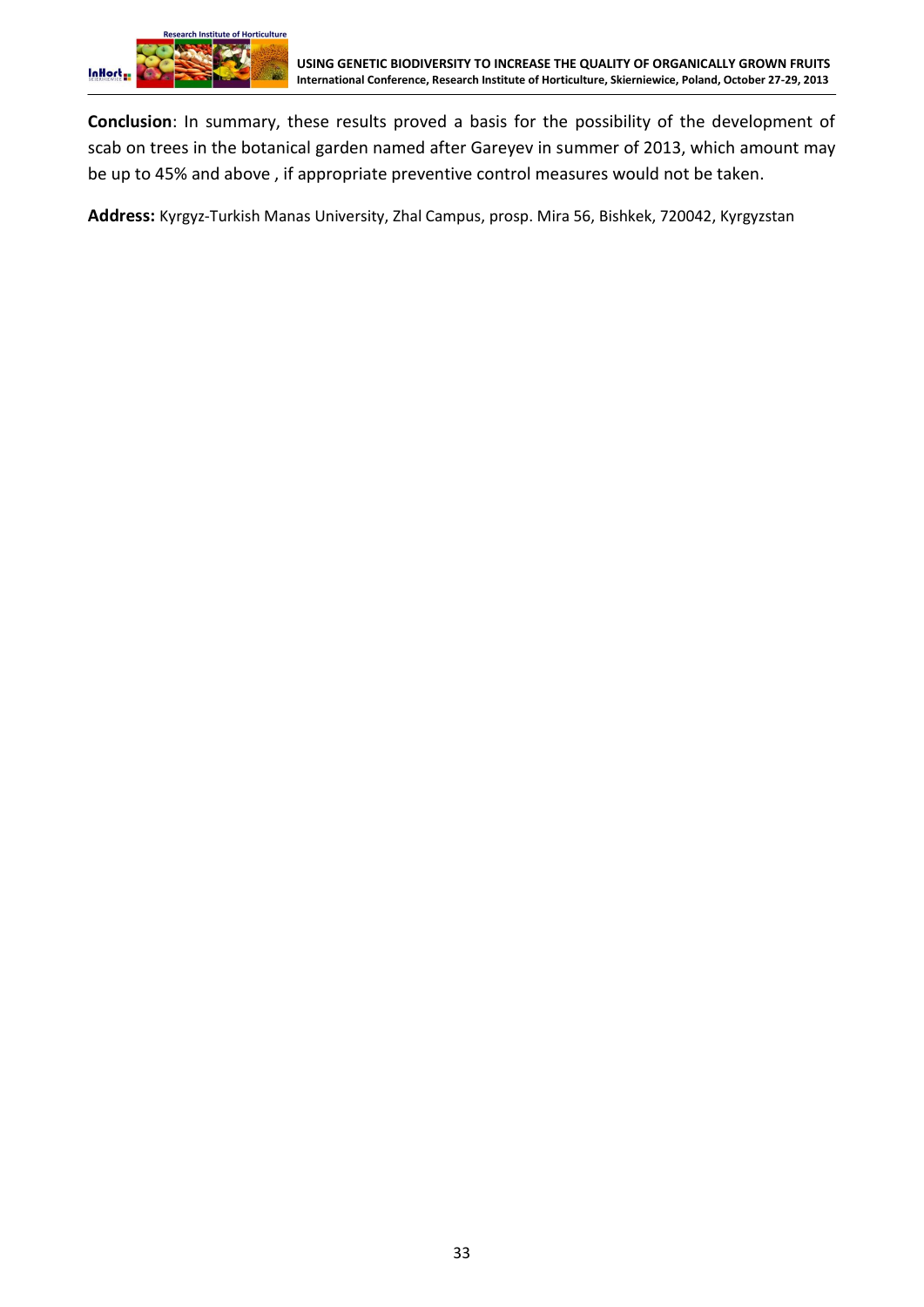

## **THE INFLUENCE OF PHYTOEXTRACTS ON RHIZOGENESIS OF SIEVERS APPLES IN VITRO**

#### **Zhanar S. Kozhebayeva**, **Valentina K. Mursalyeva**

Institute of plant Biology and Biotechnology, Kazakhstan

[kozhjan@mail.ru](mailto:kozhjan@mail.ru)

The most important task is to keep the Siversii Apple, which is one of the important sorts of apples in fruit leaf bearing and forest forming zone of Republic Kazakhstan.

Currently, wild forms and many other varieties of apples are disappearing due to deteriorating environmental conditions and unsustainable human activities. For rapid multiplication of apple forms micro -propagation method has been successfully used in world practice. In comparison with traditional methods of reproduction micro -propagation in vitro can significantly increase the multiplication factor and sanitary improvement of plants from fungal and bacterial infections simultaneously. However, one of the main limiting factors for the introduction of technology into practice is rooted in low yield of microclonal propagation .

The aim of research was to optimize the composition of the standard medium ( 1/2 MS with 0.5 mg / I IBA ) to enhance root formation in Sivers apple microsprouts using plant extracts from the aerial parts of the plants and rootstock *Sanquisorba officinalis* L.

The results showed that in the control with the IBA and the additional introduction of a standard of 50 mg / l of an extract from the rootstock the rooting ability was 66.6 %. When applying of a low dose of 1 mg  $/$  I of extract from the overground parts of the plants of Sivers Apples root formation was stimulated only in 33.3% of the shoots. A significant increase in root formation was observed with the additional introduction of a standard medium extracts from the rootstock of *S. officinalis* in 1 mg / l concentration. Rooting ability of microshoots was 150 % compared with the control with 0.5 mg / l IBA**.**

Thus, the synergistic stimulatory effect on root formation in vitro in extracts isolated from the rootstock of *S. officinalis* was observed.

**Address:** Institute of plant Biology and Biotechnology, Almaty, 050040, Timiryazeva 45, Kazakhstan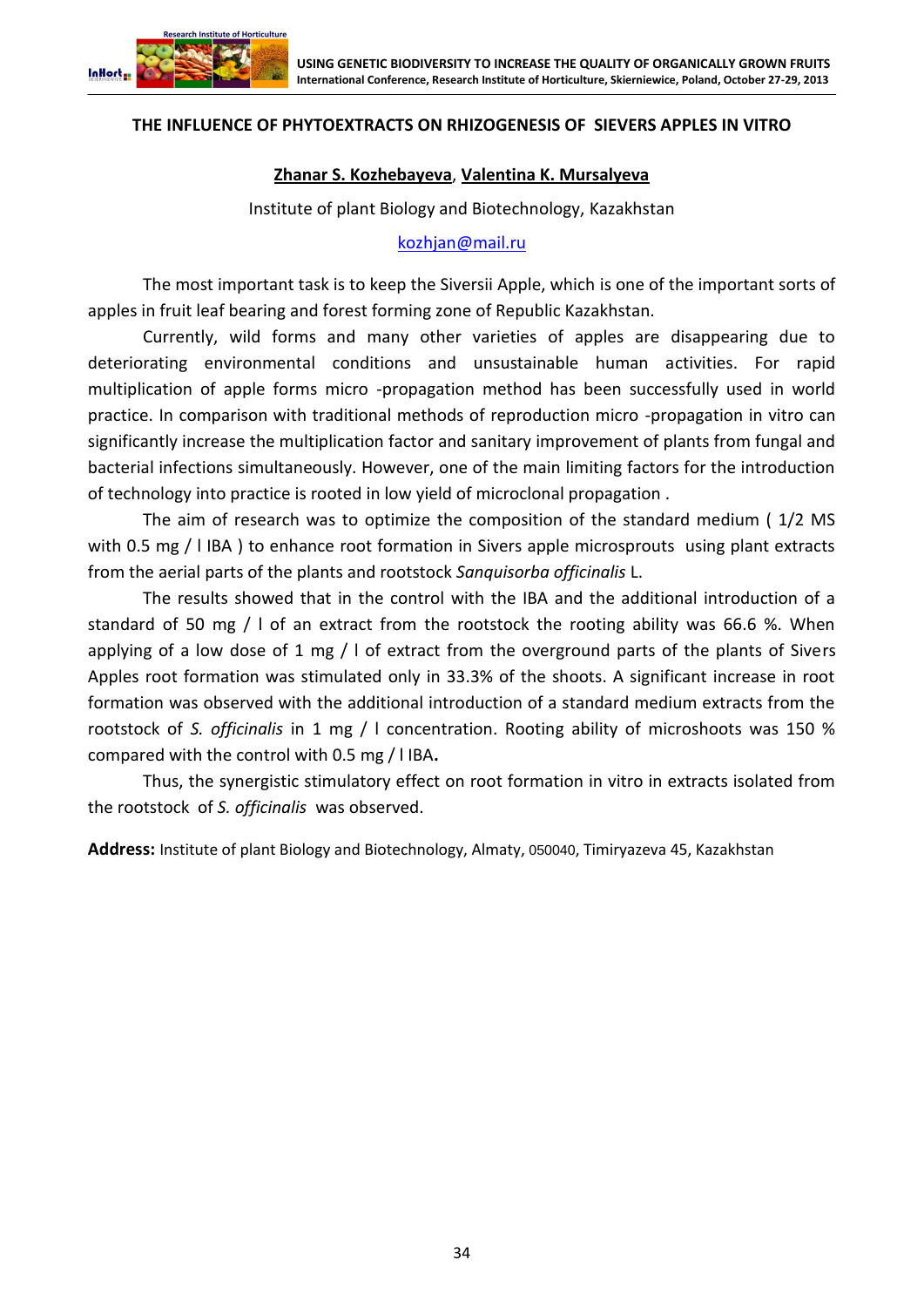

### **CONSUMER ACCEPTANCE OF NEW AND POPULAR IN POLAND APPLE CULTIVARS**

#### **Tomasz Lipa**, **Iwona Szot**, **Janusz Lipecki**

University of Life Science, Departament of Pomology, Poland

#### [szoti@autograf.pl](mailto:szoti@autograf.pl)

The apple (*Malus*x *domestica* Borkh.) is belonged to the rose family (*Rosaceae*). Apple is one of the most widespread and popular fruit trees in the world. Over 10 000 apple cultivars are known across the globe, whereas nowadays the word's production is based on the limited number of cultivars. The reason for it is the need to adapt the cultivation to the climatic conditions and consumers demands. Polish climate is suitable for apple production, however some of cultivars couldn't be chosen to commercial production due to the long vegetation season. Eating quality (flavor ,taste and texture) is depending on some chemical and physical feature of apples: (soluble solids content, acidity values, flesh firmness).

During the January and February from 2007 to 2009 on the University of Life Sciences in Lublin the evaluations of fruit quality and consumer acceptance of thirteen apples cultivars ('Beni Shogun', 'Braeburn Helena', 'Braeburn Hillwell', 'Braeburn Mariri Red', 'Cameo', 'Golden Deliciuos', 'Honeycrisp', 'Jonagold Decosta', 'Junami', 'Kanzi', 'Mutsu', 'Rubens', 'Šampion') were done. Additionally the sports of Braeburn's varied in methods of apple storage: in ordinary storage room and cold storage room. Consumer test were carried out between two groups: academic teachers and students. The highest flesh firmness characterized apples of 'B. Mariri Red', 'B. Helena' and 'B. Hillwell' from cold storage room. Among studied cultivars all sorts of 'Braeburn', 'Šampion', 'Kanzi', 'Junami', 'Rubens' and 'Cameo' distinguished by soluble solids content. The highest total soluble solids/acid ratio stated in apples of 'Beni Shogun', 'Šampion' and 'Junami'. The cultivar with the highest notes of consumer acceptance for appearance was 'Mutsu' in academic teacher group and 'Braeburn Mariri Red' from cold storage room in student group. The best acceptance for flavor in bought group stated for 'Kanzi'.

**Address:** University of Life Science, Departament of Pomology, Leszczyńskiego 58, 20-068 Lublin, Poland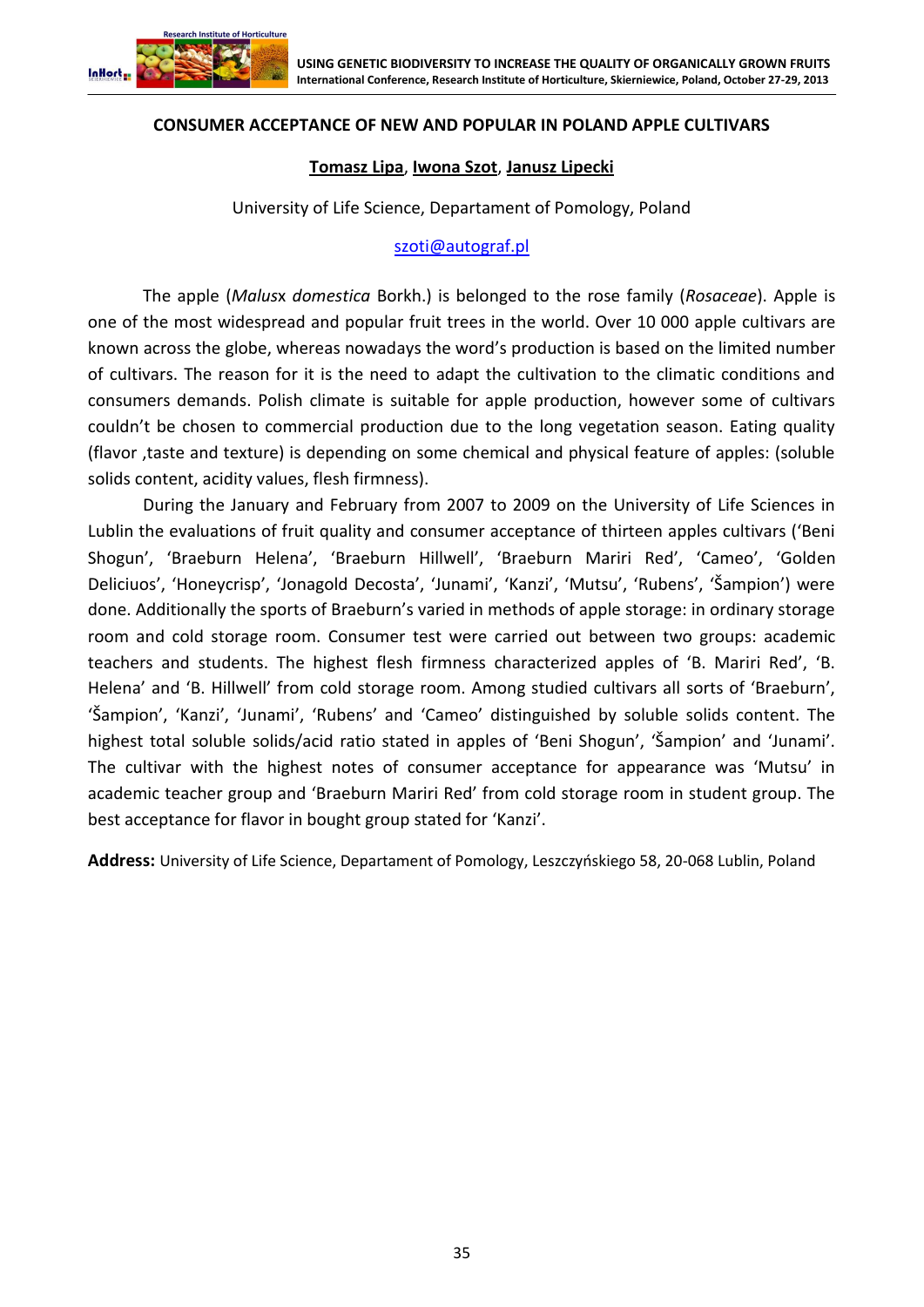

#### **DISCRIMINATION OF HIGHBUSH BLUEBERRY GENOTYPES WITH ISSR-PCR AND EST-PCR**

#### **TECHNIQUES**

#### **Anna Lisek**, **Bohdan Koziński**

Research Institute of Horticulture, Poland

#### [anna.lisek@inhort.pl](mailto:anna.lisek@inhort.pl)

Research Institute of Horticulture in Skierniewice manages a gene bank of highbush blueberry which consists of over 80 taxons and is continuously expanded with new cultivars. Due to difficulties in identification of cultivars on the basis of morphological traits, two techniques based on the analysis of the DNA polymorphism were used: EST-PCR (Express sequence tagpolymerase chain reaction) and ISSR-PCR (Inter simple sequence repeat-polymerase chain reaction). EST-PCR markers are based on the sequences of expressed genes and are more likely to be conserved than markers targeting non-coding regions. A set of EST-PCR primers was developed for *Vaccinium* L. using a cDNA library derived from floral buds of cold acclimated blueberry plants (Rowland et al., 2003a). EST-PCR primers developed for highbush blueberry were also applied to other members of the *Ericaceae* family (Rowland et al., 2003b). The ISSR technique allows to amplify the microsatellites present in the plant genome and was successfully used in the assessment of genetic diversity of many horticultural species, including blueberry (Debnath 2009). The ISSR markers allow to obtain high degree of DNA polymorphism and do not require any prior knowledge of flanking sequences.

The aim of this work was to discriminate 24 cultivars of *Vaccinium corymbosum* L. using the ISSR-PCR and EST-PCR techniques, and to compare the suitability of those techniques for the differentiation of cultivars. There were used 15 ISSR primers (The University of British Columbia, Canada) and 8 pairs of EST primers (Rowland et al., 2003). Amplification of DNA was performed with 42 ISSR cycles (95°C/30s, 55°C/30s, 72°C/90s) and 40 EST-PCR cycles (95°C/40s, 52-60°C/70s, 72°C/2 min.). DNA fragments were separated in 1.4% agarose, stained in ethidium bromide and visualized under ultraviolet light. As a result of reactions with EST primers, 42 polymorphic DNA fragments were obtained in total. Size of those reaction products was described as between 200 and 2500 bp. In reactions with single pairs of EST primers, 2-8 polymorphic DNA fragments were observed (5,2 fragments per primer on average). As a result of reactions with 15 ISSR primers, altogether 107 polymorphic DNA fragments were obtained; their size varied from 300 to 1600 bp. Five to eleven polymorphic products were obtained in reactions with single primers (7,1 fragments per primer on average). Reactions that were carried out allowed to discriminate all tested cultivars. More polymorphic fragments were obtained for ISSR-PCR markers, but both techniques can achieve DNA polymorphism that will allow to discriminate among tested cultivars. The techniques are fast and simple, and so they can be applied to differentiation of taxons of *Vaccinium corymbosum* L. gathered in the gene bank.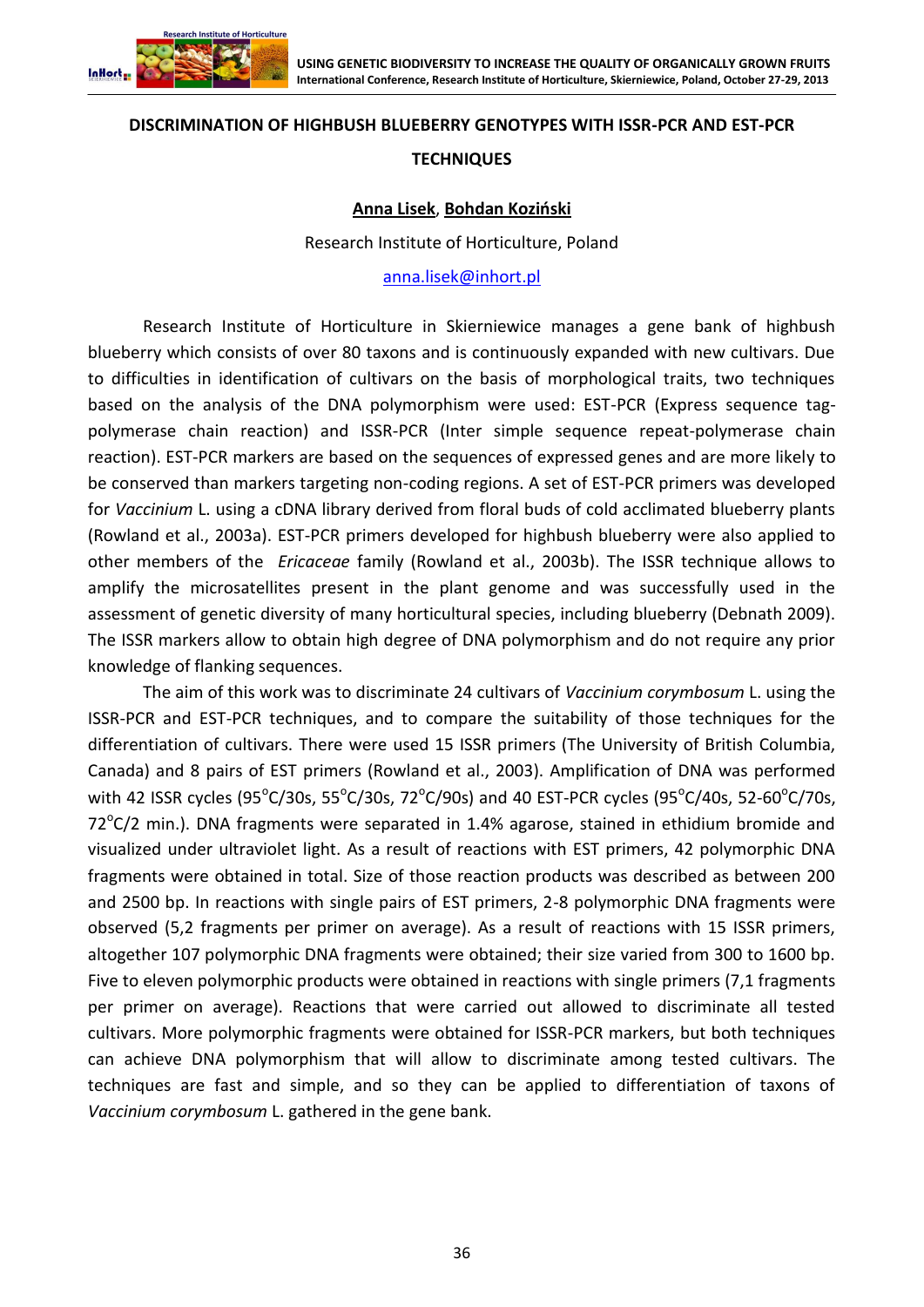

# **References**

- Debnath S.C. 2009. Development of ISSR markers for genetic diversity studies. Nord. J. Bot. 27: 141-148.
- Rowland L.J. Mehra S., Dhanaraj A.L., Ogden E.L., Slovin J.P. 2003a. Development of EST-PCR markers for DNA fingerprinting and genetic relationship studies in blueberry (Vaccinium, section Cyanococcus)J. Amer. Soc. Hort. Sci. 128: 682-690.
- Rowland L., Dhanaraj A.L., Polashock J.J., Arora R. 2003b. Utility of blueberry-derived EST-PCR primers in related Ericaceae species. HortScience 38: 1428-1432.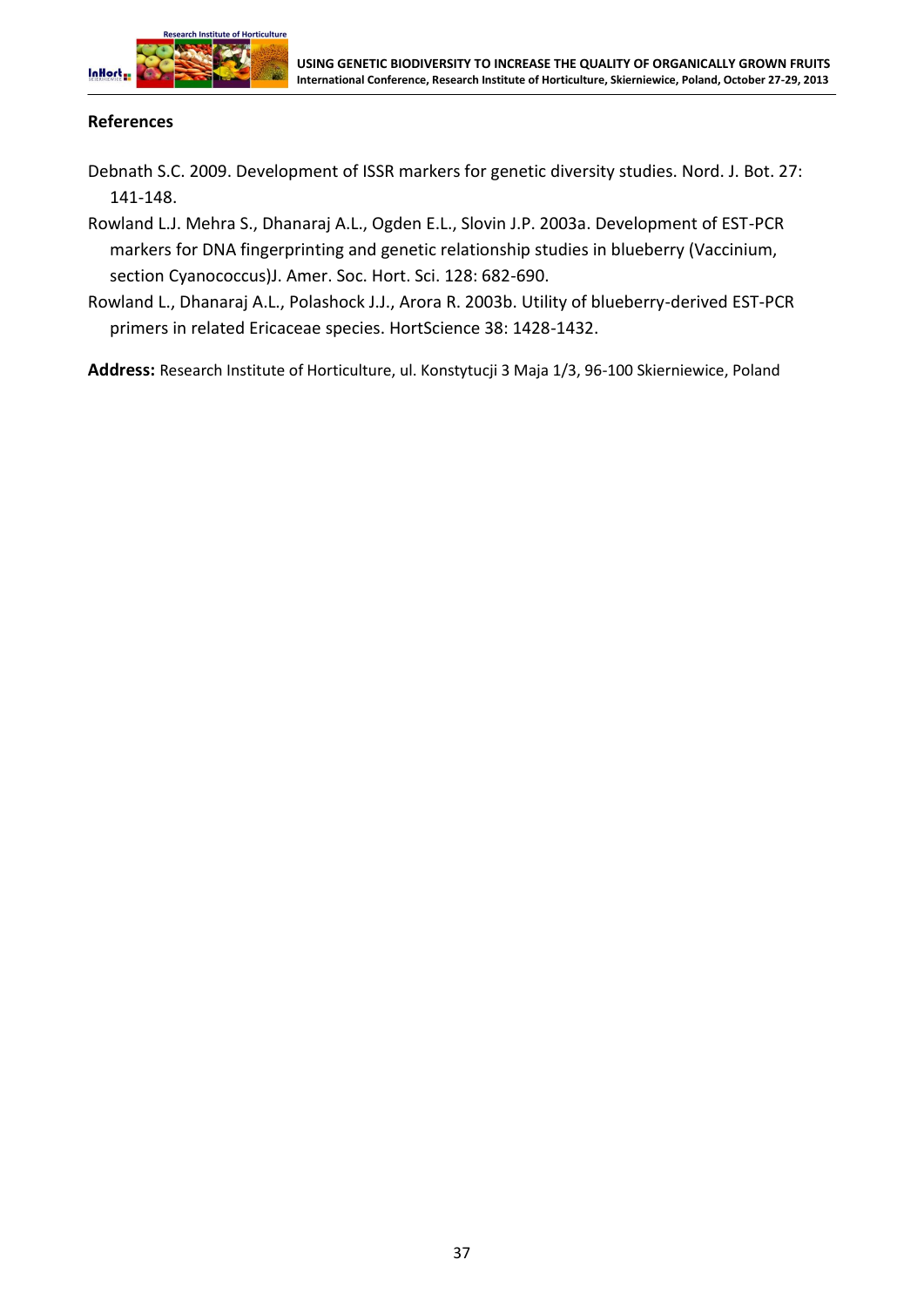

## **DNA PROFILING OF** *Vitis* **spp. CULTIVARS USING ISSR MARKERS**

## **Anna Lisek**, **Jerzy Lisek**

Research Institute of Horticulture, Poland

[anna.lisek@inhort.pl](mailto:anna.lisek@inhort.pl)

At present, the grapevine collection run by the Institute of Horticulture in Skierniewice consists of 302 taxons and is constantly expanded with new genotypes. The maintenance of the collection requires correct and precise identification of gathered cultivars, clones and forms. Phenotypical observations sometimes show high similarity between certain taxons, which hinders the correct discrimination. The correct identification is difficult when the same taxons have different names (synonyms) or when different taxons are given the same name (homonyms). The use of DNA-based markers enables fast and precise comparison of the genetic material of the plants regardless of environmental conditions, as well as explicit determination of distinctness of the taxons in comparison. One of the techniques used for this purpose is ISSR-PCR technique (Inter simple sequence repeat-polymerase chain reaction). ISSR primers are complementary to di- or trinucleotide simple sequence repeat motifs that are abundant in the plant genome. ISSR-PCR is recognized as one of the most useful molecular techniques because it is simple, fast, reproducible, and cost effective (Zietkiewicz et al., 1994). Moreover, the use of the ISSR technique allows to obtain high degree of DNA polymorphism and does not require any prior knowledge of flanking sequences. The ISSR-PCR technique was used for many species of plants, also for *Vitis* spp. (Meneghetti et al., 2012, Jing and Wang 2013).

The aim of the research was to identify 26 grapevine cultivars belonging either to *Vitis vinifera* L. or to interspsecific hybrids *Vitis* spp. The ISSR-PCR technique was applied with the use of 14 primers (The University of British Columbia, Canada). The amplification of the DNA was performed in 42 ISSR cycles (95°C/30s, 55°C/30s, 72°C/90s). DNA fragments were separated in 1.4% agarose, stained in ethidium bromide and visualized under ultraviolet light. As a result of the reactions, 107 polymorphic DNA fragments were produced, and their size varied from 300 to 2200 bp. The reactions with single primers produced from 4 to 12 polymorphic DNA fragments. Two genotypes were observed to have the same DNA profiles, which indicates their being synonyms, i.e. the same cultivar under two different names. Other cultivars were identified on the basis of different DNA patterns. The obtained results will be used in verification of the genetic identity of the genotypes imported to the collection of *Vitis* spp.

#### **References**

Jing Z., Wang X. 2013. Genetic relationship between Chinese wild Vitis species and American and European Cultivars based on ISSR markers. Biochem. Sys. Ecol. 46: 120-126.

Meneghetti S., Costacurta A., Morreale G., Calò A., 2012. Study of intra-varietal genetic variability in grapevine cultivars by PCR-derived molecular markers and correlations with the geographic origins. Mol. Biotechnol. 50: 72-85.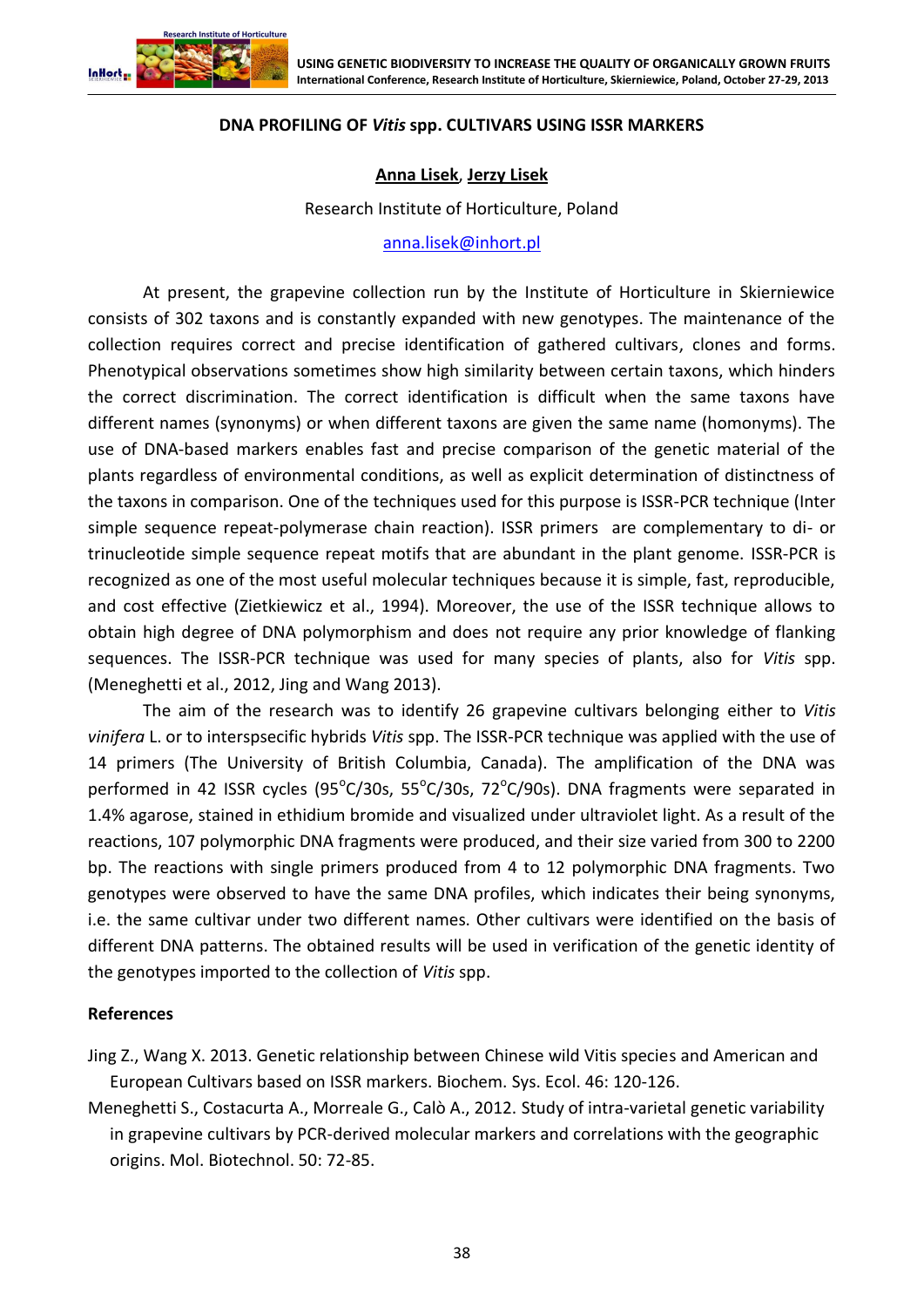Zietkiewicz E., Rafalski A., Labuda D. 1994. Genomic fingerprinting by simple sequence repeat (SSR) – anchored polymerase chain reaction amplification. Genomics 20: 176-183.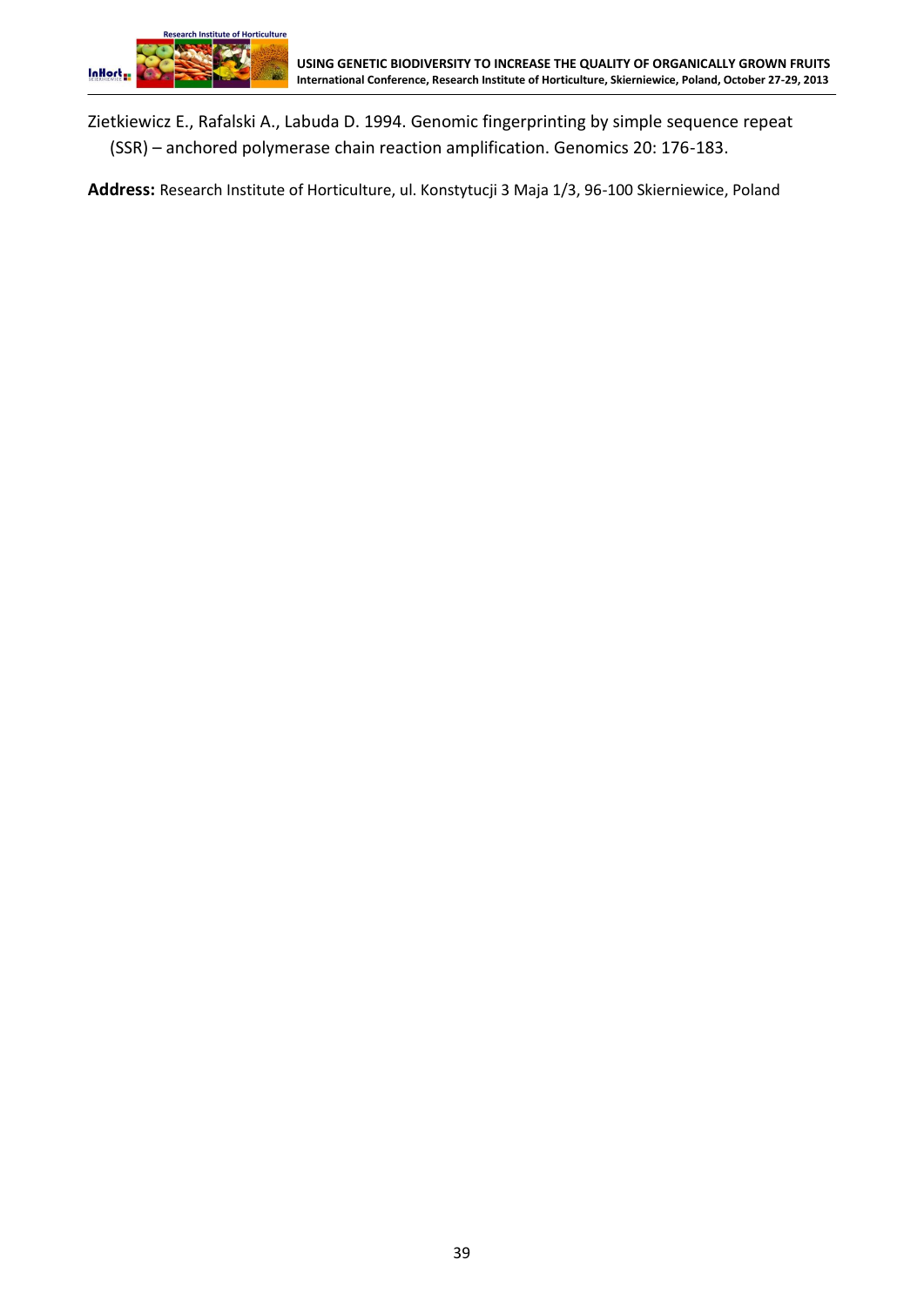

## **IDENTIFICATION OF INCOMPATIBILITY ALLELES IN SWEET AND SOUR CHERRY CULTIVARS**

# **Anna Lisek**, **Elżbieta Rozpara**, **Agnieszka Głowacka**, **Danuta Kucharska**

Research Institute of Horticulture, Poland

## [anna.lisek@inhort.pl](mailto:anna.lisek@inhort.pl)

In sweet cherry there can be observed gametophytic self-incompatibility system (GSI), and its compatibility is conditioned by singular multiallelic locus. It is described as S-locus and contains two genes that condition the synthesis of the protein responsible for the incompatibility reaction. The incompatibility reaction of the pistil is determined by the S-RNase gene, whereas the Shaplotype-specific F-box gene (SFB) determines the incompatibility reaction of the pollen. In order to obtain good yield in sweet cherry orchards it is necessary to know the status of S-alleles present in sweet cherry cultivars, which allows the selection of appropriate pollinators. Moreover, the determination of S-alleles is one of the traits that should be characterised in cultivars and taxons gathered in collections. The research aimed to identify the incompatibility alleles of sweet cherry cultivars with the use of molecular biology techniques based on PCR.

Tests were conducted for 24 cultivars of sweet cherry gathered in the collection of the Research Institute of Horticulture in Skierniewice (Poland). 8 pairs of amplifying primers of the I and II intron of the S-RNase gene and 13 pairs of specific primers for  $S_1-S_{16}$  alleles of the S-RNase gene were used in the research. After the application of all primers that allow the amplification of the I and II intron of the S-RNase gene, the obtained DNA fragments corresponded to the S-alleles. The identification of S-alleles with the use of one pair of primers was difficult due to the fact that for some S-alleles the obtained DNA fragments were of similar size. In order to identify the Salleles it was necessary to use at least two pairs of primers amplifying the I and II intron of the S-RNase gene, and then to use specific primers. As a result of the tests, alleles  $S_1$  -  $S_6$  and  $S_9$  were identified. Monitored pollination in the orchard and microscopic observation of overgrowth of pollen tubes through the style of the pistil confirmed the identification of S-alleles that had been obtained with the use of molecular techniques. Moreover, the preliminary research showed the usefulness of amplifying primers of the I and II intron of the S-RNase gene in the identification of Salleles of sweet cherry cultivars. The obtained results will be used in selecting the pollinators in the orchards and in characterizing the sweet cherry and cherry cultivars and taxons gathered in the collection of the Research Institute of Horticulture in Skierniewice.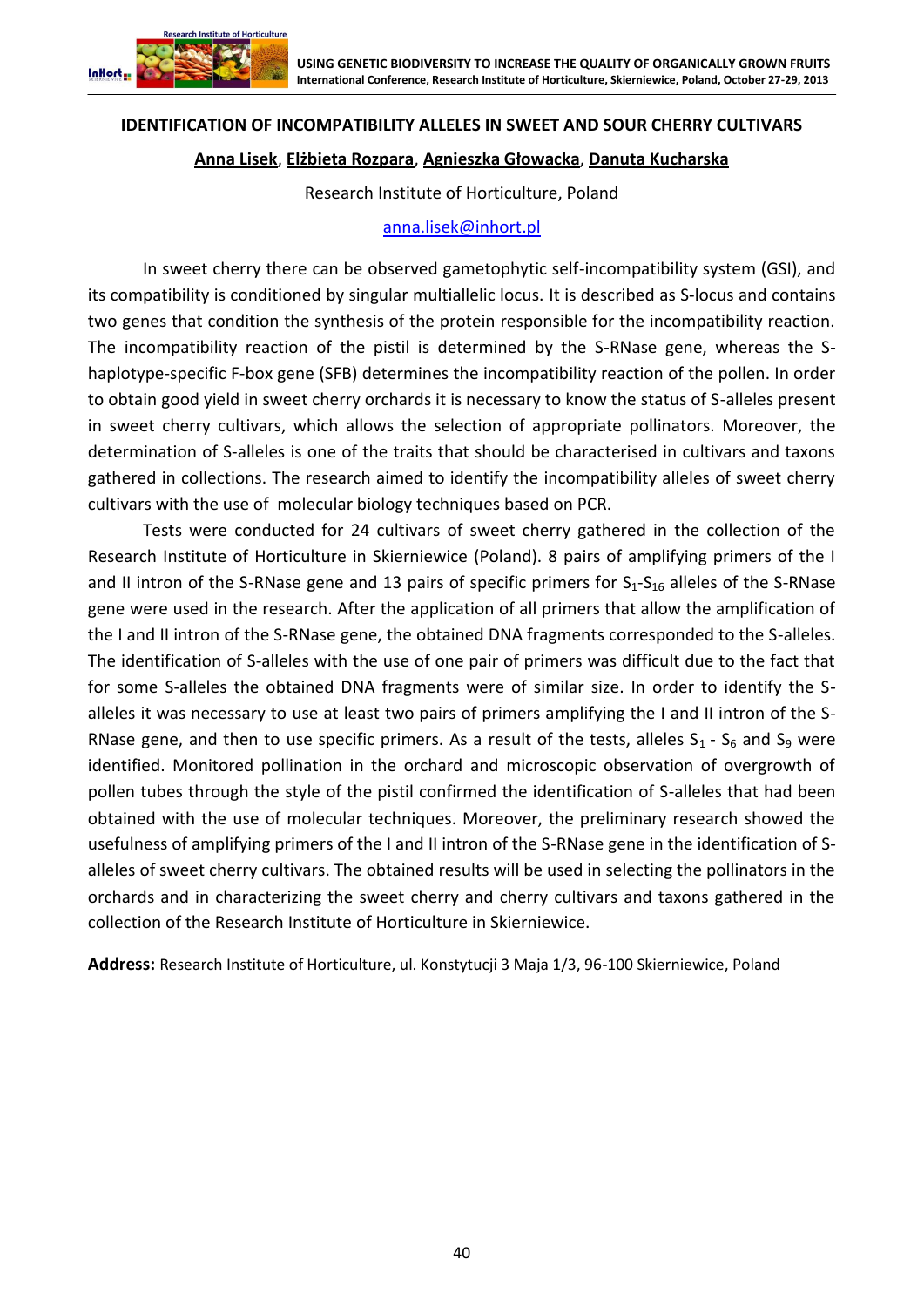

### **SWEET CHERRY CULTIVAR EVALUATION FOR TWO GROWING SYSTEMS**

#### **Silvija Ruisa**, **Daine Feldmane**, **Edgars Rubauskis**, **Mara Skrivele**, **Edite Kaufmane**

Latvia State Institute of Fruit-Growing, Latvia

#### [silvija.ruisa@lvai.lv](file:///C:/Users/Witek/AppData/Roaming/Microsoft/Word/silvija.ruisa@lvai.lv)

The choice of appropriate cultivar and growing system is essential precondition of sweet cherry growing. The cultivars with large and firm fruits are susceptible to rain induced fruit cracking and following fruit rots. Protective covers above trees are a possibility to reduce these fruit damages. The trial was established in Latvia State Institute of Fruit-Growing to evaluate several sweet cherry cultivars with firm fruits ('Iputj', 'Lapins', 'Tyutchevka' and 'Bryanskaya Rozovaya' on *Prunus mahaleb* L.) grown traditionally without cover and under VOEN type plastic cover. The trees were covered at the beginning of June (at time of green fruit) and throughout the harvest period 2010 – 2012. After harvest time pruning of sweet cherries was done to keep trees in frame accordingly the cover. Tree branching was evaluated in points from 0 (no young shoots) to 3 (many shoots) for lowest, middle and highest part of crown after pruning. The outcome of marketable fruits (healthy and undamaged) was calculated in % under cover and without cover for each cultivar.

Sweet cherry cultivar 'Iputj' had trees of moderate-low vigour. The branching in the lowest part of crown was weak (1 point), in the middle and highest part of crown medium (2 points). The outcome of marketable fruits was 59 % on average under cover, but 26 % without cover; fruit weight was 6.3 g under cover and 5.6 g without cover. The cultivar 'Lapins' had trees of moderate vigour. The development of new branches was medium in all parts of crown. The outcome of marketable fruits was 78 % under cover, but 40 % without cover; and fruit weight was 8.1 g and 7.6 g respectively. The cultivar 'Tyutchevka' had trees of moderate-strong vigour. After pruning new productive shoots with wide branching angles appeared in the crown from lower to upper part (3 points). The outcome of marketable fruits was 95 % and 71 %, but fruit weight was 6.3 g and 5.3 g with or without cover respectively. The cultivar 'Bryanskaya Rozovaya' had trees of strong vigour. In the lower and middle part of tree the branching was medium, but many strong upright shoots appeared in upper part of crown. The outcome of marketable fruits was 91 % and 82 %, but fruit weight was 4.7 g and 4.4 g with or without cover respectively.

The fruit quality and tree features of cultivars 'Iputj', 'Lapins' and 'Tyutchevka' were suitable for growing under cover. The growing system with covers was not profitable for cultivar 'Bryanskaya Rozovaya' due to large tree, small fruit size and comparatively low cracking level.

**Address:** Latvia State Institute of Fruit-Growing, Graudu 1, Dobele, LV-3701, Latvia; [www.lvai.lv](http://www.lvai.lv/)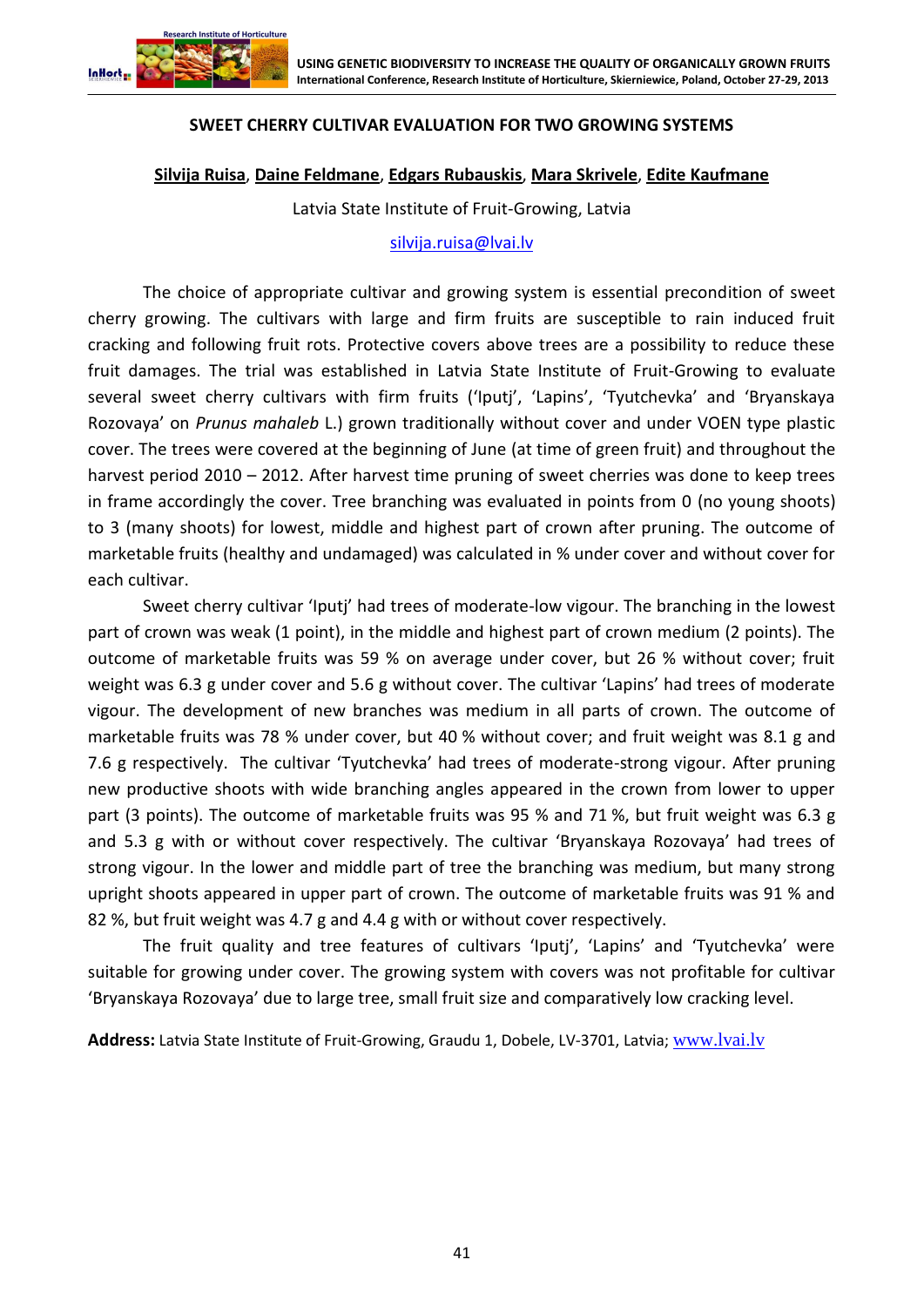

### **STATUS OF APRICOT COLLECTION AND CHARACTERISTICS OF SOME POLISH LOCAL VARIETIES**

## **Mirosław Sitarek**

#### Research Institute of Horticulture, Poland

[miroslaw.sitarek@inhort.pl](mailto:miroslaw.sitarek@inhort.pl)

Many apricot varieties are available to tree fruit producers in the world. However, in Poland apricots are not produced commercially on big scale due to raw climate. In the Polish National List of Fruit Plant Varieties there are 9 cultivars only. Almost all knowledge about value of varieties come from observations in collection. Currently, 123 cultivars, selections and seed genotypes of *Prunus armeniaca* L. are presently evaluating in the field collection of Research Institute of Horticulture in Skierniewice. Each genotype is representing by three trees planted at a spacing of 5 x 3 m. Annually, a weed-free strip is maintaining under the trees with herbicides, fertilizer and pesticides are applying according to actual recommendations for commercial orchards. Trees are not pruning except to remove low or broken branches. Fruit thinning is not practiced in the collection. The paper presents characteristics of some Polish local cultivars: 'Wczesna Rejmana', 'Wczesna z Kiernozi', 'I/K1 seedling', 'Późna Rejmana', 'Mazanów seedling', 'Białomiąższowa z Kiernozi' (Table 1).

| Variety                      | <b>Harvest</b><br>season | <b>Fruit</b><br>weight<br>[g] | <b>Stone</b><br>weight<br>[g] | <b>Shape</b>         | <b>Flash</b><br>color | <b>Comments</b>              |
|------------------------------|--------------------------|-------------------------------|-------------------------------|----------------------|-----------------------|------------------------------|
| Wczesna Rejmana              | Early                    | $15 - 20$                     | $1.3 - 1.6$                   | Oblong &<br>round    | Orange                | High yields<br>Small fruit   |
| Wczesna z<br>Kiernozi        | Very<br>early            | $25 - 50$                     | $3.0 - 3.2$                   | Oblong &<br>trapeze  | Orange                | Good flavor                  |
| I/K1 seedling                | Early                    | 35-40                         | $2.6 - 2.8$                   | Elliptic &<br>oblong | Orange                | High yields                  |
| Późna Rejmana                | Very late                | 30-40                         | $2.4 - 2.6$                   | Round &<br>round     | Orange                | Good flavor<br>Late ripening |
| Mazanów seedling             | Very late                | $25 - 35$                     | $2.4 - 2.6$                   | Oblong &<br>round    | Orange                | Good flavor<br>Late ripening |
| Białomiąższowa z<br>Kiernozi | Early                    | 35-40                         | $2.1 - 2.3$                   | Round &<br>round     | White                 | Good flavor<br>Poor yields   |

Table 1. Fruit characteristics for some local apricot varieties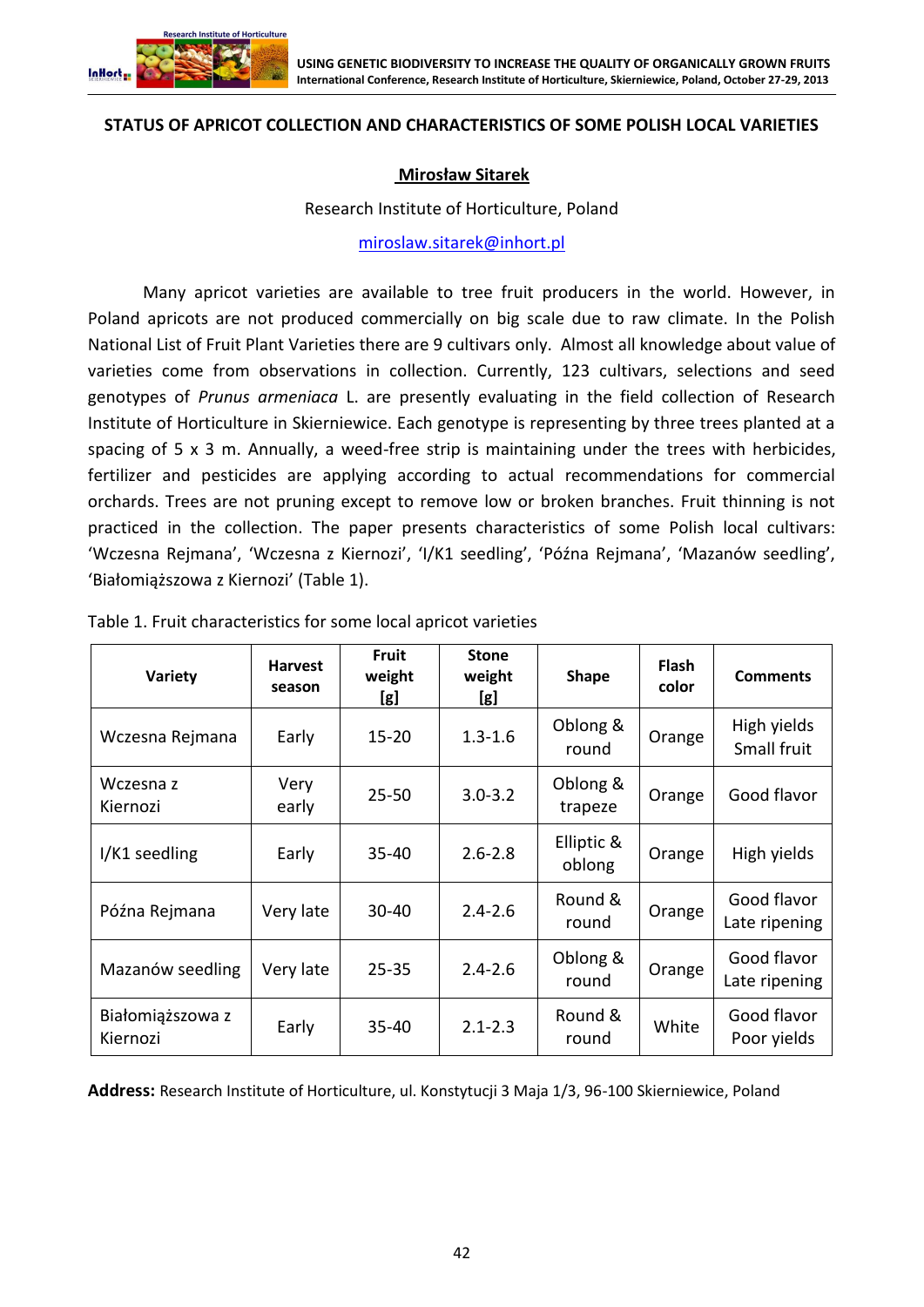

# **GENETIC DIVERSITY OF FRUIT CROPS IN KYRGYZSTAN**

## **Kubanichbek Turgunbaev**

Kyrgyz National Agrarian University, Named after K.I. Skryabin, Kyrgyzstan

#### [kuban\\_tur@mail.ru](mailto:kuban_tur@mail.ru)

Kyrgyzstan is rich in diversity of local varieties and forms of fruit tree crops. The biggest area of wild nut-bearing and fruit species forests is located in mountains of western Tien Shan in the south of Kyrgyzstan. In Kyrgyzstan walnut and fruit tree forest grow at the altitude from 600 m up to 3,000 m above the sea level in area of 254,400 ha including 47,300 ha of walnut stands, 36,400 ha of pistachio, 16,500 ha of apple, 3,000 ha of hawthorn and 300 ha of cherry plum. This forest is the treasure of specific and intra-specific diversity of wild nut, fruit and berry plants. Many of them were domesticated and currently form a basis of horticulture in Kyrgyzstan. Seeds and stones of apple, pear, cherry plum, mahaleb cherry, apricot are also widely used as rootstock by local farmers. Many forms of wild apple Kara-alma (*Malus kirghisorum*) and Arkitskaya or Kizil olma (*Malus sieversii*) possess traits of high quality and could compete with improved apple varieties.

Availability of vast area of nut and fruit tree forest has influenced on the development of horticulture in Kyrgyzstan. Diverse local relief, soil and climate conditions specified development of rich diversity of fruit crops in the country. Many high yielding varieties of fruit crops with good fruit quality adapted to local environment were developed by the breeders in Kyrgyzstan. The State Register of Crop Varieties and Hybrids of Kyrgyzstan authorized in 2013 include 40 varieties of apple, 13 varieties of apricot and 4 varieties of walnut. The main fruit tree crops growing there are apple, pear, quince, walnut, almond, plum, cherry, cherry plum, peach, apricot, grape, fig, pomegranate, persimmon and others. Such berry crops as strawberry, raspberry, currant and barberry are cultivated there, too. The area of orchards is 50, 000 ha in Kyrgyzstan where 193.1 thousand tons of fruits are produced every year.

Apple is the most spread fruit tree crop and area of apple orchards is 44,600 ha in Kyrgyzstan. Nowadays apple assortment cultivated in Kyrgyzstan is based on range of apple varieties of local, European and north American origin which in their turn were developed on basis of Kyrgyz apple - *Malus kirghisorum* (Al et An Theod), Sieverse apple - *Malus sieversii* (Ldb.) M. Roem. and Niedzwetskiy apple – *Malus niedzwetzkiana* Dieck.

**Address:** Kyrgyz National Agrarian University, 720005 Bishkek, Mederova 68, Kyrgyzstan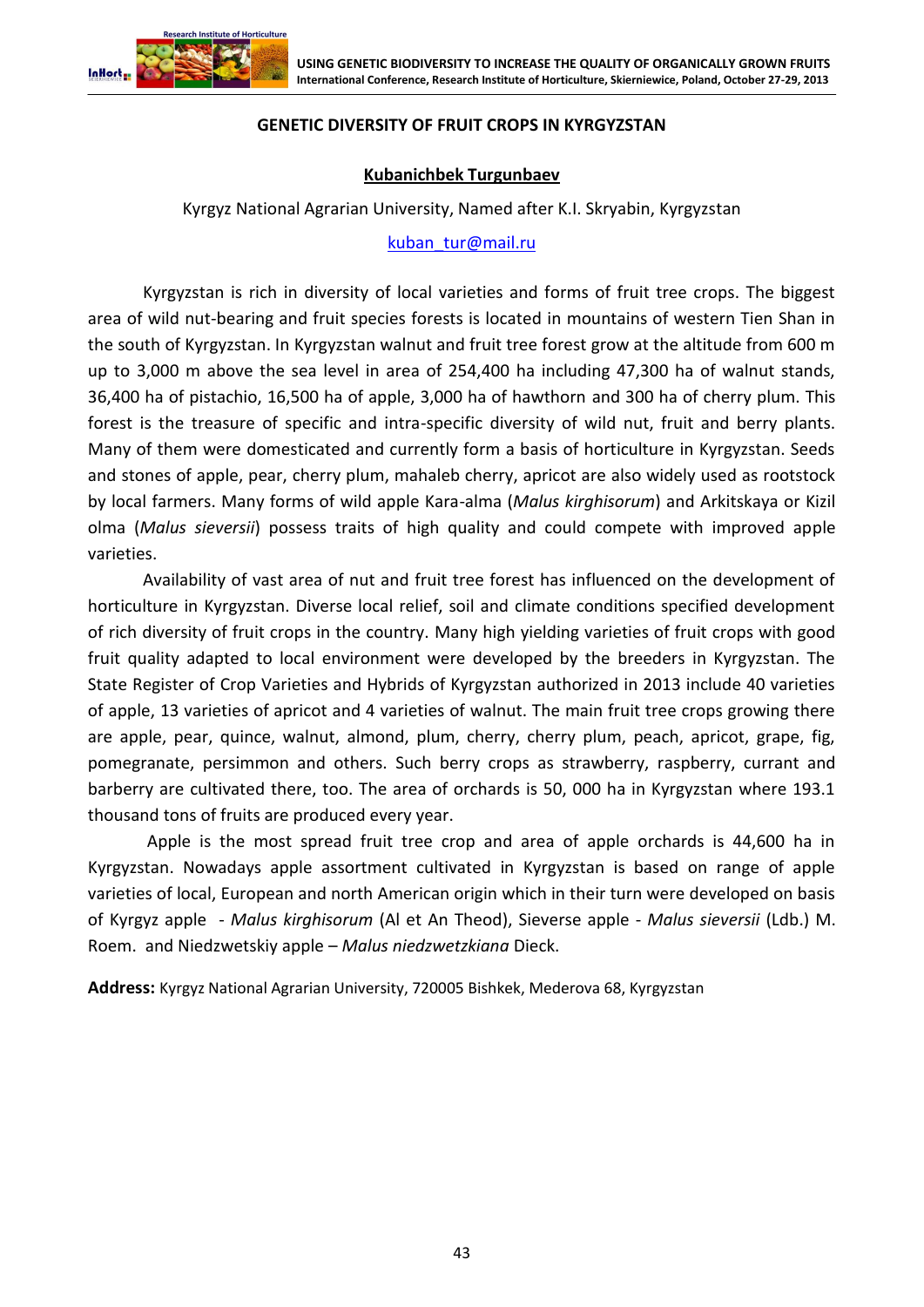

# **ECOLOGICALLY SUSTAINABLE FUNCTIONING OF AGROECOSYSTEMS WITH BERRY PLANTS ON THE CUTAWAY PEATLANDS BASED ON EXPANSION BIODIVERSITY**

# **Alexander Yakovlev**

Central Botanical Gardens of National Academy of Science, Belarus

#### [a.yakovlev@cbg.org.by](file:///C:/Users/Witek/AppData/Roaming/Microsoft/Word/a.yakovlev@cbg.org.by)

Belarusian peatlands have received little attention until recently in terms of "sustainable" management. They were, and still are considered by many as unproductive or wasted land. Peatlands, where peat was once extracted, were left to natural recolonization processes for their future evolution. The environmental problems (erosion, subsequent leaching of nutrients, source of atmospheric carbon, etc.) will be accentuated in the near future, since the area of cutaway peatlands abandoned by the peat industry in Belarus is predicted to reach 250 000 ha by the end of the year 2020 (Lishtvan et al., 2002). Practical methods for the rapid restoration and reuse of these disturbed ecosystems are therefore of major importance for both the landscape and the environment.

The success of natural revegetation depends essentially on the composition of seedproducing species growing in the immediate surroundings. Still, the propagation capacity of species does not at all times assure the rapid establishment of vegetation, because a harvested peat surface is a disadvantageous habitat. After ceasing peat production, another option is to use the area for the cultivation of American cranberries (*O. macrocarpon*), half-highbush (*V. corymbosum×V. angustifolium*) and wild (*V. angustifolium*) blueberries. This crop is commercially grown in the USA and Canada for berry production and in Belarus as a form of wetland rehabilitation (Yakovlev, 2009; Rupasova, Yakovlev, 2011).

Berry plantations are especially promising where afforestation or the conversion of peatland into arable land would not be successful owing to the hydrological conditions of the former peat cutting area. Because cranberries and wild blueberry have good colonizing abilities, abandoned peat production areas will quickly be covered. Eventually, other mire vegetation species such as peat moss or cotton grass will re-colonize, which helps to re-establish a full plant cover. The plant cover will further decrease aerial pollution from peat dust and turn 'wasteland' into economically useful wetland. Cranberry plantations on cutaway petlands in Belarus established from cuttings produced 3-5 tonnes/ha, blueberries – 1,5-2 tonnes/ha. Floristic and hydrological features indicate that a peat accumulation ecosystem is progressively or partially restored.

**Key word:** biodiversity, cutaway peatlands, restoration, wetland rehabilitation, berry plants, *Oxycoccus*, *Vaccinium*, yield

**Address:** Central Botanical Gardens of National Academy of Science, 220012 Minsk, Surganova 2c, Belarus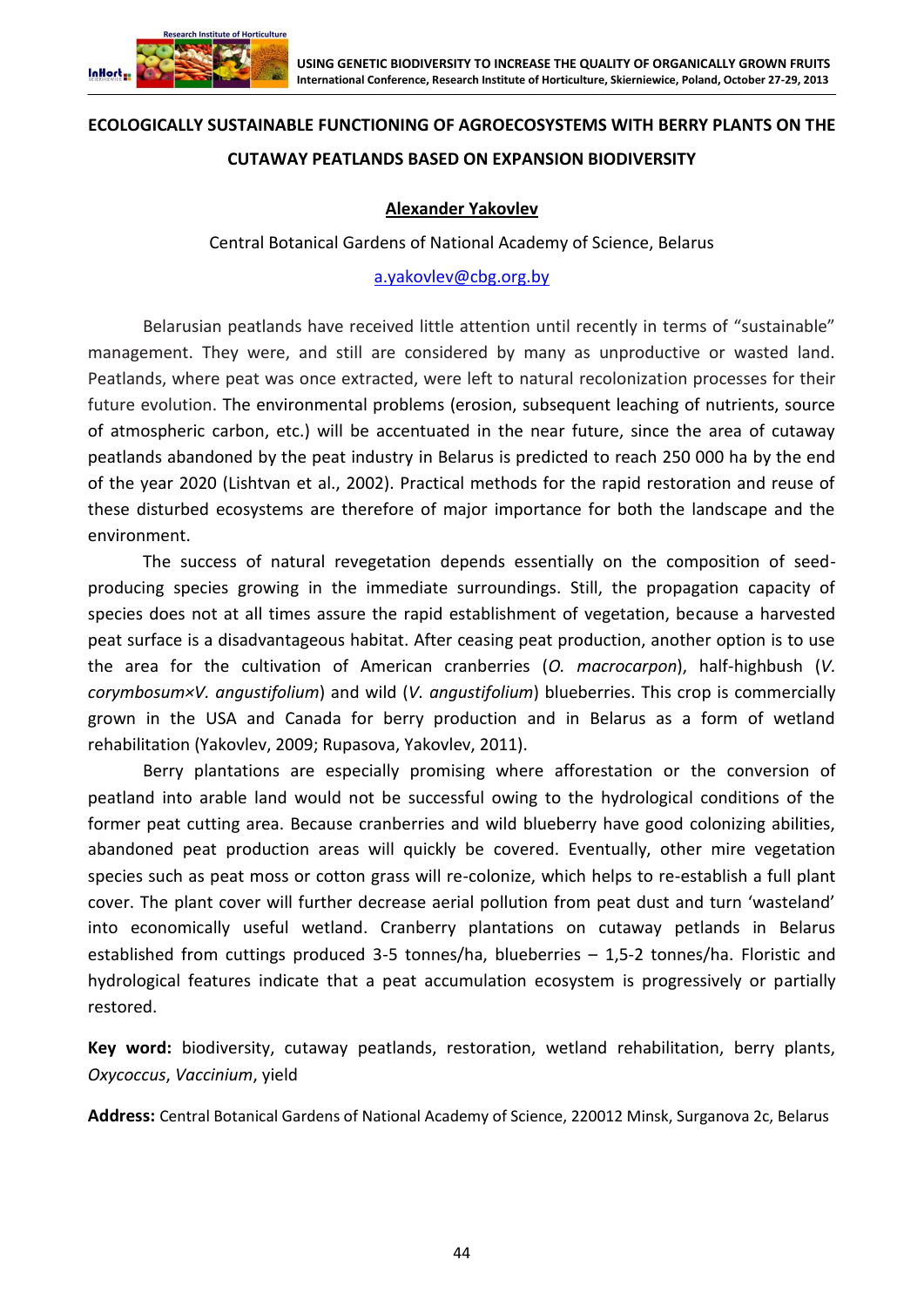

# **List of Authors**

| $\underline{\mathsf{B}}$ |            | Kaufmane E.              | Pg. 26, 41     |
|--------------------------|------------|--------------------------|----------------|
|                          |            | Kayimov A.K.             | Pg. 30         |
| Benedikova D.            | Pg. 5      | Komorowska B.            | Pg. 20         |
| Bobushova S.             | Pg. 32     | Konurbaeva M.            | Pg. 32         |
| $\overline{\mathsf{c}}$  |            | Korbin M.                | Pg. 22         |
|                          |            | Kozhebayeva Z.S.         | Pg. 34         |
| Česonienė L.             | Pg. 24, 25 | Koziński B.              | Pg. 36         |
|                          |            | Kraujalytė V.            | Pg. 24, 25     |
| $\overline{\mathsf{D}}$  |            | Kruczyńska D.            | Pg. 23         |
| Daubaras R.              | Pg. 24, 25 | Kucharska D.             | Pg. 40         |
| Dyki B.                  | Pg. 23     |                          |                |
|                          |            | Ţ                        |                |
| E                        |            | Lipa T.                  | Pg. 35         |
| Fajt N.                  | Pg. 16     | Lipecki J.               | Pg. 35         |
| Feldmane D.              | Pg. 41     | Lisek A.                 | Pg. 36, 38, 40 |
| Flachowsky H.            | Pg. 8      | Lisek J.                 | Pg. 11, 38     |
| <u>G</u>                 |            | <u>M</u>                 |                |
| Głowacka A.              | Pg. 40     | Milatović D.             | Pg. 9          |
| Grāvīte I.               | Pg. 26     | Mursalyeva V.K.          | Pg. 34         |
| 旦                        |            | $\overline{P}$           |                |
| Hodun G.                 | Pg. 27     | Paprstein F.             | Pg. 18         |
| Hodun M.                 | Pg. 27     | Podwyszyńska M.          | Pg. 23         |
| Holubec V.               | Pg. 18     | Pukalskas A.             | Pg. 24         |
| Höfer M.                 | Pg. 8      | $\underline{\mathbf{R}}$ |                |
|                          |            |                          |                |
| <u>K</u>                 |            | Rozpara E.               | Pg. 6, 40      |
| Kalnina I.               | Pg. 28     | Rubauskis E.             | Pg. 41         |
| Kassymov A.M.            | Pg. 29     | Ruisa S.                 | Pg. 41         |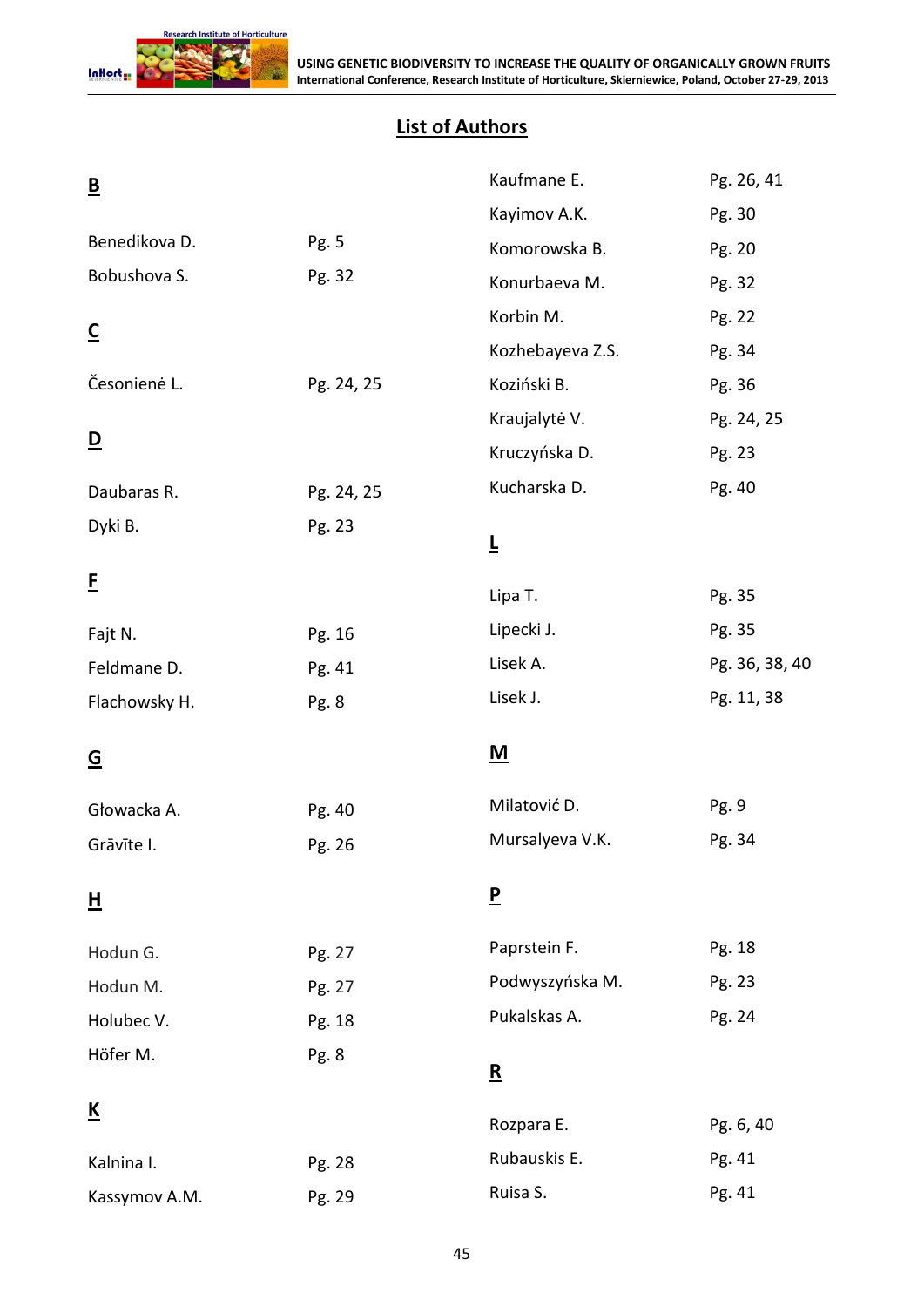

# **S**

| Sedlak J.    | Pg. 18     |
|--------------|------------|
| Sitarek M.   | Pg. 13, 42 |
| Skrivele M.  | Pg. 41     |
| Stępowska A. | Pg. 23     |
| Strautina S. | Pg. 28     |
| Szot I.      | Pg. 35     |

# **T**

| Turdieva M.   | Pg. 19 |
|---------------|--------|
| Turgunbaev K. | Pg. 43 |

# **V**

| Venskutonis P.R. | Pg. 24, 25 |
|------------------|------------|
|                  |            |

# **W**

| Weibel F. | Pg. 14 |
|-----------|--------|
|           |        |

# **Y**

Yakovlev A. Pg. 44

# **Ż**

| Žurawicz E. | Pg. 21 |
|-------------|--------|
|-------------|--------|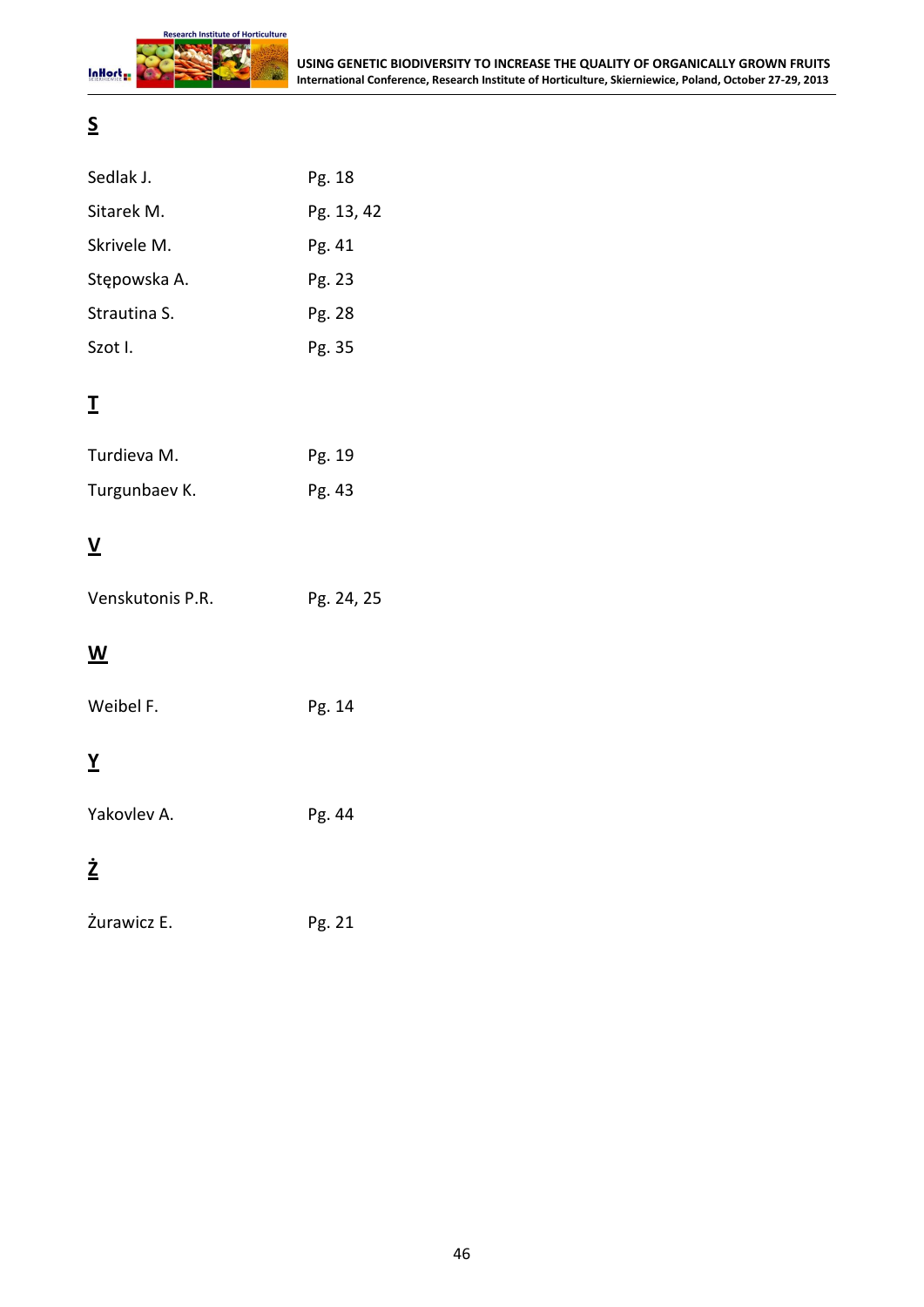

# **Notes**